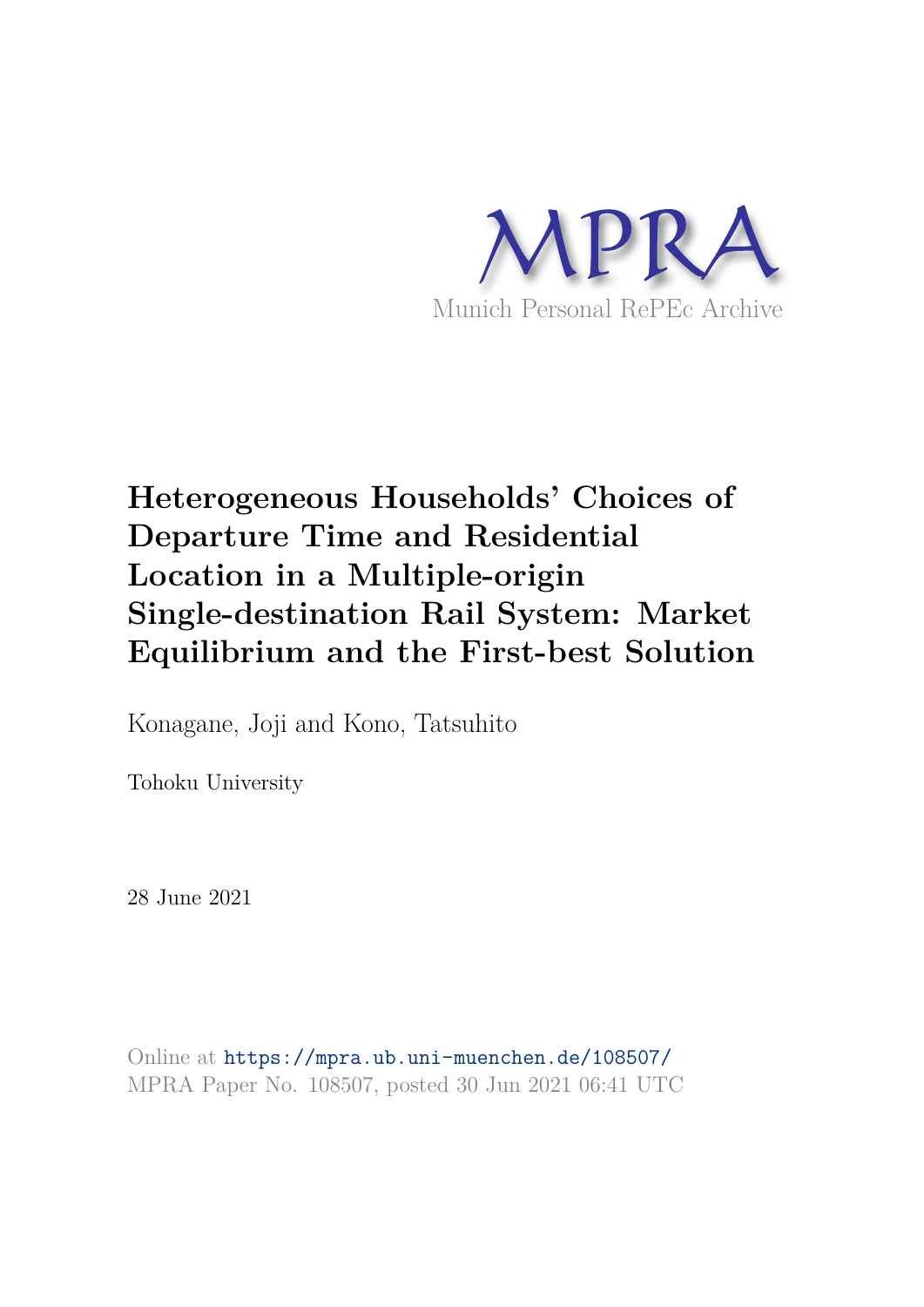# Heterogeneous households' choices of departure time and residential location in a multiple-origin single-destination rail system: market equilibrium and the first best solution

## Joji Konagane and Tatsuhito Kono<sup>\*1\*2</sup>

Tohoku University, Aoba 09, Aoba-ku, Sendai 980-0879, Japan

**Abstract.** This paper explores heterogenous commuters' train choices with different arrival times and residential locations in a city composed of a single CBD and multiple residential zones. First, we analyze the relation between the cost of train overcrowding and train choice, given three residential location patterns according to income level, which are discussed in Fujita (1989) and Tabuchi (2019). Next, we analyze the necessary conditions for the existence of the residential location patterns on the basis of the relation between train overcrowding and train choice in equilibrium. The obtained necessary conditions depend on the values of time, housing lot sizes, and the overcrowding costs. The overcrowding costs depend on the choices of trains with different arrival times in equilibrium. Finally, in quantitative analysis, we show how much the social welfare improves due to the first-best congestion fares, depending on the residential location patterns. In any residential pattern, households with the lowest income increase their utilities the most among all households with different incomes, whereas households with the highest income lose their utilities.

**Key words:** Train overcrowding, Schedule delay costs, Heterogeneous households, Muth condition, Congestion fares

<sup>\*</sup> 1 Corresponding author. E-mail: kono@plan.civil.tohoku.ac.jp

<sup>&</sup>lt;sup>2</sup> The authors thank discussions with Yuki Takayama about potential functions. This research was supported by grants from the Ministry of Education, Culture, Sports, Science and Technology.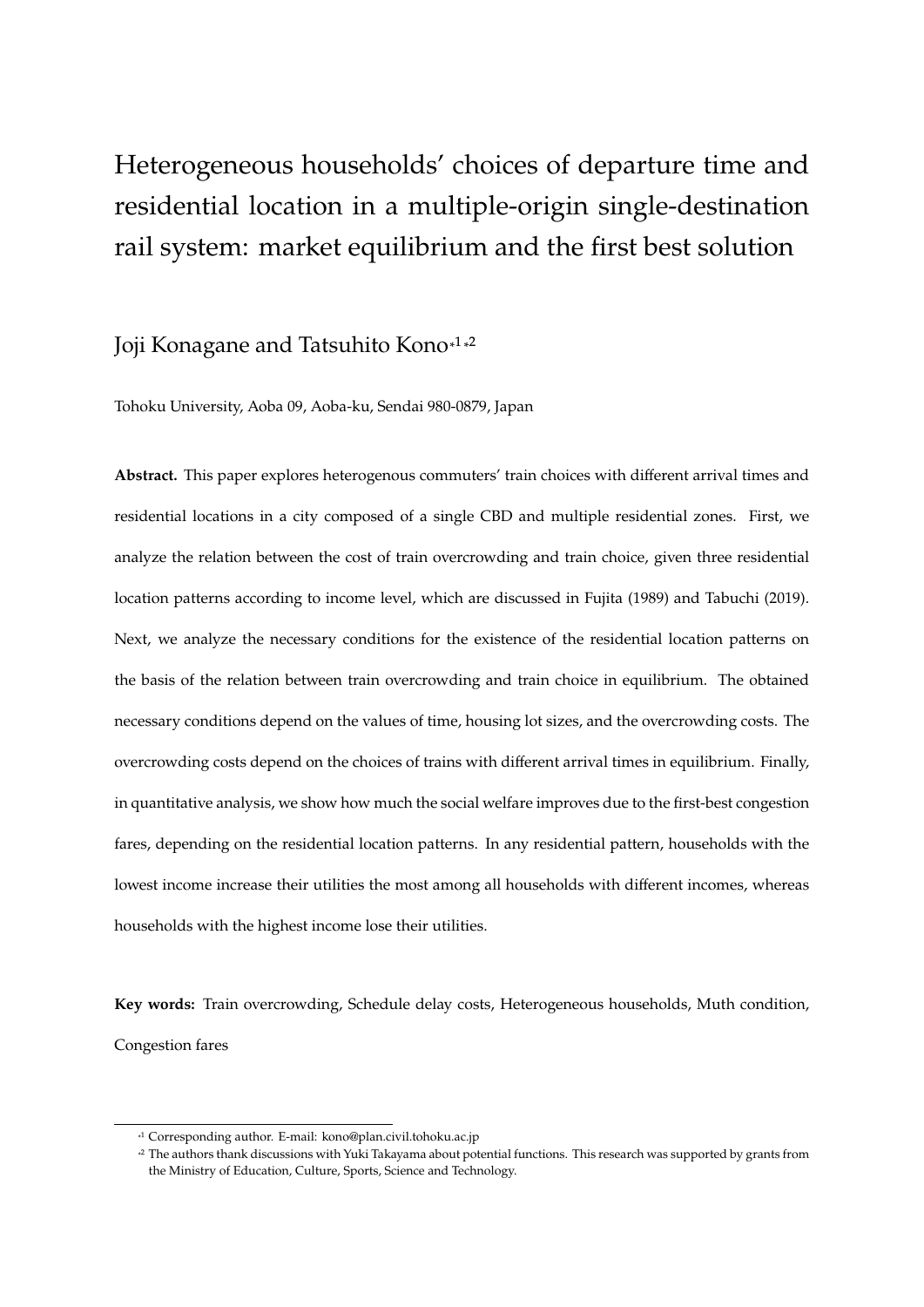## 1 Introduction

Heterogeneity in people is an important factor affecting every aspect of our economic activities. We explore the relation between commuters' departure time choices and train overcrowding in a city with many residential zones, considering heterogeneous commuters and their endogeneous locational choices. Heterogeneous people reside in the location of their choice. With the location patterns, they choose the best trains to the CBD for them when they commute. We explore this equilibrium and the welfare effects of the first-best fare policy on heterogeneous residents qualitatively as well as quantitatively.

In many cities across the world, severe train overcrowding during the morning rush is one of the most important problems. Furthermore, due to COVID-19, train passengers will be in more danger, even at lower levels of congestion than previously, due to novel viruses including new variants of COVID-19. Policy makers have to consider new risks of infection which had not previously been considered before the COVID-19 pandemic. Commuters face a trade-off between the arrival time and the congestion level on the train. It is, therefore, important to analyze the relation between the train choice and overcrowding costs, and to seek a solution for the problem. Possible solutions are an increase in the number of trains, construction of new railway lines, etc. But these are not always possible on every line because they take a lot of construction time and cost.

Congestion fares are easier to implement than new railway construction. In fact, these have been implemented in Washington and London subways for the purpose of relieving overcrowding. In Japan, dynamic fares have not been imposed, but are currently under consideration by the relevant ministry. Probably, other countries are also assmued to consider implementing such dynamic fares in the near future. In a city, heterogeneous residents live in different areas. Congestion fares affect them differently because the levels of the fares depend on the commuting lengths as well as the congestion levels of their train choices. This implies that, even for theoretical analyses, we cannot adopt the common assumption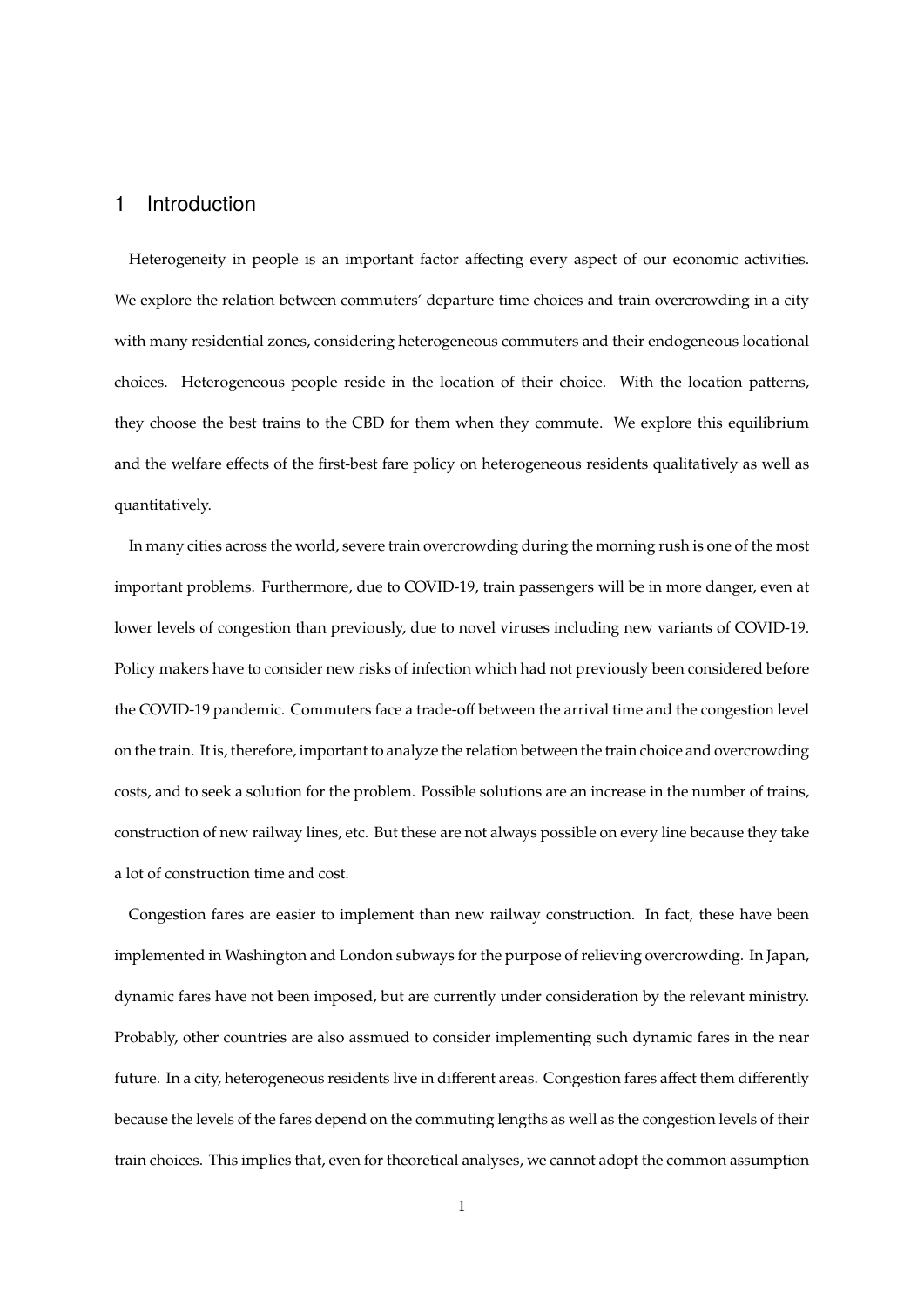of the representative resident, typically supposing that all residents are average residents. Accordingly, to explore the effects of congestion fares, we have to examine the location equilibrium of heterogenous residents and who benefits from congestion fares.

Tian, Huang and Yan (2004) consider a mass transit line with multiple origins and a single CBD, assuming only homogeneous residents. They explore the trade-off between schedule delay costs and train overcrowding costs. They show an intriguing result that the overcrowding costs between any station and the station closest to the CBD are identical among trains used by commuters from the station closest to the CBD. However, they do not take account of the heterogeneity of commuters and endogeneous residential locations. In the real world, people move to the best places. Van den Berg and Verhoef (2014) consider heterogeneous commuters to solve the equilibrium of rail users on many trains. However, they consider only a single origin station and a single destination station. On real railways, there are many stations lying between the CBD and the suburbs. Commuting costs affect the location choices of commuters.

Many papers (e.g., Mills and de Ferranti (1971), Brueckner (2007), and Pines and Kono (2012)) consider residential location choices with static flow road congestion. However, a static transportation model cannot explore the choices of departure times of commuters. Such dynamic situations are explored with a bottleneck model developed by Vickrey (1969). A large body of literature on the economics of road pricing has emerged since Vickrey (1969) (see Small and Verhoef (2007)). However, most papers exploring bottleneck congestion do not consider urban spaces in the city.

Arnott (1998) is the first paper to simultaneously consider location choices and a bottleneck model with two residential zones. Fosgerau and de Palma (2012), and Takayama and Kuwahara (2016) consider a continuous city with a central bottleneck, exploring welfare improvements of heterogeneous residents. Osawa et al. (2018) consider multiple bottlenecks in a corridor road network, and explore the first-best dynamic assignment of heterogeneous commuters with endogeneous location choices. These papers all consider only road congestion. Car bottleneck congestion arises only when drivers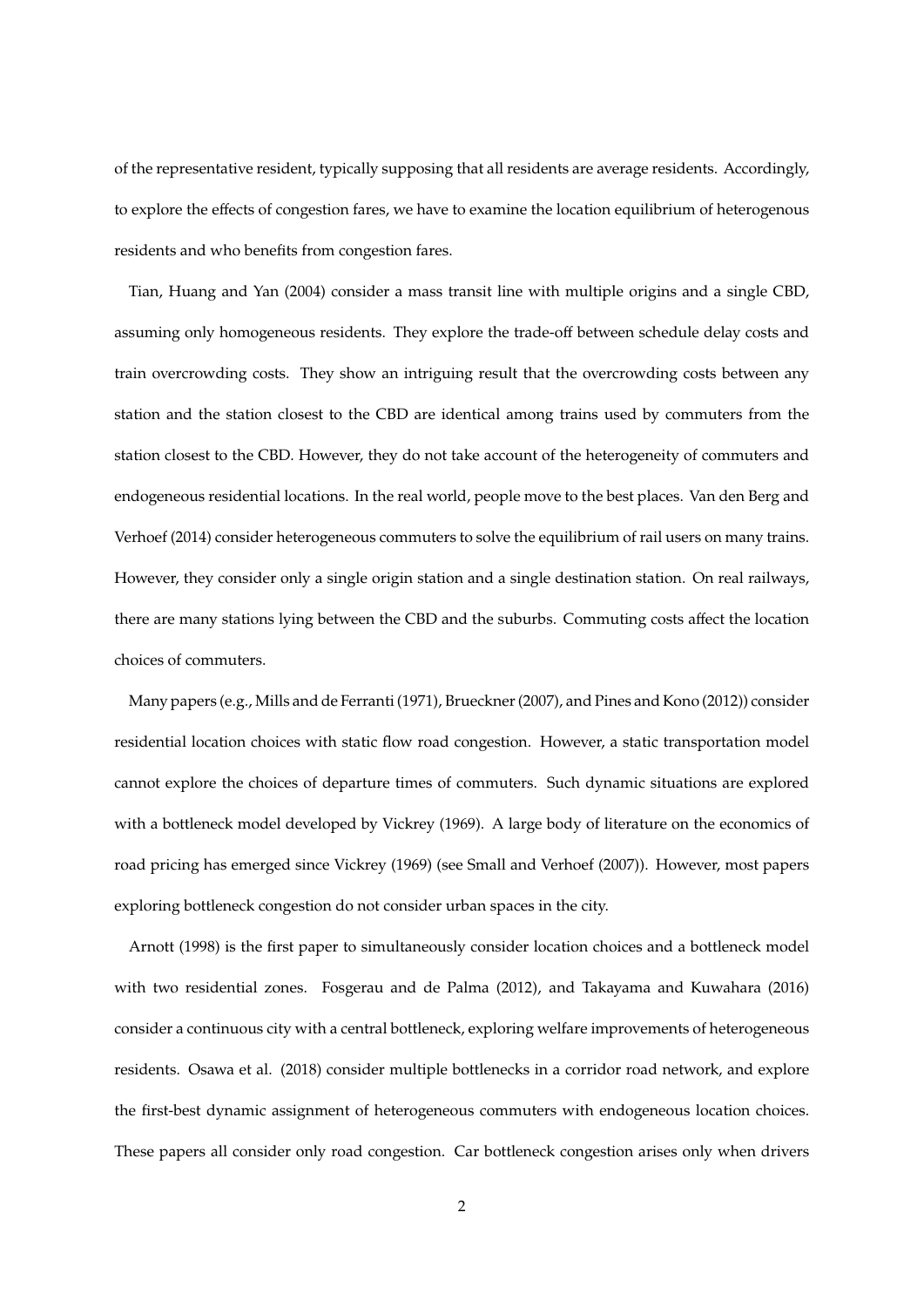traverse bottlenecks. Except Osawa et al. (2018), all the previous papers only assume one bottleneck. Train congestion generates uncomfortable feelings for passengers while they are on a train. So, train congestion externality prevails across the city. The multiple bottlenecks in line in Osawa et al. (2018) generates congestion externality across the city. But they assume only quasi-linear utility function, so there is no income effects with respect to housing lot size. This generates only a unique location pattern in which richer people live closer to the CBD. In addition, the mechanisms of train congestion on commuters are different from that of road bottleneck congestion. So, train congestion influences the location choices in a different way from the case of road bottleneck congestion.

The first novel point of the current paper is that it explores dynamic train congestion in a city with many residential zones, given endogenously determined residential locations. The second novel point is that, in contrast to the previous relevant literature, heterogenous residents choose the best trains and the best locations. Train overcrowding increases as the number of total passengers increases, and differs among all trains with different numbers of passengers. Heterogenous residents choose different trains, generating different commuting costs even if they live in the same zone. Heterogeneity in residents is a key ingredient characterising a city, but from 1964, when Alonso first developed an urban model, until recently, this was not supposed in most urban policy analyses.

The purpose of the current paper is to analyze the relation between train choice and overcrowding costs, and the properties of the endogeneous location in a city composed of multiple residential zones with heterogenous households. To analyze this relation, we assume three residential location patterns, which are explored in Fujita (1989) and Tabuchi (2019). Fujita (1989) shows that, if the income elasticity of lot size is sufficiently large (resp., low) compared to the value of time, households with higher incomes reside farther from (resp., closer to) the CBD. The residential pattern is named Pattern 1 (resp., Pattern 2). Tabuchi (2019) shows that households with both high and low incomes reside closer to the CBD; households with a middle income reside in the suburbs. This residential location is named Pattern 3.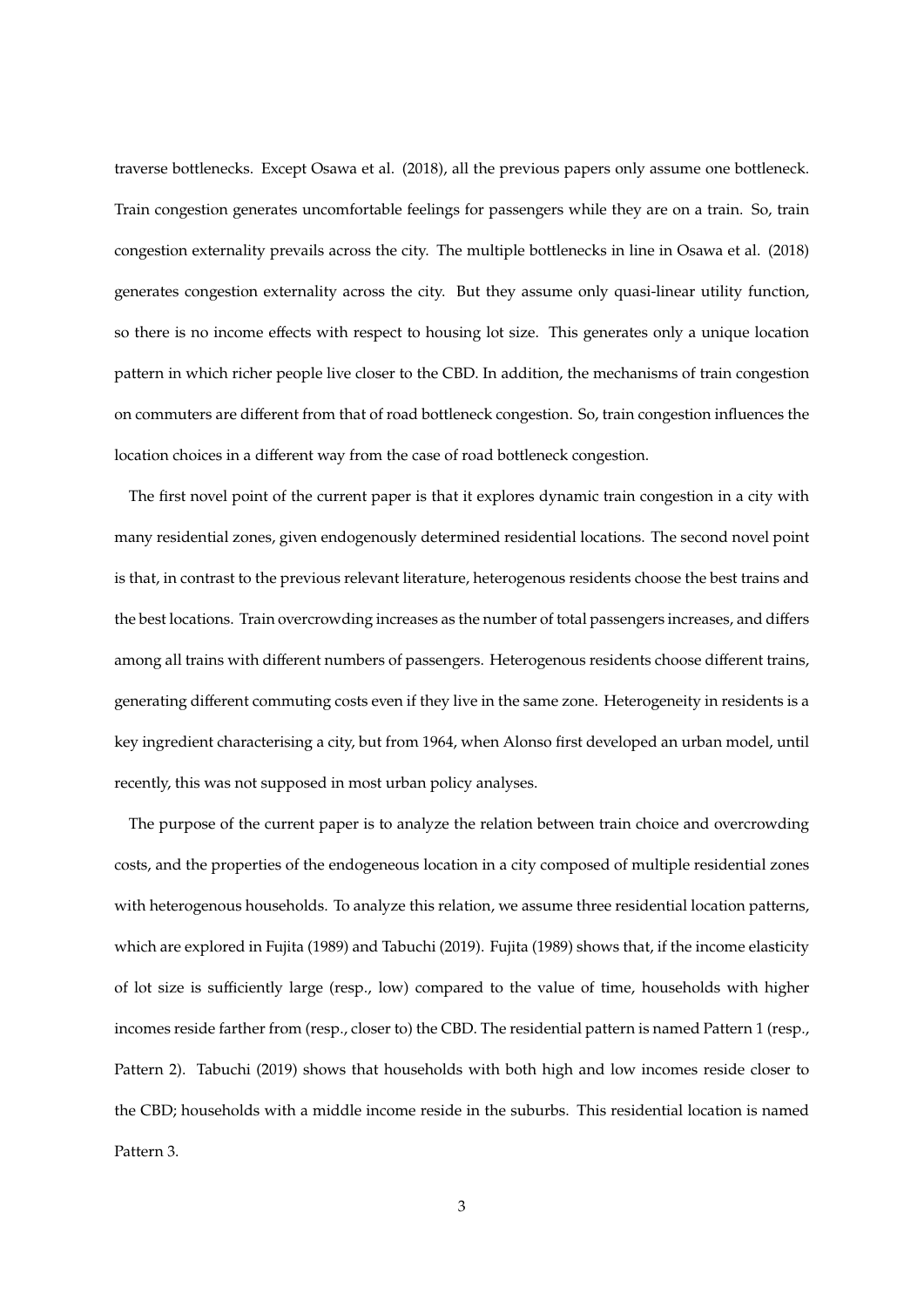We theoretically analyze the relation between train choice and train overcrowding cost in Patterns 1, 2 and 3. Our results show that, similar to van den Berg and Verhoef (2014), the overcrowding in a train increases as the arrival time of the train approaches the desired time in most cases. In Patterns 2 and 3, there are adverse cases in which the overcrowding in a certain section of a railway decreases on a train as the arrival time of the train approaches the desired time. This is because residents with higher income, who reside closer to the CBD, choose trains arriving around the desired time. This overcrowding blocks commuters with lower incomes from using the trains. This result is novel in this paper and greatly different from both papers, Tian et al. (2004) and van den Berg and Verhoef (2014). These theoretical results are verified in our quantitative simulations.

Furthermore, we investigate the properties of residential location equilibrium considering the choices of the best arrival times. Fujita (1989) does not consider commuters' departure time choices. As a result, he shows that households with different incomes tend to sort their own residential zones completely on the basis of their incomes because the slope of the bid rent function, which is determined by the perdistance commuting cost, differs among heterogenous residents. On the other hand, considering the choices of arrival times, we show that households are not likely to sort themselves completely because heterogenous residents at the same zone can use different trains with different congestion levels. A similar incomplete segregation arises in Osawa et al. (2018) with multiple bottlenecks on roads. These properties of residential location equilibrium are verified quantitatively, too.

Our quantitative analyses simulate welfare changes across heterogeneous households when the firstbest policy is implemented in Patterns 1, 2 and 3. The numerical solution is obtained by an equivalent optimization problem representing the equilibrium, which is adopted by Tian et al. (2004), Takayama and Kuwahara (2016), and Osawa et al. (2018). Here, the first-best policy is to charge all commuters the first-best congestion fares, which differ according to the train and the section of the railway. These results show that households with the lowest income increase their utilities the most among all households with different incomes. In contrast, households with the highest income (or the highest schedule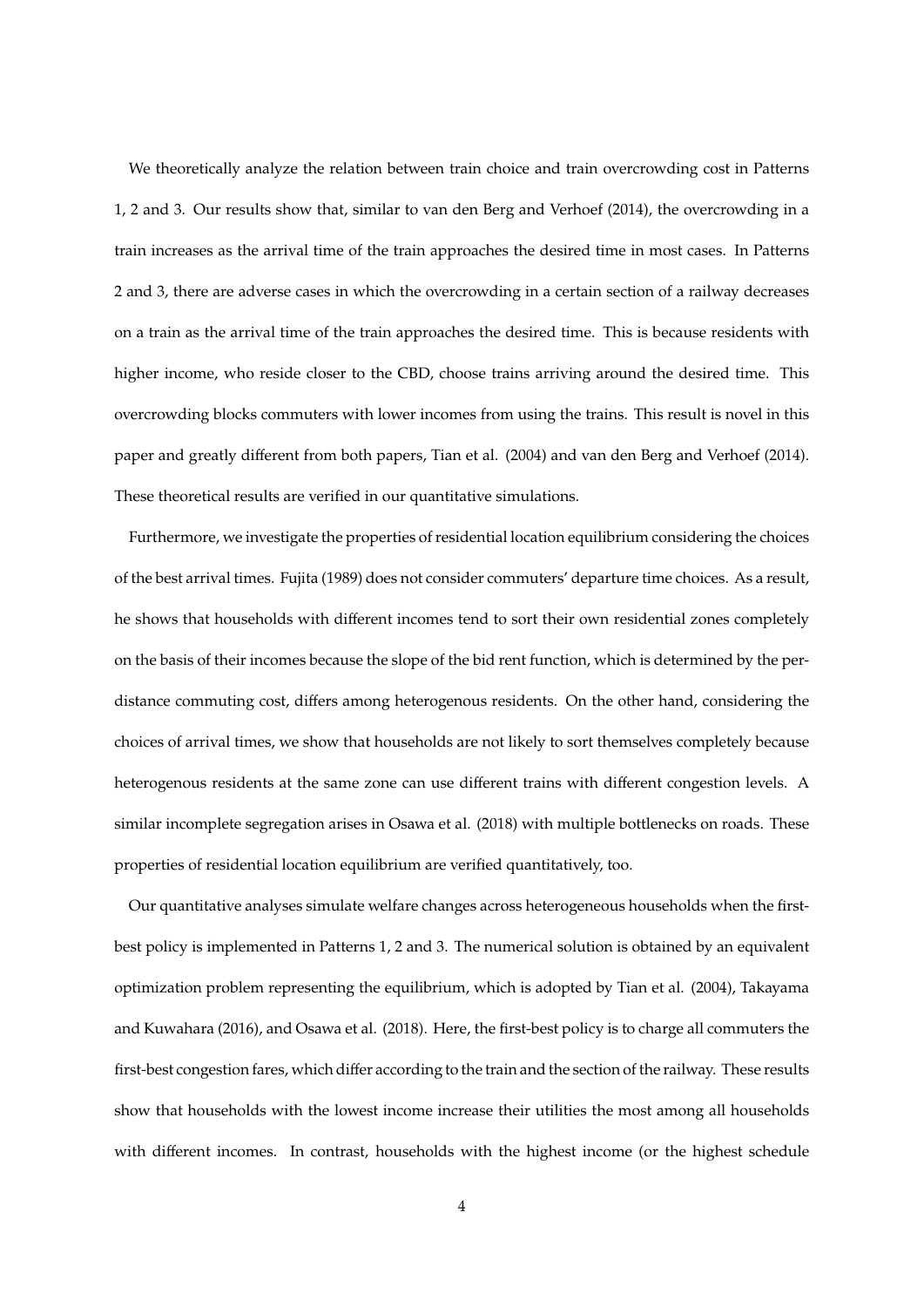

Fig. 1 City model

cost) lose their utilities the most because they choose very overcrowded trains and have to pay high congestion fares after the imposition of congestion fares. In summary, when the first-best policy is implemented, welfare changes are related with train choice for all households with different incomes.

The remainder of this paper is as follows. Section 2 develops an urban model with train commuting with multiple locations. Section 3 explores the relation between arrival times and overcrowding costs depending on Patterns 1, 2 and 3. Section 4 shows the necessary conditions for the existence of Patterns 1, 2 and 3. Quantitative analyses are shown in Section 5. Finally, Section 6 concludes this paper.

### 2 Model

### 2.1 City

We consider a closed linear city with a single Central Business District (CBD), in which all job opportunities are gathered. The CBD is located on the left of the city and  $K$  residential zones are connected as shown in Fig. 1. The zone number is given from the CBD in numerical order and the set of the residential locations is defined as  $K = \{1, 2, 3, \dots, K\}$ . The land supply in the kth residential zone is shown as  $A_k$   $\forall k \in \mathcal{K}$ , which are exogenously set.

In the city, as shown in Fig. 2, trains with different arrival times run. All trains depart from the farthest zone (defined as the Kth zone) to the CBD and stop at all zones. Commuters are heterogenous in values of time and schedule costs, but commuters have a common desired arrival time  $t^*$ , which is set at 9:00 a.m. in our paper. All trains are indexed by  $j$  on the basis of the desired time. The index of the train arriving at the CBD at  $t^*$  is defined as 0, and the *j*th train counted from the train arriving at  $t^*$ , defined as train *j*, arrives at the CBD at  $t_j$ . If index *j* is a negative number, the train arrives at the CBD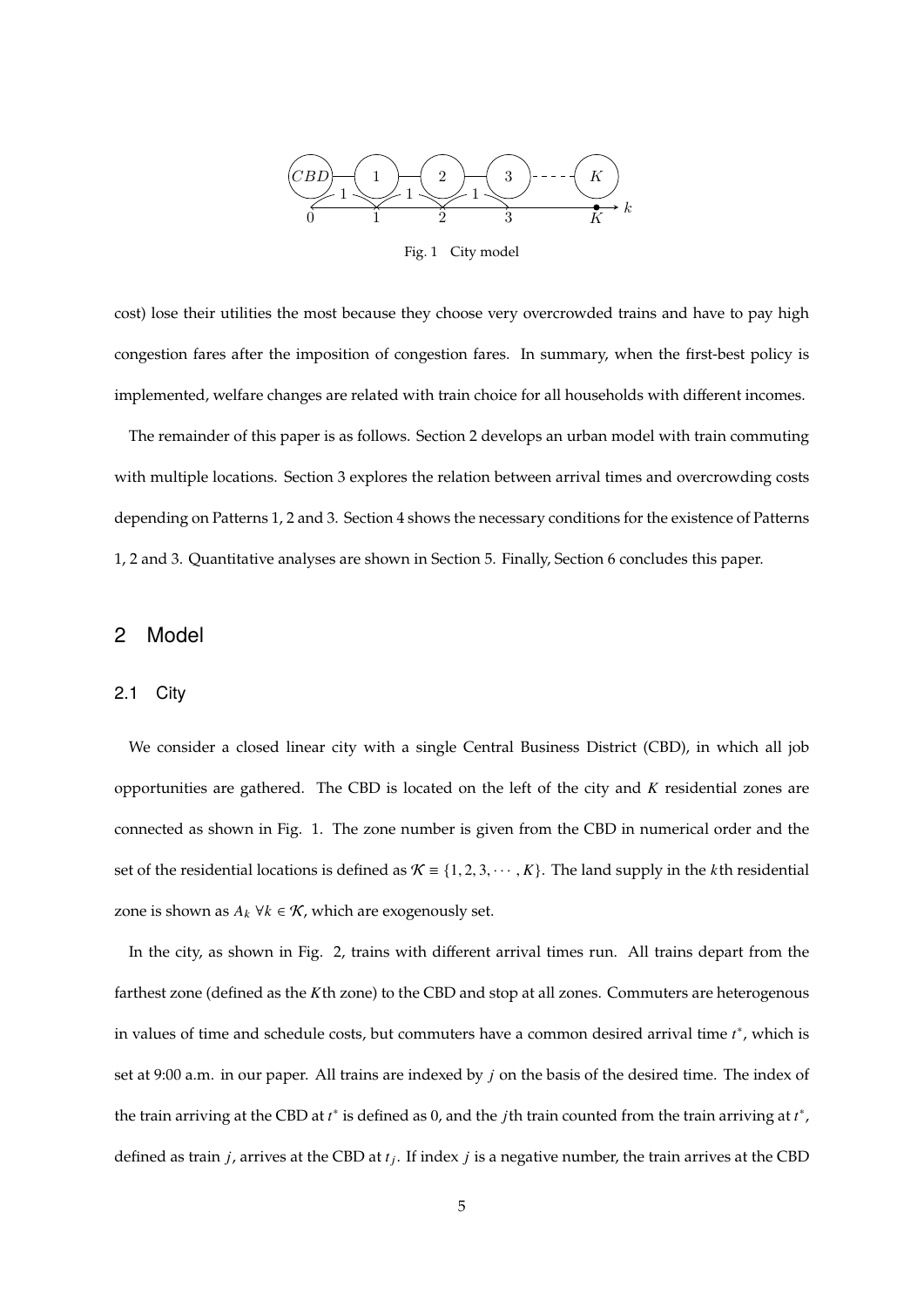

Fig. 2 Railway model

earlier than  $t^*$ ; if the index is a positive number, the train arrives at the CBD later than  $t^*$ . Here, the set of train indices is defined as  $\mathcal{J} \equiv \{-a, -a+1, \dots, -1, 0, 1, \dots, b-1, b\}$ . All indices in set  $\mathcal{J}$  are integers. Trains  $-a$  and  $b$  arrive at the CBD the earliest and latest among all trains, respectively. Commuters incur overcrowding costs which depend on the total number of the train passengers. Per-unit-distance travel time is assumed to be constant as  $\phi > 0$  (i.e., train speed is  $1/\phi$ ).

### 2.2 Heterogeneity of households

There are I groups of households with different incomes  $y_i$ , values of time  $\alpha_i$  and schedule delay costs per minute for early arrival  $\beta_i$  and for late arrival  $\gamma_i.$  The set of the kinds of households is defined as  $I = \{1, 2, 3, \dots, I\}$ . The number of households belonging to group *i*, which is referred to as 'type *i* households' hereafter, is shown as  $N_i$   $\forall i \in I$ . We set two assumptions about incomes, values of time and schedule delay costs per minute, as shown in Assumption 1. These assumptions are adopted in previous papers, too (e.g., van den Berg and Verhoef (2014) and Takayama and Kuwahara (2016)).

### **Assumption 1**

- $(i)$   $\beta_i \geq \beta_{i-1}$   $\forall i \in \mathcal{I}\backslash\{1\}$
- (ii)  $\gamma_i/\beta_i \equiv \eta > 1 \ \forall i \in \mathcal{I}$

Assumption 1 (i) requires that as type index *i* increases, schedule delay cost per minute for early arrival  $\beta_i$  of type *i* households increases. Assumption 1 (ii) requires that, for all households, the proportion of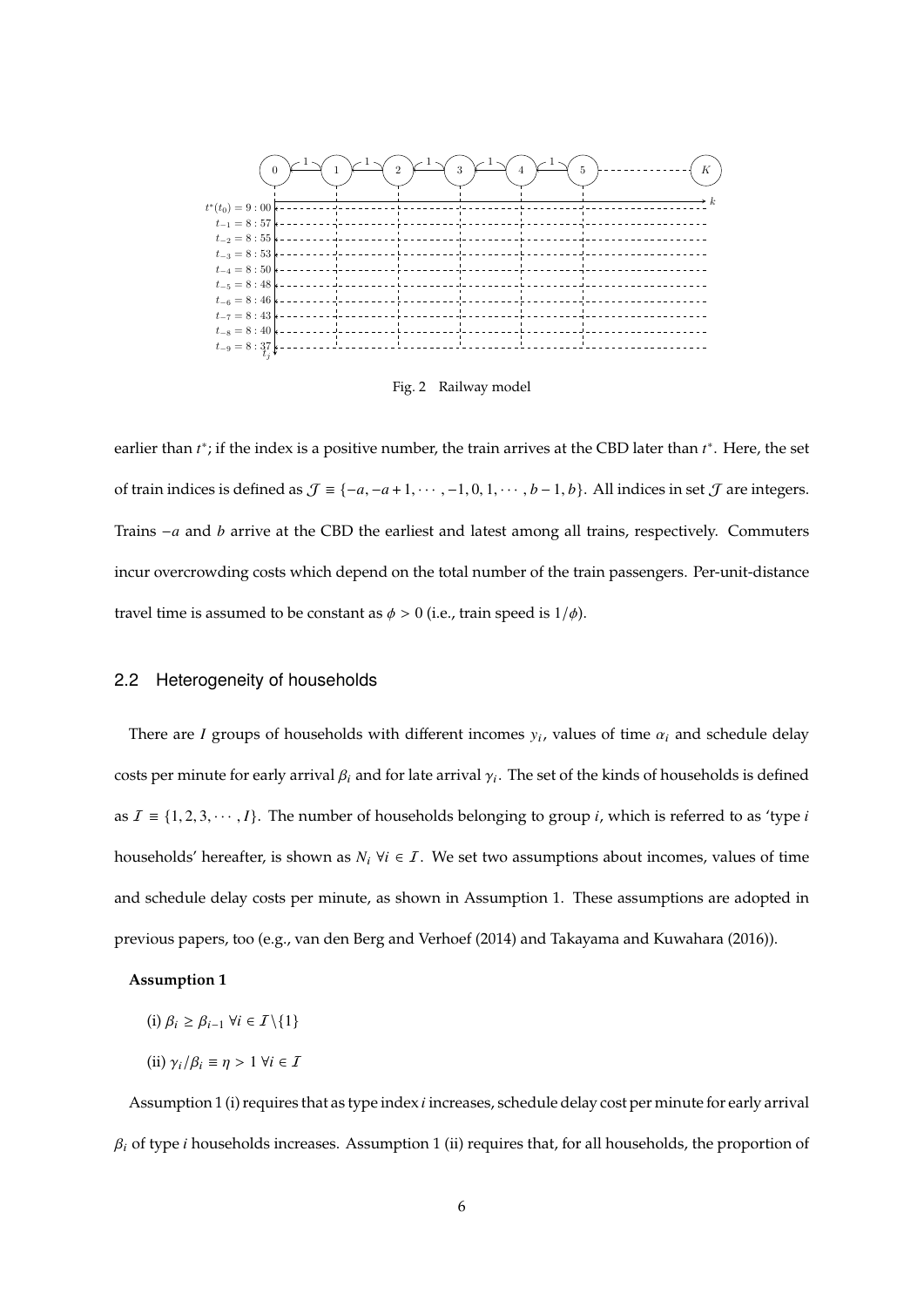schedule delay cost per minute for late arrival  $\gamma_i$  to that for early arrival  $\beta_i$  is constant and equal to  $\eta$ , which is a positive real number larger than 1. This assumption means that households with larger type index  $i$ , which have larger costs  $\beta_i$  and  $\gamma_i$ , intend to avoid the loss of their opportunity costs by arriving at the CBD closer to the desired time  $t^*$ .

Following previous papers considering heterogeneous households, this paper imposes Assumption 2 that households with higher incomes  $y_i$  have higher values of time  $\alpha_i.$ 

### **Assumption 2**

When  $\alpha_i > \alpha_{i-1}$ , then  $y_i > y_{i-1}$   $\forall i \in I \setminus \{1\}$ 

### 2.3 Commuting costs

The commuting cost of type *i* households from the *k*th zone is composed of time cost  $\alpha_i \phi k$ , fare  $e_k$ , total overcrowding cost  $\sum_{l=1}^k \rho\left(\sum_{m=l}^K n_{j,m}^{train}\right)$  and schedule delay cost  $s_i(t_j-t^*)$ . Time cost is the value of time multiplied by the travel time from the CBD to the kth zone. The total overcrowding cost is the sum of overcrowding costs between the 0th zone (i.e., the CBD) and the kth zone. Overcrowding cost  $\rho\left(\sum_{m=l}^K n_{j,m}^{train}\right)$  arises between the  $(k-1)$ th zone and the *k*th zone, and monotonically increases with the total number of passengers. Because all households residing farther from the kth zone traverse the section on a railway line between the  $(k - 1)$ th zone and the kth zone during their journey, the overcrowding costs arising in this section affect them. This cost can represent fatigue, discomfort, and risks of infection caused by overcrowding. Here,  $n^{train}_{j,k}$  shows the total number of passengers boarding train *j* from the *k*th zone and consists of the total number of  $n_{i,j,k}^{train}$  for all  $i \in I$  , which shows the number of type  $i$  households boarding train  $j$  from the  $k$ th zone. Schedule delay cost is determined by the absolute value of schedule delay defined as the difference between the arrival time  $t_i$  and the desired time  $t^*$ . Mathematically, the commuting cost of type  $i$  households boarding train  $j$  from the  $k$ th zone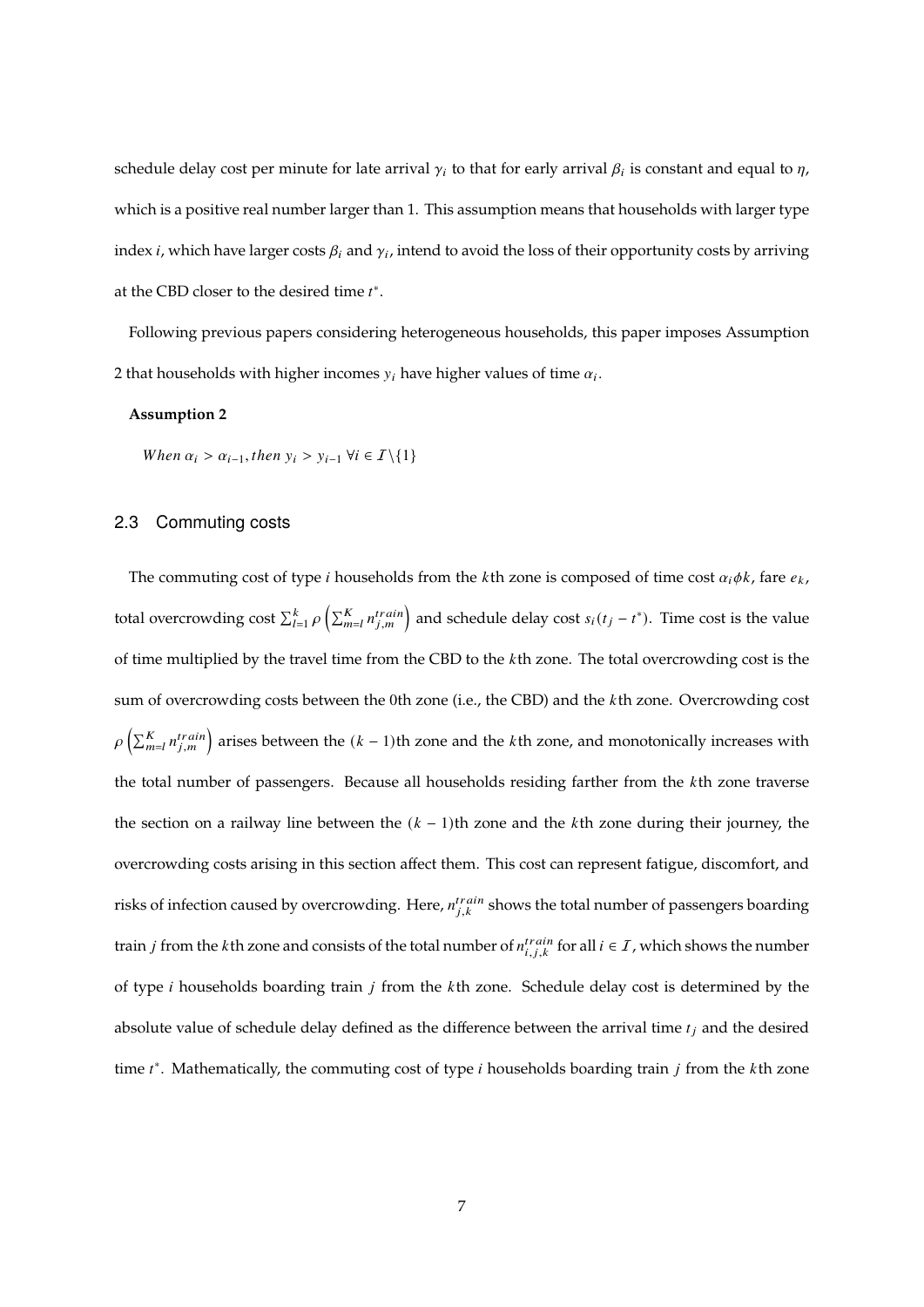is shown as

$$
C_{i,j,k} = \alpha_i \phi k + e_k + \sum_{l=1}^k \rho \left( \sum_{m=l}^K n_{j,m}^{train} \right) + s_i (t_j - t^*) \ \forall i \in \mathcal{I}, j \in \mathcal{J}, k \in \mathcal{K}, \text{ and } (1)
$$

$$
s_i(t_j - t^*) \equiv \begin{cases} \beta_i(t^* - t_j) & \text{if } t_j < t^* \\ \gamma_i(t_j - t^*) & \text{if } t_j > t^*. \end{cases}
$$
 (2)

### 2.4 Utilities

The utility of a type  $i$  household residing in the  $k$ th zone and choosing train  $j$  is defined as

$$
\max_{\mathbf{z},\mathbf{q}} u_i(z_{i,j,k}, q_{i,j,k}) \ \forall i \in \mathcal{I} \equiv \{1, 2, \cdots, I\},\tag{3}
$$

where  $z_{i,j,k}$  denotes composite goods and  $q_{i,j,k}$  is the lot size at the kth zone, which is regarded as a superior good. The budget constraint for the type  $i$  household is expressed as

$$
y_i + R = z_{i,j,k} + C_{i,j,k} + r_k q_{i,j,k},\tag{4}
$$

where  $y_i$  denotes the income and  $r_k$  shows the land rent at the  $k$ th zone.  $R$  is non-working income and identical among all types of households. The bid-rent is defined as

$$
\max_{\mathbf{z},\mathbf{q}} r_k = \frac{y_i + R - z_{i,j,k} - C_{i,j,k}}{q_{i,j,k}} \quad s.t. \quad u_i(z_{i,j,k}, q_{i,j,k}) = u_i^* \ \forall k \in \mathcal{K},
$$
 (5)

where variable  $u_i^*$  $_i^*$  is the utility level of type  $i$  households in equilibrium. By solving the first order condition of the above function, bid rent  $r_k$  and lot size  $q_{i,j,k}$  are shown as

$$
q_{i,j,k} = q_i(C_{i,j,k}, R, u_i^*), \ \ r_k = r(C_{i,j,k}, R, u_i^*).
$$
 (6)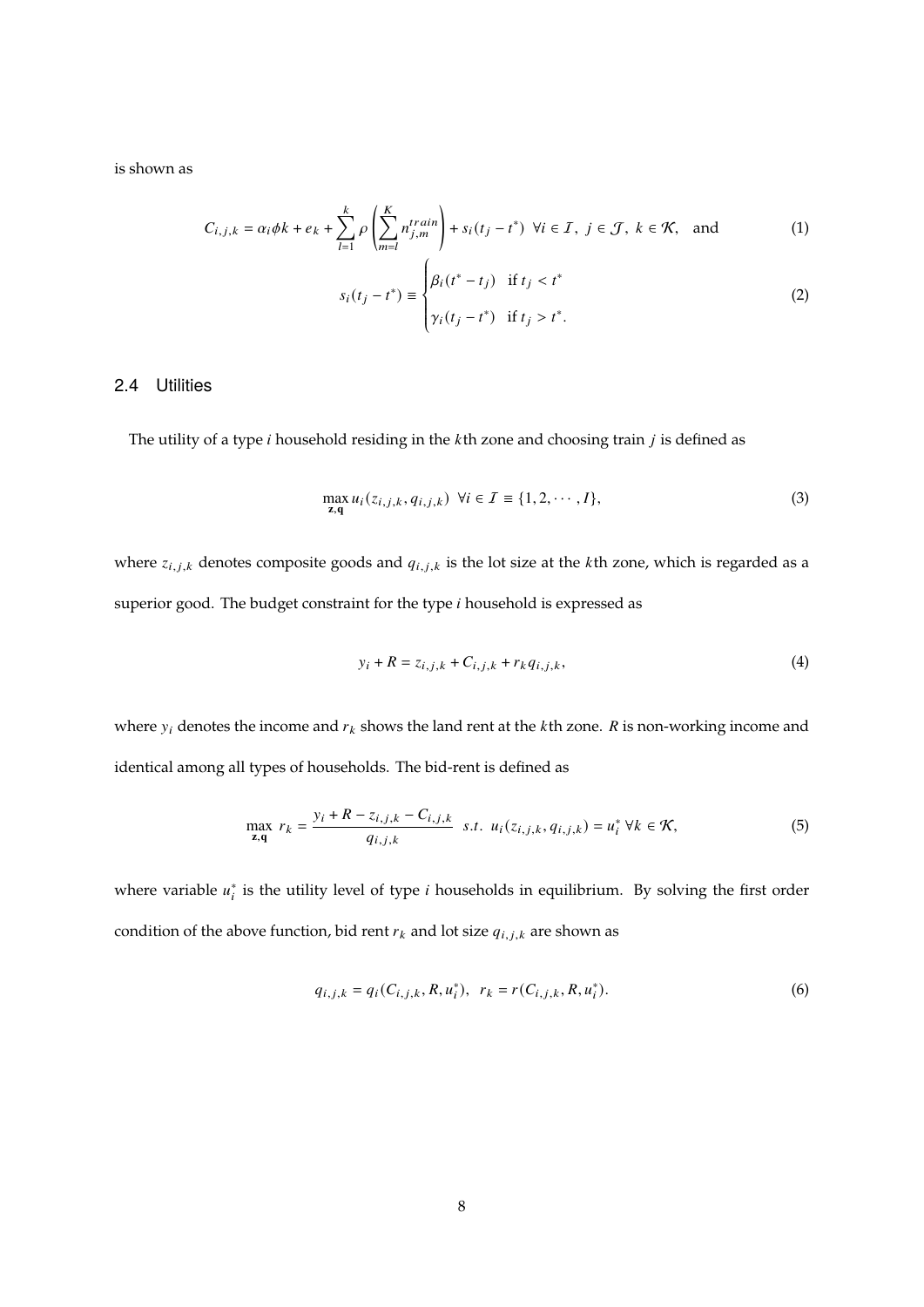### 2.5 Equilibrium conditions

J.

We analyze the equilibrium, separating it into the short-run and long-run equilibria. In the shortrun equilibrium, all households choose the best trains to minimize their commuting costs, given the residential locations. In the long-run equilibrium, all households choose the best residential locations to maximize their utilities on the basis of their equilibrium commuting costs.

In the short-run equilibrium, type  $i$  households residing in the  $k$ th zone cannot decrease their commuting costs by changing their trains. The short-run equilibrium conditions are given by the following conditions:

$$
\begin{cases}\nC_{i,j,k} = C_{i,k}^* & \text{if } n_{i,j,k}^{train} > 0 \\
C_{i,j,k} \ge C_{i,k}^* & \text{if } n_{i,j,k}^{train} = 0\n\end{cases} \forall i \in \mathcal{I}, j \in \mathcal{J}, k \in \mathcal{K},
$$
\n(7)

$$
n_{i,k} = \sum_{j \in \mathcal{J}} n_{i,j,k}^{train} \quad \forall i \in \mathcal{I}, \ k \in \mathcal{K}, \tag{8}
$$

where  $C_{i,k}^*$  is the equilibrium commuting cost of type *i* households residing in the *k*th zone and  $n_{i,k}$ denotes the total number of type  $i$  households residing in the  $k$ th zone.

Condition (7) shows the no-arbitrage condition that no commuter can improve his/her commuting cost by changing his/her train unilaterally. Condition (8) is the flow conservation for commuting demand. These conditions give  $C^*_{i,k}$  and  $n^{train}_{i,j,k}$  at the short-run equilibrium as functions of  $(n_{i,k})_{i\in I,k\in K}.$ 

In the long-run equilibrium, each type of households chooses a  $k$ th residential zone so as to maximize their indirect utilities given by eq. (3). Thus, the long-run equilibrium conditions are expressed as the

<sup>&</sup>lt;sup>3</sup> Note that the short-run equilibrium conditions depend on  $(n_{i,k})_{i\in I, k\in K}$  but not on  $N_i$ .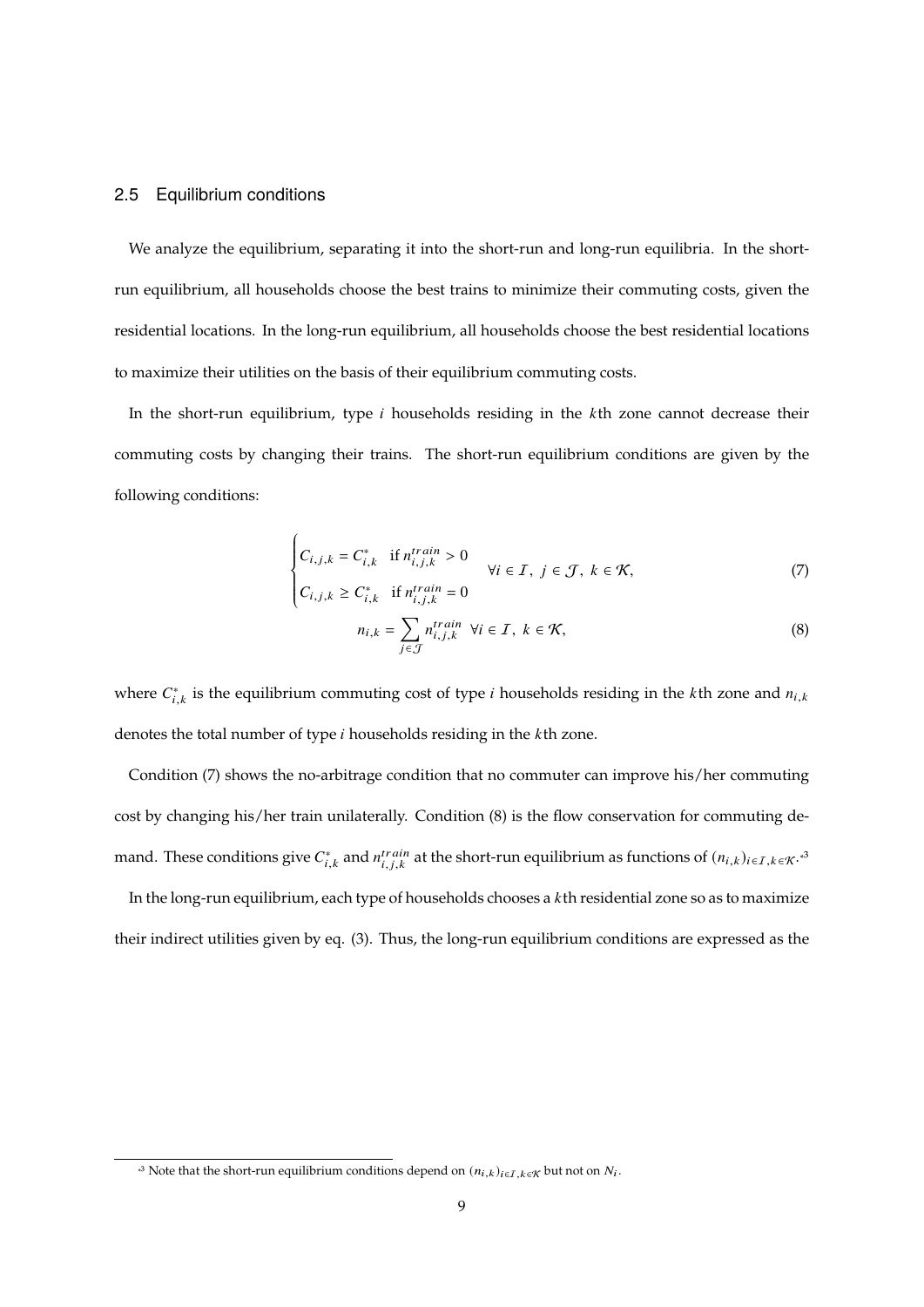following complementarity problems:

 $\overline{a}$ 

$$
\begin{cases}\nv_{i,k} = v_i^* & \text{if } n_{i,k} > 0 \\
v_{i,k} \le v_i^* & \text{if } n_{i,k} = 0\n\end{cases} \quad \forall i \in \mathcal{I}, k \in \mathcal{K}
$$
\n(9)

$$
\begin{cases}\n\sum_{i \in I} q_{i,k} n_{i,k} = A_k & \text{if } r_k > 0 \\
\sum_{i \in I} q_{i,k} n_{i,k} \leq A_k & \text{if } r_k = 0\n\end{cases}
$$
\n(10)

$$
N_i = \sum_{k \in \mathcal{K}} n_{i,k} \ \forall i \in \mathcal{I}
$$
 (11)

where  $v_i^*$  $_i^*$  is the utility level of type  $i$  households and  $n_{i,k}$  denotes the total number of type  $i$  households residing in the  $k$ th zone.  $r_k$  is the land rent in the  $k$ th zone but not the bid rent shown by eq. (6).

Condition (9) is the equilibrium condition for each type of household's residential location choice. This condition implies that, at the long-run equilibrium, no types of households have an incentive to change his/her residential location unilaterally. The land market clearing condition (10) requires that total land demand  $\sum_{i\in I}q_{i,k}n_{i,k}$  for housing at the  $k$ th zone equals supply  $A_k$  in equilibrium. Condition (11) expresses the population constraint.

## 3 Short-run Equilibrium

This section analyzes the short-run equilibrium and clarifies the relation between train overcrowding cost and train choice for all households.

### 3.1 Short-run equilibrium regarding type  $i$  households residing in the  $k$ th zone

From condition (7), the commuting cost  $C_{i,j,k}$  on train *j* of type *i* households residing in the *k*th zone is equal to the cost  $C_{i,(j-1),k}$  on train  $(j-1)$  in equilibrium (i.e.,  $C_{i,j,k} - C_{i,(j-1),k} = 0$ ), where  $\mathcal{J}_{i,k}$  denotes the set of train indices chosen by type  $i$  households residing in the  $k$ th zone. Thus, the relation between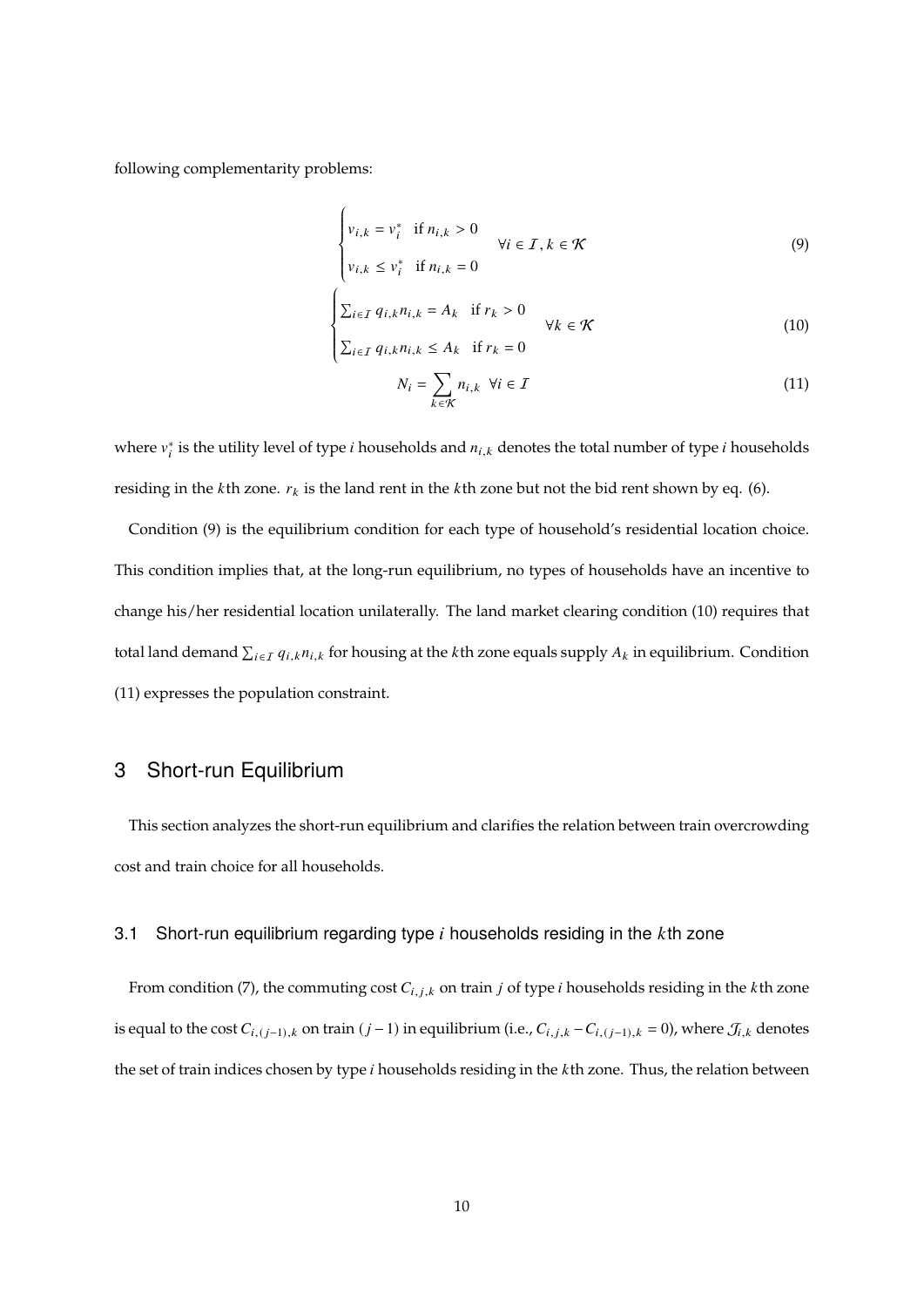overcrowding cost and schedule delay cost for type  $i$  households is shown as

$$
\sum_{l=1}^{k} \rho \left( \sum_{m=l}^{K} n_{j,m}^{train} \right) - \sum_{l=1}^{k} \rho \left( \sum_{m=l}^{K} n_{(j-1),m}^{train} \right) = s_i(t_j - t_{(j-1)})
$$
\n(12)

$$
= \begin{cases} \beta_i(t_j - t_{(j-1)}) & \text{if } t_j, t_{(j-1)} < t^* \\ -\gamma_i(t_j - t_{(j-1)}) & \text{if } t_j, t_{(j-1)} > t^* \end{cases} \quad \forall j, (j-1) \in \mathcal{J}_{i,k}, i \in \mathcal{I}, k \in \mathcal{K}. \tag{13}
$$

All types of households arrive at the CBD earlier or later than the desired time in equilibrium. First, we focus on the households arriving earlier than the desired time in equilibrium. Because train  $(j - 1)$ arrives at the CBD earlier than train *j* (i.e.,  $t_j - t_{(j-1)} > 0$ ), the right term of eq. (12) is positive from eq. (13). Since the overcrowding cost increases with respect to the number of passengers, the total overcrowding cost for type *i* households choosing train  $(j - 1)$  is smaller than the cost for train *j* (i.e.,  $\sum_{l=1}^k \rho\left(\sum_{m=l}^K n_{j,m}^{train}\right) > \sum_{l=1}^k \rho\left(\sum_{m=l}^K n_{(j-1),m}^{train}\right)$ ). Consequently, the total overcrowding cost on train j for type  $i$  households arriving at the CBD earlier than the desired time increases as index  $j$  increases.

Next, we focus on the households arriving later than the desired time in equilibrium. Actually, the same discussion can be applied to this case. As a result, as train index  $j$  decreases, the total overcrowding cost on train  $j$  for type  $i$  households arriving at the CBD later than the desired time increases, instead of a decrease in their schedule delay costs.

No previous paper analyzes the relation between overcrowding cost and train choice considering heterogeneous households and many residential locations simultaneously. Van den Berg and Verhoef (2014) analyze the relation considering heterogeneous households in a city composed of a single CBD and a single residential zone  $(K = 1)$ . Tian et al. (2004) analyze the relation considering homogeneous households in a city composed of a single CBD and many residential zones in a line  $(I = 1)$ .

We consider heterogeneous households in the city composed of a CBD and  $K$  residential zones, and analyze the relation between overcrowding cost and choice of train in equilibrium by integrating van den Berg and Verhoef (2014) and Tian et al. (2004), given some location patterns considered by previous papers as follows. Specifically, considering that different types of households residing in different zones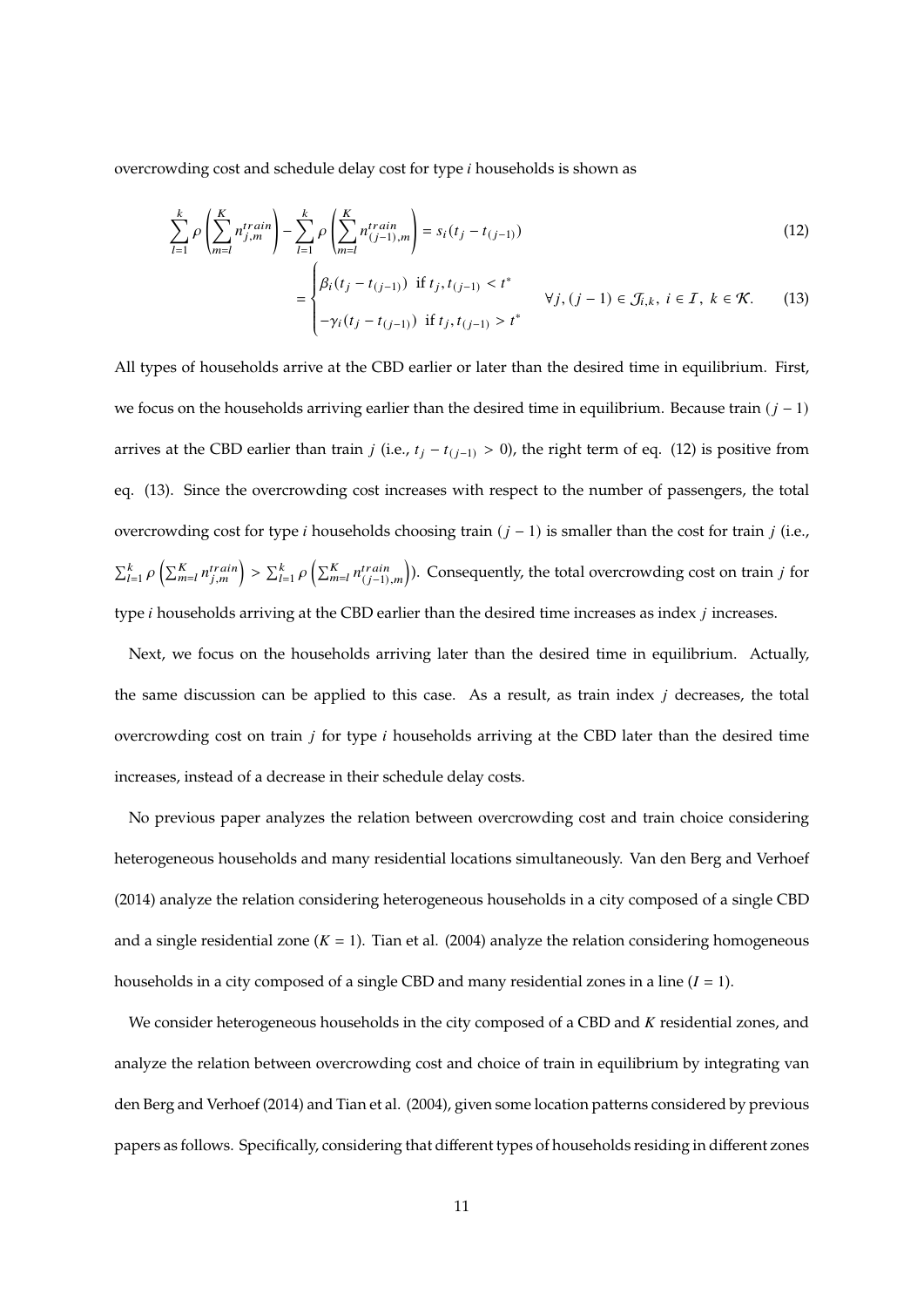choose the same trains, we compare the relations between overcrowding cost and choice of train in equilibrium. Furthermore, in section 4, we analyze the necessary conditions for the existence of these location patterns in the long-run equilibrium.

- 1. Pattern 1: Households with lower incomes reside closer to the CBD (Fujita, 1989).
- 2. Pattern 2: Households with higher incomes reside closer to the CBD (Fujita, 1989).
- 3. Pattern 3: Households with high and low incomes reside close to the CBD; those with middle incomes reside in the suburbs (Tabuchi, 2019).

Patterns 1 and 2 are explored by Fujita (1989). He shows that households with higher incomes reside farther from (resp., closer to) the CBD if the income elasticity of lot size is sufficiently large (resp., low) compared to that of value of time. Pattern 3 is explored by Tabuchi (2019). He shows that, given that the wage elasticity of lot size is less than one, households with both high and low incomes reside closer to the CBD and households with middle income reside in the farthest zone from the CBD.

### 3.2 Pattern 1: Households with lower incomes reside closer to the CBD (Fujita, 1989)

We analyze the relation between the overcrowding costs between the  $(k-1)$ th zone and the kth zone and the choice of train for type *i* households residing in the *k*th zone. In Pattern 1, type *i* and  $(i - 1)$ households reside in the kth and  $(k - 1)$ th zones, respectively. When both types of households choose the same trains  $j$  and  $(j - 1)$ , the relation is shown as

$$
\rho\left(\sum_{m=k}^{K} n_{j,m}^{train}\right) - \rho\left(\sum_{m=k}^{K} n_{(j-1),m}^{train}\right) = (s_i - s_{i-1})(t_j - t_{(j-1)})
$$
\n
$$
= \begin{cases}\n(\beta_i - \beta_{i-1})(t_j - t_{(j-1)}) & \text{if } t_j, t_{(j-1)} < t^* \\
-(\gamma_i - \gamma_{i-1})(t_j - t_{(j-1)}) & \text{if } t_j, t_{(j-1)} > t^*\n\end{cases} \quad \forall j, (j-1) \in \mathcal{J}_{i,k}, \mathcal{J}_{(i-1),(k-1)}, i \in \mathcal{I} \setminus \{1\}, k \in \mathcal{K} \setminus \{1\}. \tag{15}
$$

Train ( $j$  − 1) arrives at the CBD earlier than train  $j$  (i.e.,  $t_j - t_{(j-1)} > 0$ ). From Assumption 1, schedule delay costs per minute for early arrival  $\beta_i$  and for late arrival  $\gamma_i$  of type *i* households are larger than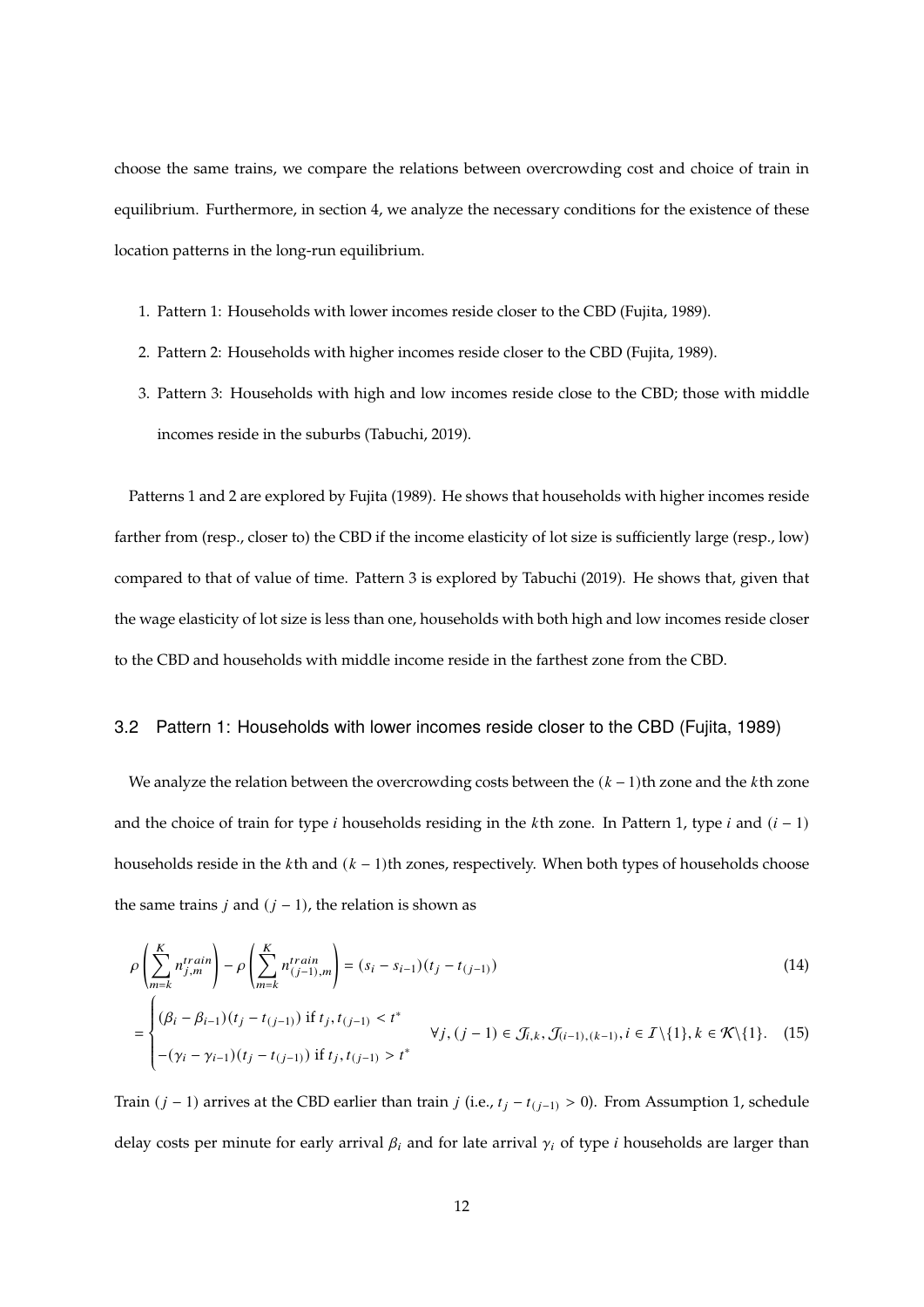

Fig. 3 Pattern 1: The relation between overcrowding costs in each section and arrival times in equilibrium

 $\beta_{i-1}$  and  $\gamma_{i-1}$  of type  $(i-1)$  households, respectively. So, in equilibrium, for type *i* households arriving at the CBD earlier (resp., later) than  $t^*$ , the overcrowding cost between the  $(k-1)$ th zone and the kth zone increases as train index  $j$  increases (resp., decreases).<sup>44</sup>

We demonstrate the relation between overcrowding cost and choice of train for type *i* households as shown in Fig. 3 with arrival times on the vertical axis and residential zones on the horizontal axis. In Fig. 3, the magnitudes of slopes of diagonal lines show train choices for each type of household. As type index *i* increases, the diagonal lines become steeper. For example, type  $(i - 1)$  and *i* households reside in the  $(k - 1)$ th and kth zones, respectively. Here, the diagonal lines between the  $(k - 1)$ th zone and the kth zone on train 0 are steeper than those between the  $(k - 2)$ th zone and the  $(k - 1)$ th zone. The colors of the diagonal lines also show train choices. All the diagonal lines of the same color have the same gradient. Moreover, the numbers of the diagonal lines show the values of the overcrowding costs. For example, the density of the diagonal lines inside the  $(k - 2)$ th zone on train 0 is the highest among all trains, which means that the overcrowding cost inside the  $(k - 2)$ th zone on train 0 is the largest.

$$
\rho\left(\sum_{m=k}^{K} n_{j,m}^{train}\right) = \rho\left(\sum_{m=k}^{K} n_{(j-1),m}^{train}\right) \ \forall j, (j-1) \in \mathcal{J}_{i,k}, \mathcal{J}_{i,(k-1)}, i \in \mathcal{I}, k \in \mathcal{K}\backslash\{1\}.
$$
\n(16)

<sup>&</sup>lt;sup>4</sup> If, instead of type  $(i - 1)$  households, type *i* households reside in the  $(k - 1)$ th zone, the relation for type *i* households residing in the  $k$ th zone is shown as

This means that their overcrowding costs between the  $(k - 1)$ th zone and the kth zone are identical among all train *j* for all  $\mathcal{J}_{i,k}$  and  $\mathcal{J}_{i,(k-1)}.$  Tian et al. (2004) also show this relation as shown by eq. (16).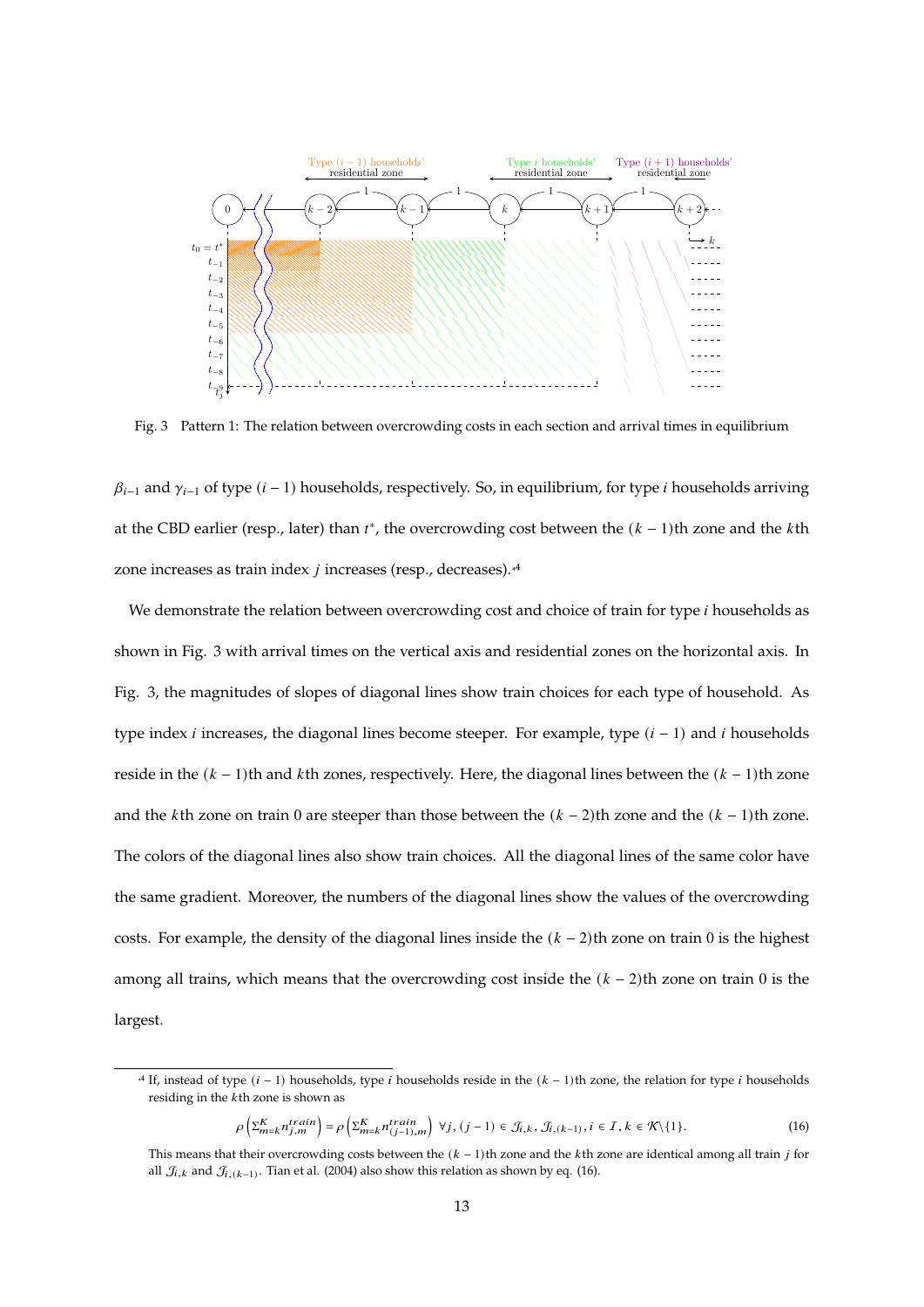First, we focus on type  $i$  households residing in the  $k$ th zone. They choose trains from index  $0$  to index −8 in equilibrium. From eqs. (14) and (12), among these trains, their overcrowding cost increases as train index  $j$  approaches 0 (i.e. the desired time). Next, we focus on type  $i$  households residing in the  $(k + 1)$ th zone. They choose trains from index 0 to index  $-8$  in equilibrium. From eq. (16), the overcrowding costs between the  $k$ th zone and the  $(k + 1)$ th zone are identical among these trains. This result is similar to the result of Tian et al. (2004) that the overcrowding costs between any station and the station closest to the CBD are identical among trains used by commuters from the station closest to the CBD.

Accordingly, in Pattern 1, in order to analyze the relation between overcrowding cost and train choice for type *i* households residing in the *k*th ( $k > 1$ ) zone, it matters whether type ( $i - 1$ ) or  $i$  households reside in the  $(k-1)$ th zone. If type  $(i-1)$  households reside in the  $(k-1)$ th zone, the overcrowding costs between the  $(k-1)$ th zone and the kth zone on train *j* increases as train index *j* approaches 0 as shown by eq. (14). In contrast, if the same type *i* households reside in the  $(k - 1)$ th zone, the overcrowding costs are identical among all trains as shown by eq. (16).

### 3.3 Pattern 2: Households with higher incomes reside closer to the CBD (Fujita, 1989)

We analyze the relation between the overcrowding costs between the  $(k - 1)$ th zone and the kth zone and train choices for type *i* households residing in the *k*th zone. In Pattern 2, type *i* and  $(i + 1)$ households reside in the kth and  $(k - 1)$ th zone, respectively. When both types of households choose the same trains  $j$  and  $(j - 1)$ , the relation is shown as

$$
\rho\left(\sum_{m=k}^{K} n_{j,m}^{train}\right) - \rho\left(\sum_{m=k}^{K} n_{(j-1),m}^{train}\right) = (s_i - s_{i+1})(t_j - t_{(j-1)})
$$
\n
$$
= \begin{cases}\n-(\beta_{i+1} - \beta_i)(t_j - t_{(j-1)}) & \text{if } t_j, t_{(j-1)} < t^* \\
\forall i, (i-1) \in \mathcal{F}_{i,k}, \mathcal{F}_{i+1, (k-1)}, i \in \mathcal{I}, k \in \mathcal{K}.\n\end{cases} \tag{18}
$$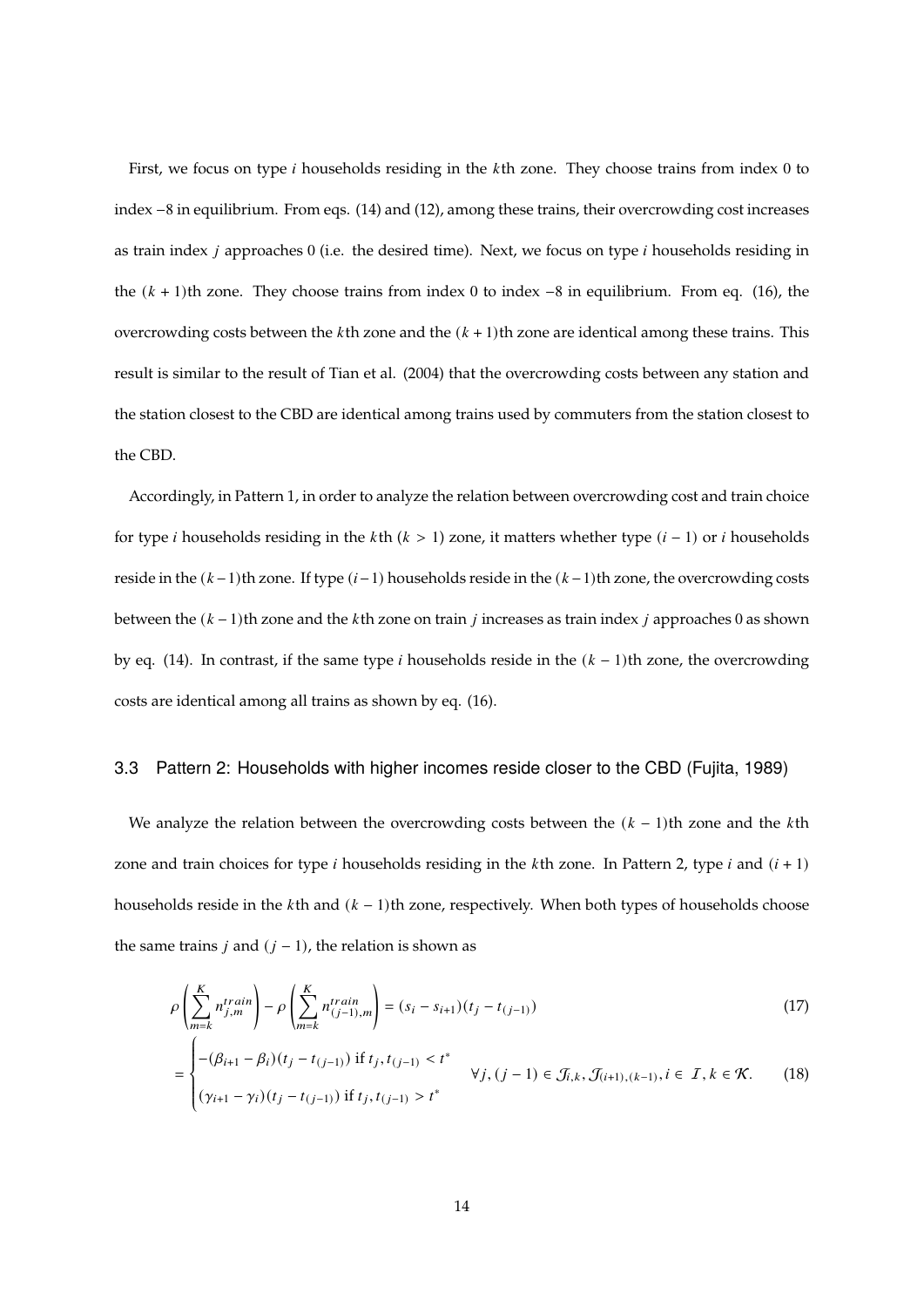

Fig. 4 Pattern 2: The relation between overcrowding costs in each section and arrival times in equilibrium

Train ( $j$  − 1) arrives at the CBD earlier than train  $j$  (i.e.,  $t_j - t_{(j-1)} > 0$ ). From Assumption 1, schedule delay costs per minute for early arrival  $\beta_i$  and for late arrival  $\gamma_i$  of type *i* households are smaller than  $\beta_{i+1}$  and  $\gamma_{i+1}$  of type ( $i + 1$ ) households, respectively. So, in equilibrium, for type *i* households arriving at the CBD earlier (resp., later) than the desired time  $t^*$ , the overcrowding cost between the  $(k - 1)$ th zone and the  $k$ th zone decreases as train index  $j$  increases (resp., decreases).

The relation between overcrowding cost and train choice is shown in Fig. 4, which has the same characteristics as Fig. 3. We demonstrate the relation for type  $i$  households, using Fig. 3.

First, we focus on type *i* households residing in the *k*th zone. They choose trains from index 0 to index −8 in equilibrium. From eq. (17), among trains from index 0 to index −5, the overcrowding cost between the  $(k - 1)$ th zone and the kth zone decreases as train index *j* approaches 0 (i.e., the desired time). In contrast, from eq.  $(12)$ , the overcrowding cost increases as train index *j* approaches 0 among trains from index  $-6$  to index  $-8$ . Next, we focus on type *i* households residing in the  $(k + 1)$ th zone. They choose trains from index 0 to index −8 in equilibrium. From eq. (16), the overcrowding costs between the kth zone and the  $(k + 1)$ th zone are identical among all these trains. This result is similar to the result of Tian et al. (2004) as shown in Pattern 1.

Accordingly, in Pattern 2, in order to analyze the relation between overcrowding cost and train choice for type *i* households residing in the *k*th ( $k > 1$ ) zone, it matters whether type ( $i+1$ ) households residing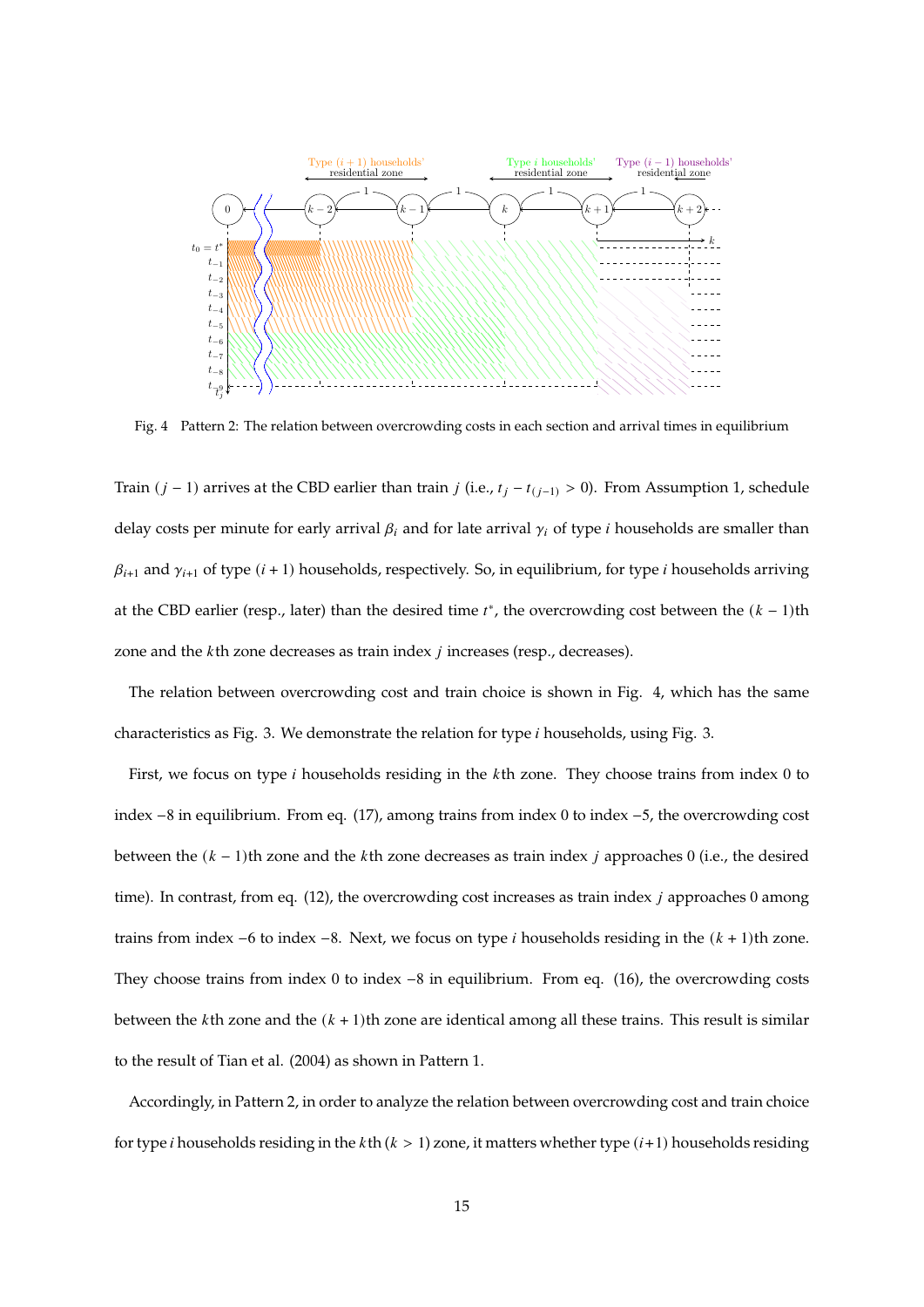

Fig. 5 Pattern 3: The relation between overcrowding costs in each section and arrival times in equilibrium

in the  $(k-1)$ th zone choose trains or not. If type  $(i + 1)$  households choose train *j*, the overcrowding cost between the  $(k - 1)$ th zone and the kth zone on train *j* decreases as train index *j* approaches 0 (i.e., the desired time) as shown by eq.  $(17)$ . In contrast, if the households do not choose train j, the overcrowding cost increases as train index  $j$  approaches 0 as shown by eq. (12).

## 3.4 Pattern 3: Households with high and low incomes reside close to the CBD; those with middle incomes reside in the suburbs (Tabuchi, 2019)

In Pattern 3, we assume set  $I = \{1, 2, 3\}$ . We can interpret the equilibrium in Pattern 3 by integrating Patterns 1 and 2. The relation between overcrowding cost and train choice is shown in Fig. 5, which has the same characteristics as Fig. 3.<sup>5</sup>

We demonstrate the relation between overcrowding cost and train choice for type 2 households residing in the kth zone. It matters whether type 1 or 3 households residing in the  $(k-1)$ th zone choose the same trains as the type 2 households. If the type 3 households choose the same trains as the type 2 households, the overcrowding cost on train *j* between the  $(k - 1)$ th zone and the *k*th zone decreases as train index  $j$  approaches 0 (i.e., the desired time) as shown in eq. (17). In contrast, if type 1 households choose the same trains as type 2 households, the overcrowding cost on train  $j$  increases as train index

<sup>&</sup>lt;sup>5</sup> All types of households departing from the same zone sort themselves on the basis of the values of their per-minute schedule delay costs in equilibrium as shown by van den Berg and Verhoef (2014). As a result, type 3 households residing in the  $(k − 2)$ th and  $(k − 1)$ th zones arrive at the CBD closer to the desired time than type 1 households.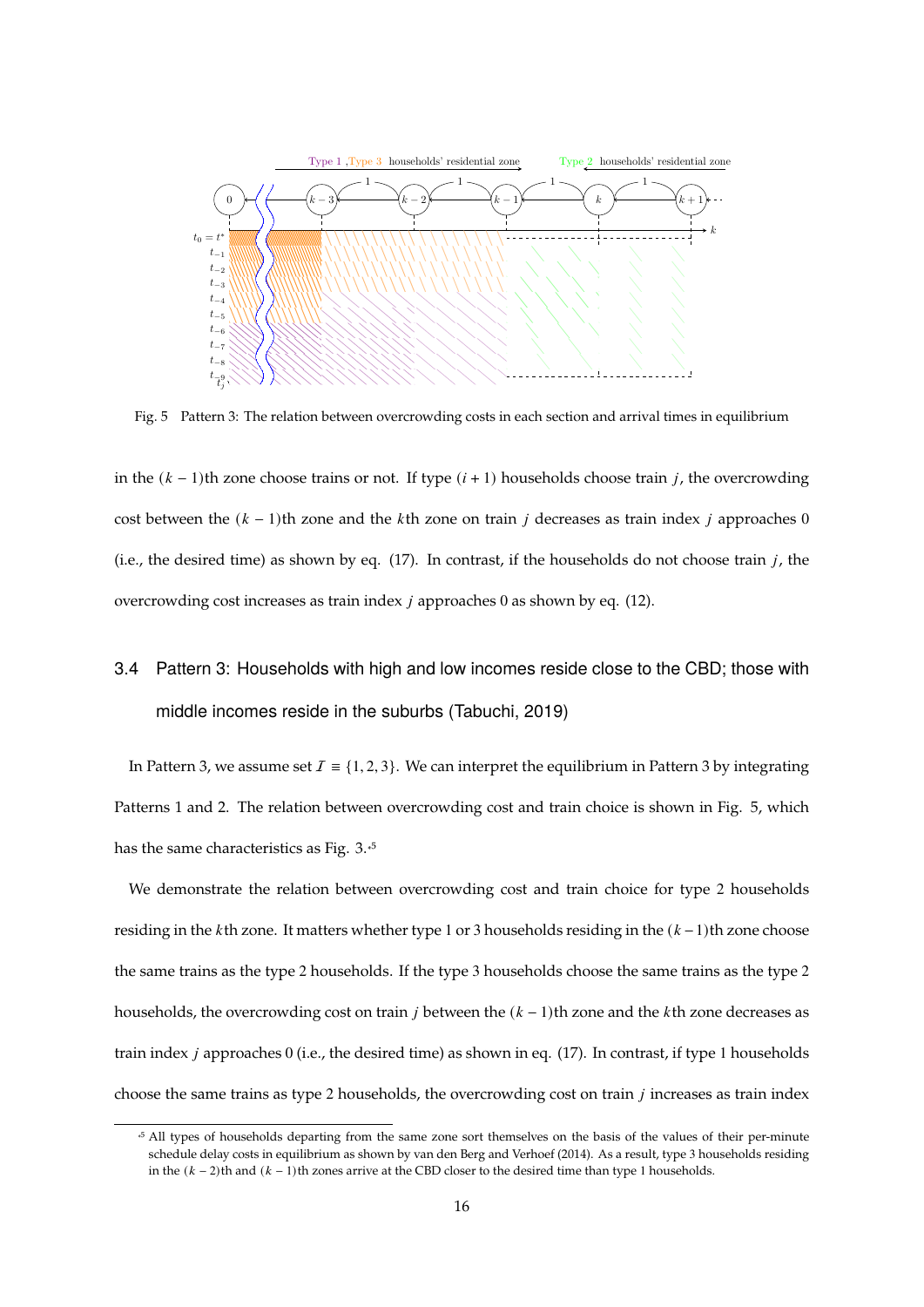$i$  approaches 0 as shown by eq. (14).

### 3.5 Summary of short-run equilibrium

From the discussion in this section, we obtain Proposition 1.

**Proposition 1.** *(The overcrowding cost per train).*

*We suppose without loss of generality that type households reside in the th zone. In this case, depending on which type of households reside in the*  $(k − 1)$ *th zone, the overcrowding cost per train between the kth zone and the*  $(k - 1)$ *th* zone is characterized as follows.

(1) If type  $(i + 1)$  households reside in the  $(k - 1)$ th zone, the overcrowding cost of train j used by the households *decreases between the*  $(k - 1)$ *th zone and the kth zone as train index j approaches* 0 *(i.e., the desired time).* 

 $(2)$  If type  $(i − 1)$  *households reside in the*  $(k − 1)$ *th zone, the overcrowding cost between the*  $(k − 1)$ *th zone and the kth zone increases as train index j approaches* 0*.* 

 $(3)$  If type *i* households reside in both the  $(k-1)$ <sup>th</sup> and the kth zones, the overcrowding costs between the  $(k-1)$ <sup>th</sup> *zone and the th zone are identical among all trains.*

Point (1) is somewhat intriguing in the sense that trains arriving at the CBD closer to the desired time are not necessarily more congested. This point is numerically verified in a later section<sup>\*6</sup>. Point (3) is similar to the result of Tian et al. (2004) that the overcrowding costs between any station and the station closest to the CBD are identical among trains used by commuters from the station closest to the CBD. But our result is obtained in the existence of heterogenous commuters.

## 4 Long-run equilibrium

This section analyzes the necessary conditions for the existence of three residential location patterns given in section 3.1. Fujita (1989) shows that type  $i$  households with a bid-rent slope of a larger absolute

<sup>\*</sup> 6 It is hard to identify this property with real data because real data are affected by various factors. But we found the data representing this property in a Tokyu railway line. So, we show the data in our website as the supplement to this paper.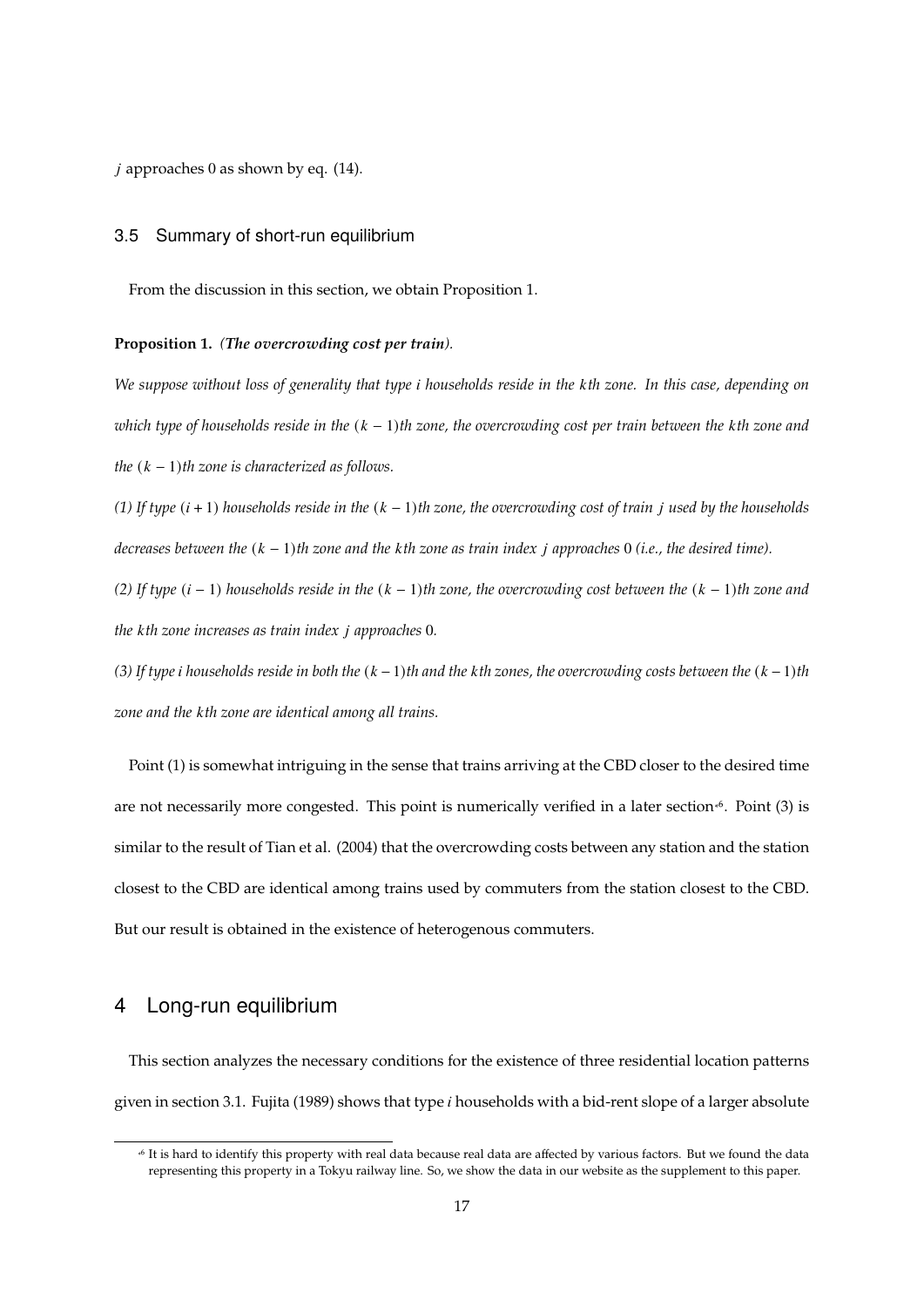magnitude reside closer to the CBD. So, we compare the Muth conditions of type  $i$  and  $(i+1)$  households, which reside adjacently, in Patterns 1, 2 and 3.

The bid-rent function considering the short-run equilibrium is shown as

$$
\max_{q_{i,k}} \Psi_i(Y_{i,k}, u_i^*) \equiv r_k = \frac{Y_{i,k} - u^{-1}(q_{i,k}, u_i^*)}{q_{i,k}}, \ \forall i \in \mathcal{I}, k \in \mathcal{K},
$$
\n(19)

where  $Y_{i,k} \equiv y_i - C_{i,k}^* + R$  is net income and  $r_k$  is the bid-rent.  $q_{i,k}$  denotes the lot size for type is households residing in the  $k$ th zone.  $u_i^*$  $i_i^*$  denotes the equilibrium utility of type *i* households.  $C_i^*$  $i, k$ denotes the commuting cost of type *i* households residing in the *k*th zone in the short-run equilibrium, and  $z_{i,j,k} = u^{-1}(q_{i,k}, u_i^*)$ .

Our residential zones are discrete, so the distance between residential zones is substantial. However, regarding the distance as marginal by approximation to differentiate eq. (19), the Muth condition is derived as,

$$
\frac{\Delta r_k}{\Delta k} = \frac{\Delta \Psi_i(Y_{i,k}, u_i^*)}{\Delta k} = \frac{\Delta \Psi_i(Y_{i,k}, u_i^*)}{\Delta Y_{i,k}} \frac{\Delta Y_{i,k}}{\Delta k} = -\frac{\Delta C_{i,k}^*}{\Delta k} \frac{1}{q_{i,k}} < 0.
$$
\n(20)

Arranging eq. (20) yields

$$
\Delta r_{i,k} \equiv \frac{\Delta r_k}{\Delta k} = -\frac{\alpha_i \phi + (e_k - e_{k-1}) + \rho \left(\sum_{m=k}^K n_{j,k}^{train}\right)}{q_{i,k}} \,\forall j \in \mathcal{J}_{i,k}, \, i \in \mathcal{I}, \, k \in \mathcal{K}.\tag{21}
$$

Here, we define eq. (21) as  $\Delta r_{i,k}$  because eq. (21) differs according to type and zone.

The Muth condition for the type  $i$  households residing in the  $k$ th zone is different among the same type of households with different arrival times. Thus, to obtain the Muth condition, we have to explore who is most likely to move from the  $k$ th zone to the  $(k - 1)$ th zone, along with their arrival time, and which train the moving households choose after moving.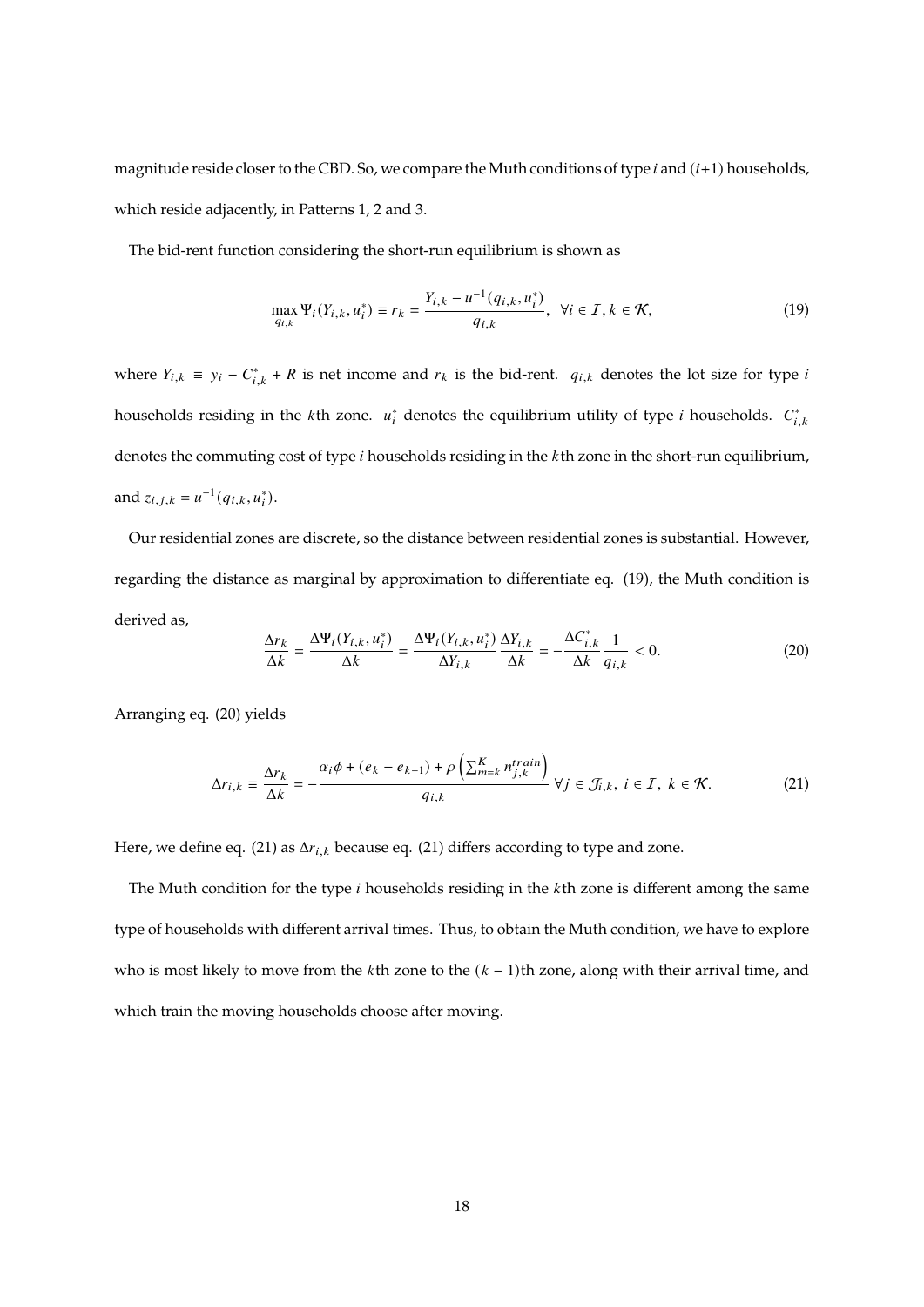### 4.1 Pattern 1: Households with lower incomes reside closer to the CBD (Fujita 1989)

Using Fig. 3, we explore the necessary condition of Pattern 1 that the absolute magnitude of the Muth condition for type *i* households in the *k*th zone cannot exceed that for type  $(i - 1)$  households. The necessary condition is shown as

$$
|\Delta r_{(i-1),k}| - |\Delta r_{i,k}| > 0
$$
  

$$
\frac{\alpha_{i-1}\phi + (e_k - e_{k-1}) + \rho \left(\sum_{m=k}^K n_{-5,m}^{train}\right)}{q_{(i-1),k}} - \frac{\alpha_i\phi + (e_k - e_{k-1}) + \rho \left(\sum_{m=k}^K n_{0,m}^{train}\right)}{q_{i,k}} > 0
$$
  

$$
\phi \left\{ \frac{\alpha_{(i-1)}}{q_{(i-1),k}} - \frac{\alpha_i}{q_{i,k}} \right\} + (e_k - e_{k-1}) \left\{ \frac{1}{q_{(i-1),k}} - \frac{1}{q_{i,k}} \right\} + \left\{ \frac{\rho \left(\sum_{m=k}^K n_{-5,m}^{train}\right)}{q_{(i-1),k}} - \frac{\rho \left(\sum_{m=k}^K n_{0,m}^{train}\right)}{q_{i,k}} \right\} > 0. \tag{22}
$$

Eq. (22) shows that train choices for type  $(i - 1)$  and *i* households affects their location choices. In Fig. 3, type *i* households, which have high schedule delay cost than type  $(i - 1)$ , choose train 0 so as to minimize their commuting costs, and type  $(i - 1)$  households choose train  $-5$  so as to minimize their commuting costs. The overcrowding cost between the  $(k - 1)$ th zone and the kth zone is the highest on train 0 among all the trains, implying  $\rho\left(\sum_{m=k}^K n_{-5,m}^{train}\right) < \rho\left(\sum_{m=k}^K n_{0,m}^{train}\right)$  in the last term. In Fujita (1989), because his transport model is static, there are no train choices, implying that this last term in our case is smaller than that in the Fujita case. As a result, than Fujita (1989), it is more likely that households with different incomes colocate in the same zone because the absolute magnitude of the Muth condition for type *i* households is closer to that for type  $(i - 1)$  households in the *k*th zone with residents choosing different trains. But note that our model has discrete zones, so  $|\Delta r_{(i-1),k}| \approx |\Delta r_{i,k}|$ even if types *i* and type  $(i - 1)$  households both reside in the same zone.

### 4.2 Pattern 2: Households with higher incomes reside closer to the CBD (Fujita 1989)

Using Fig. 4, we explore the necessary condition that the absolute magnitude of the Muth condition for the type *i* households in the *k*th zone cannot exceed that for type  $(i + 1)$  households. The necessary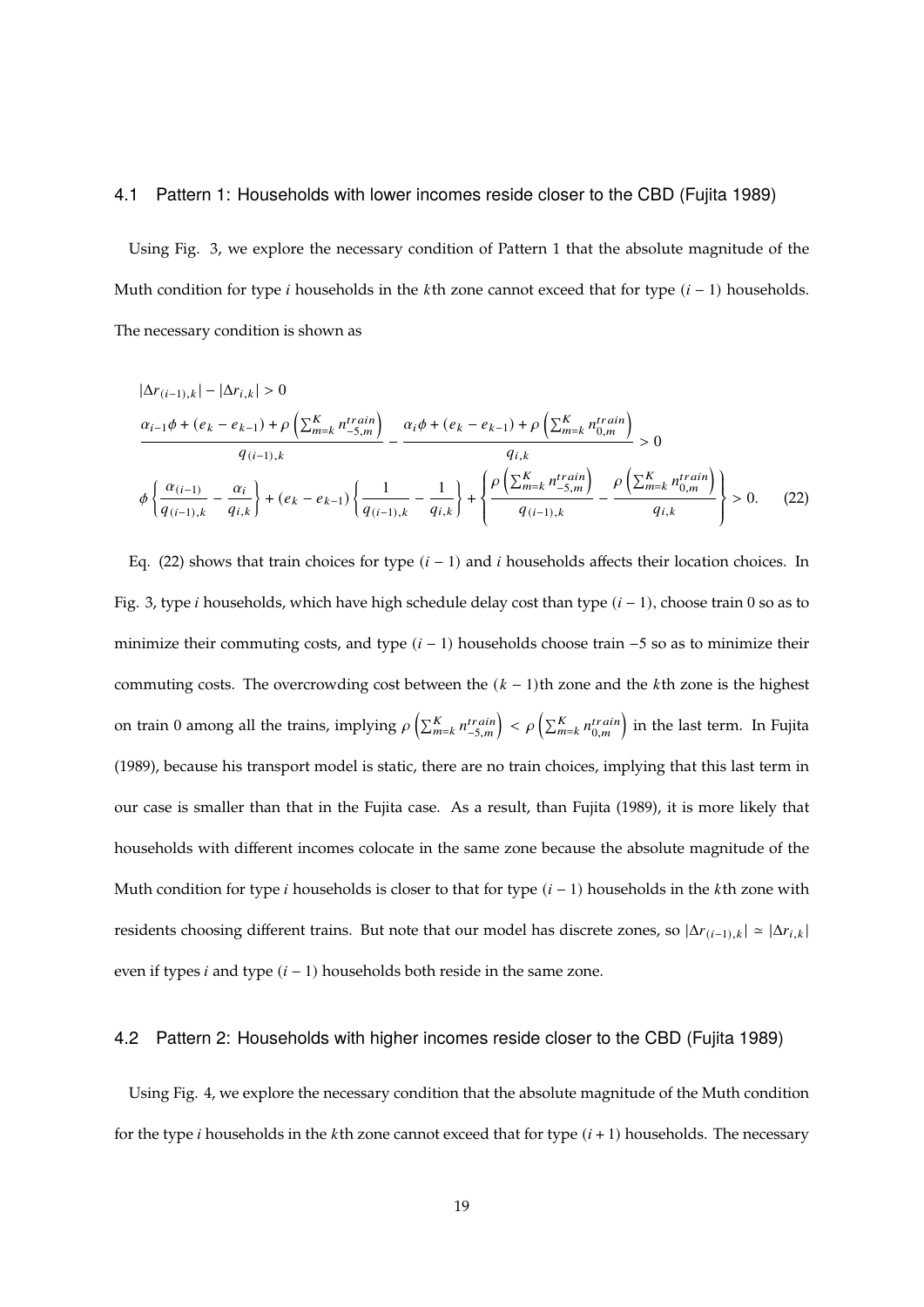condition is shown as

$$
|\Delta r_{(i+1),k}| - |\Delta r_{i,k}| > 0
$$
  

$$
\frac{\alpha_{i+1}\phi + (e_k - e_{k-1}) + \rho \left(\sum_{m=k}^K n_{0,m}^{train}\right)}{q_{(i+1),k}} - \frac{\alpha_i\phi + (e_k - e_{k-1}) + \rho \left(\sum_{m=k}^K n_{-6,m}^{train}\right)}{q_{i,k}} > 0
$$
  

$$
\phi \left\{ \frac{\alpha_{i+1}}{q_{(i+1),k}} - \frac{\alpha_i}{q_{i,k}} \right\} + (e_k - e_{k-1}) \left\{ \frac{1}{q_{(i+1),k}} - \frac{1}{q_{i,k}} \right\} + \left\{ \frac{\rho \left(\sum_{m=k}^K n_{0,m}^{train}\right)}{q_{(i+1),k}} - \frac{\rho \left(\sum_{m=k}^K n_{-6,m}^{train}\right)}{q_{i,k}} \right\} > 0. \tag{23}
$$

Similar to eq. (22), eq. (23) shows that train choices for type  $i$  and  $(i + 1)$  households affect their location choices. In Fig. 4, the type *i* households choose train −6 to minimize their commuting costs, and type  $(i + 1)$  households choose train 0. Note that, in this rail section, the type  $i$  households avoid boarding trains arriving around the desired time because the trains are very crowded close to the CBD with the type  $(i + 1)$  households. The overcrowding cost between the  $(k - 1)$ th zone and the kth zone is the largest on train −6 among all trains, implying  $\rho\left(\sum_{m=k}^{K} n_{0,m}^{train}\right) < \rho\left(\sum_{m=k}^{K} n_{-6,m}^{train}\right)$ . Thus, similar to Pattern 1, than the static transport model, it is more likely that households with different incomes colocate in the same zone because the absolute magnitudes of the Muth conditions for type *i* households is closer to that for type  $(i + 1)$  households.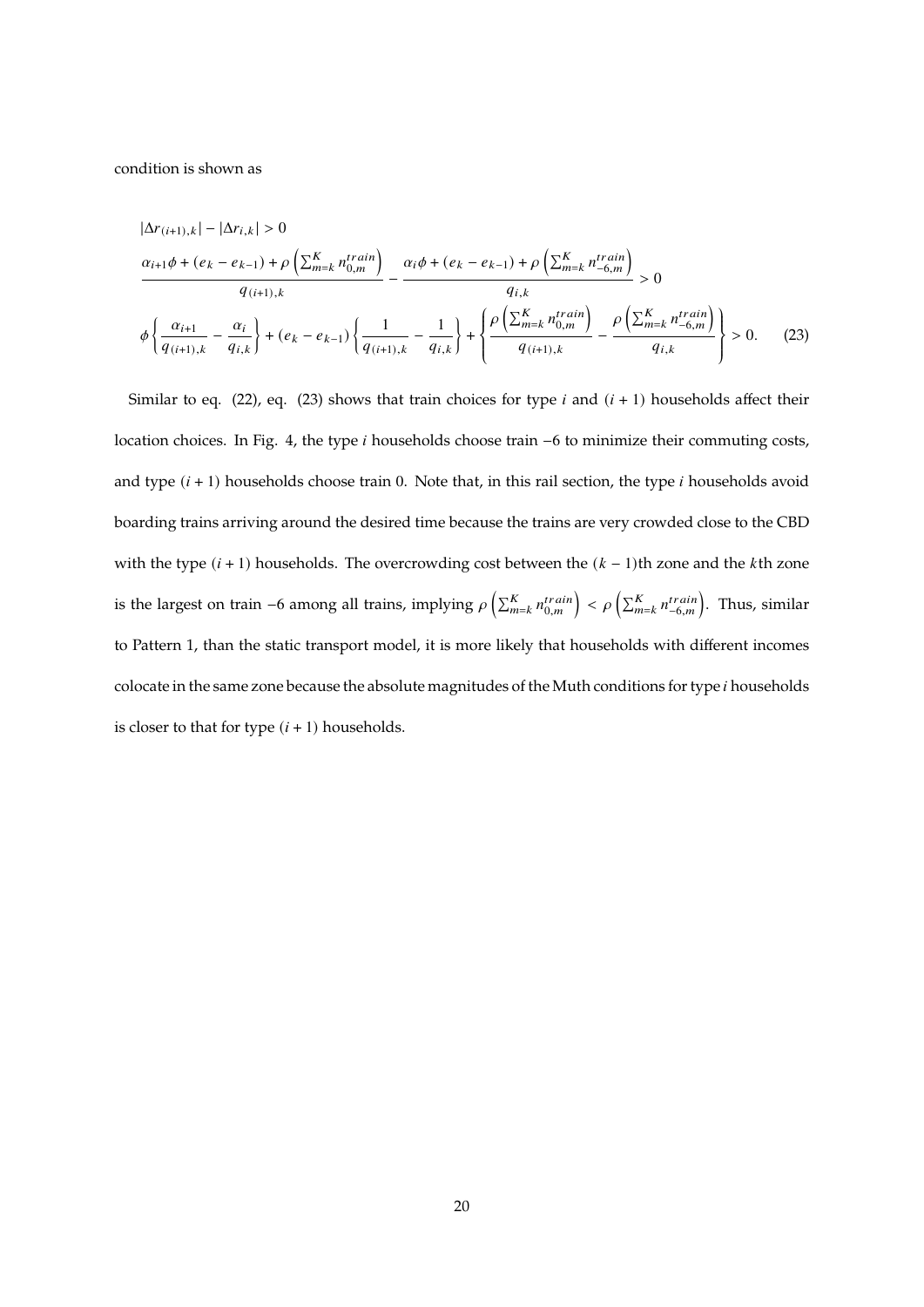## 4.3 Pattern 3: Households with high and low incomes reside close to the CBD; those with middle income reside in the suburbs (Tabuchi 2019)

Using Fig. 5, we analyze the necessary conditions for the existence of Pattern 3. From eqs. (22) and (23), the conditions are shown as

$$
|\Delta r_{3,k}| - |\Delta r_{2,k}| > 0
$$
\n
$$
\frac{\alpha_3 \phi + (e_k - e_{k-1}) + \rho \left( \sum_{m=k}^K n_{-1,m}^{train} \right)}{q_{3,k}} - \frac{\alpha_2 \phi + (e_k - e_{k-1}) + \rho \left( \sum_{m=4}^K n_{-4,m}^{train} \right)}{q_{2,k}} > 0
$$
\n
$$
\phi \left\{ \frac{\alpha_3}{q_{3,k}} - \frac{\alpha_2}{q_{2,k}} \right\} + (e_k - e_{k-1}) \left\{ \frac{1}{q_{3,k}} - \frac{1}{q_{2,k}} \right\} + \left\{ \frac{\rho \left( \sum_{m=k}^K n_{-1,m}^{train} \right)}{q_{3,k}} - \frac{\rho \left( \sum_{m=k}^K n_{-4,m}^{train} \right)}{q_{2,k}} \right\} > 0. \tag{24}
$$
\n
$$
|\Delta r_{1,k}| - |\Delta r_{2,k}| > 0
$$
\n
$$
\frac{\alpha_1 \phi + (e_k - e_{k-1}) + \rho \left( \sum_{m=k}^K n_{-9,m}^{train} \right)}{q_{1,k}} - \frac{\alpha_2 \phi + (e_k - e_{k-1}) + \rho \left( \sum_{m=k}^K n_{-4,m}^{train} \right)}{q_{2,k}} > 0
$$
\n
$$
\phi \left\{ \frac{\alpha_1}{q_{1,k}} - \frac{\alpha_2}{q_{2,k}} \right\} + (e_k - e_{k-1}) \left\{ \frac{1}{q_{1,k}} - \frac{1}{q_{2,k}} \right\} + \left\{ \frac{\rho \left( \sum_{m=k}^K n_{-9,m}^{train} \right)}{q_{1,k}} - \frac{\rho \left( \sum_{m=k}^K n_{-4,m}^{train} \right)}{q_{2,k}} \right\} > 0. \tag{25}
$$

Eqs. (24) and (25) show that the Muth conditions of type 3 and 1 households are larger than that of type 2 households in the  $k$ th zone. Similar to the discussions in sections 4.2 and 4.3, it is more likely that different types of households colocate in the same zone than the static transport model.

### 4.4 Summary of long-run equilibrium

From the analysis in section 4, we obtain Lemma 1.

### **Lemma 1.** *(The necessary conditions for the existence of each location pattern).*

*(1) The Muth condition which is a necessary condition for the existence of Pattern 1 is shown as*

$$
|\Delta r_{(i-1),k}| - |\Delta r_{i,k}| > 0
$$
  

$$
\phi \left\{ \frac{\alpha_{(i-1)}}{q_{(i-1),k}} - \frac{\alpha_i}{q_{i,k}} \right\} + (e_k - e_{k-1}) \left\{ \frac{1}{q_{(i-1),k}} - \frac{1}{q_{i,k}} \right\} + \left\{ \frac{\rho \left( \sum_{m=k}^K n_{\underline{j}_{(i-1),(k-1)}}^{train}, m \right)}{q_{(i-1),k}} - \frac{\rho \left( \sum_{m=k}^K n_{0,m}^{train} \right)}{q_{i,k}} \right\} > 0, \quad (26)
$$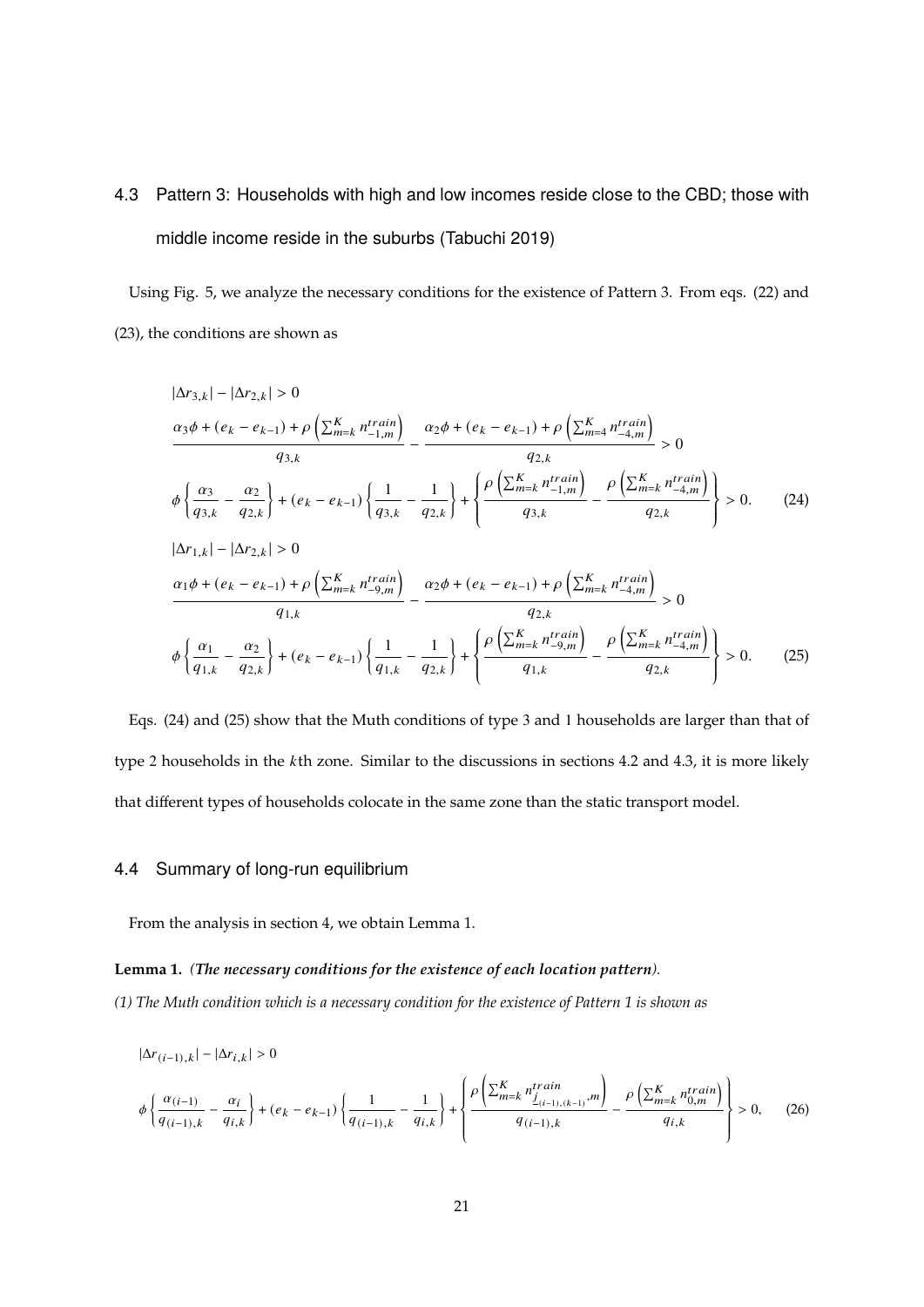$\nu$ here  $\underline{j}_{-(i-1),(k-1)}$  denotes the train which arrives at the CBD the earliest among all trains used by type  $(i-1)$ *households residing in the*  $(k - 1)$ *th zone.* 

*(2) The Muth condition which is a necessary condition for the existence of Pattern 2 is shown as*

 $|\Delta r_{(i+1),k}| - |\Delta r_{i,k}| > 0$ 

$$
\phi\left\{\frac{\alpha_{i+1}}{q_{(i+1),k}} - \frac{\alpha_i}{q_{i,k}}\right\} + (e_k - e_{k-1})\left\{\frac{1}{q_{(i+1),k}} - \frac{1}{q_{i,k}}\right\} + \left\{\frac{\rho\left(\sum_{m=k}^K n_{0,m}^{train}\right)}{q_{(i+1),k}} - \frac{\rho\left(\sum_{m=k}^K n_{\underline{j}_{(i+1),(k-1)}}^{train} - 1, m\right)}{q_{i,k}}\right\} > 0, \quad (27)
$$

 $\nu$ here  $\underline{j}_{-(i+1),(k-1)}$  denotes the train which arrives at the CBD the earliest among all trains used by type  $(i+1)$ *households residing in the*  $(k - 1)$ *th zone.* 

*(3) The Muth conditions which are necessary conditions for the existence of Pattern 3 are shown as*

$$
|\Delta r_{3,k}| - |\Delta r_{2,k}| > 0
$$
\n
$$
\phi \left\{ \frac{\alpha_3}{q_{3,k}} - \frac{\alpha_2}{q_{2,k}} \right\} + (e_k - e_{k-1}) \left\{ \frac{1}{q_{3,k}} - \frac{1}{q_{2,k}} \right\} + \left\{ \frac{\rho \left( \sum_{m=k}^K n_{j_{2,k},m}^{train} \right)}{q_{3,k}} - \frac{\rho \left( \sum_{m=k}^K n_{j_{1,(k-1)},m}^{train} \right)}{q_{2,k}} \right\} > 0. \tag{28}
$$
\n
$$
|\Delta r_{1,k}| - |\Delta r_{2,k}| > 0
$$
\n
$$
\phi \left\{ \frac{\alpha_1}{q_{1,k}} - \frac{\alpha_2}{q_{2,k}} \right\} + (e_k - e_{k-1}) \left\{ \frac{1}{q_{1,k}} - \frac{1}{q_{2,k}} \right\} + \left\{ \frac{\rho \left( \sum_{m=k}^K n_{j_{1,(k-1)},m}^{train} \right)}{q_{1,k}} - \frac{\rho \left( \sum_{m=k}^K n_{j_{1,(k-1)},m}^{train} \right)}{q_{2,k}} \right\} > 0. \tag{29}
$$

*where* , *denotes the train which arrives at the CBD the earliest among all trains used by type households residing in the kth zone.*  $\bar{j}_{i,k}$  denotes the train which arrives at the CBD the closest to the desired time among all *trains used by type households residing in the th zone.*

The above lemma shows that the Muth conditions for the existence of each location pattern are affected by train choice for all households. This result is novel and different from Fujita (1989) considering a static flow transportation system. Because we take account of many trains with different arrival times and different overcrowding costs, the different overcrowding costs have an effect on the choices of residential zones for households with different incomes. From these discussions, we can obtain Proposition 2.

### **Proposition 2.** *(The relation between the overcrowding costs and residential distribution).*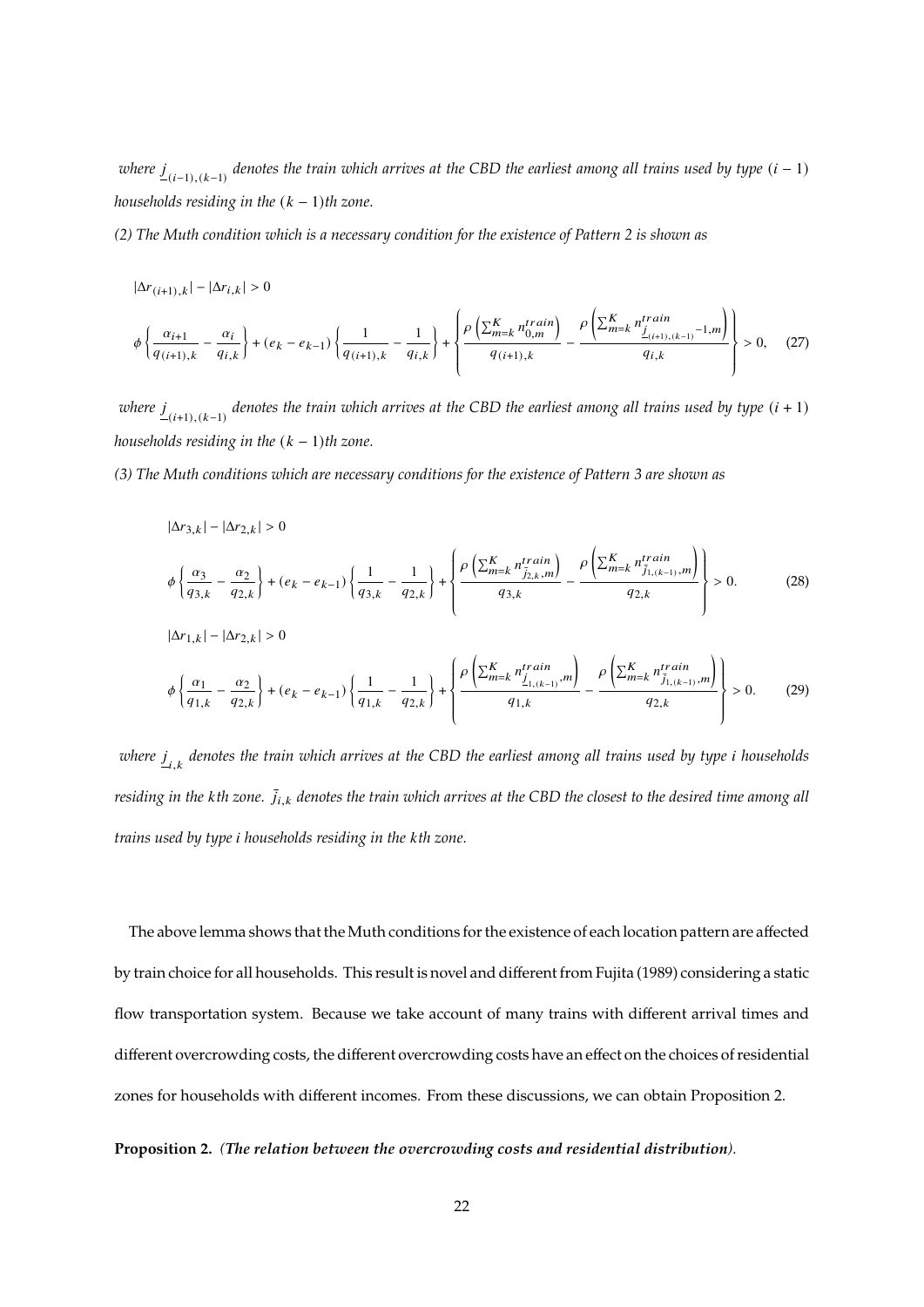*We suppose, without loss of generality, that type households reside in the th zone. Households with different incomes can choose different trains. As a result, than the static transport model, it is more likely that households with different incomes colocate in the same zone because the absolute magnitudes of the Muth conditions for type households are closer to that for other types of households.*

This incomplete segregation pattern has already been pointed out with multiple consecutive bottlenecks on roads by Osawa et al. (2018). Osawa et al. (2018), assuming a quasi-linear utility function, yields only Pattern 2. The current model also produces similar results with overcrowding on multiple trains in various location patterns. In addition, we explain the reason why these incomplete segregations occur based on the Muth conditions.

### 5 Quantitative analysis

Using numerical simulations, we analyze the relation between the overcrowding costs and train choice for each type of household.

### 5.1 Setting

We conduct numerical simulations with the following settings. The hypothetical line is a railway line in Tokyo. We do not calibrate the parameters using the exact data. Actually, it is hard to collect data such as incomes by location.

We consider the city composed of a single CBD and five residential zones as Fig. 6. The total length is  $25km$ . For example, the length of the Tokyu Den-en-toshi Line between Nagatsuta and Shibuya is approximately  $25km$ .

In this city, there are three types of household with low, middle and high incomes. The numbers of types 1, 2 and 3 households are 10, 000, 20, 000 and 10, 000, respectively. Then, the total number is 40, 000, which is equal to that of total passengers riding on the Den-en-toshi Line during the peak-period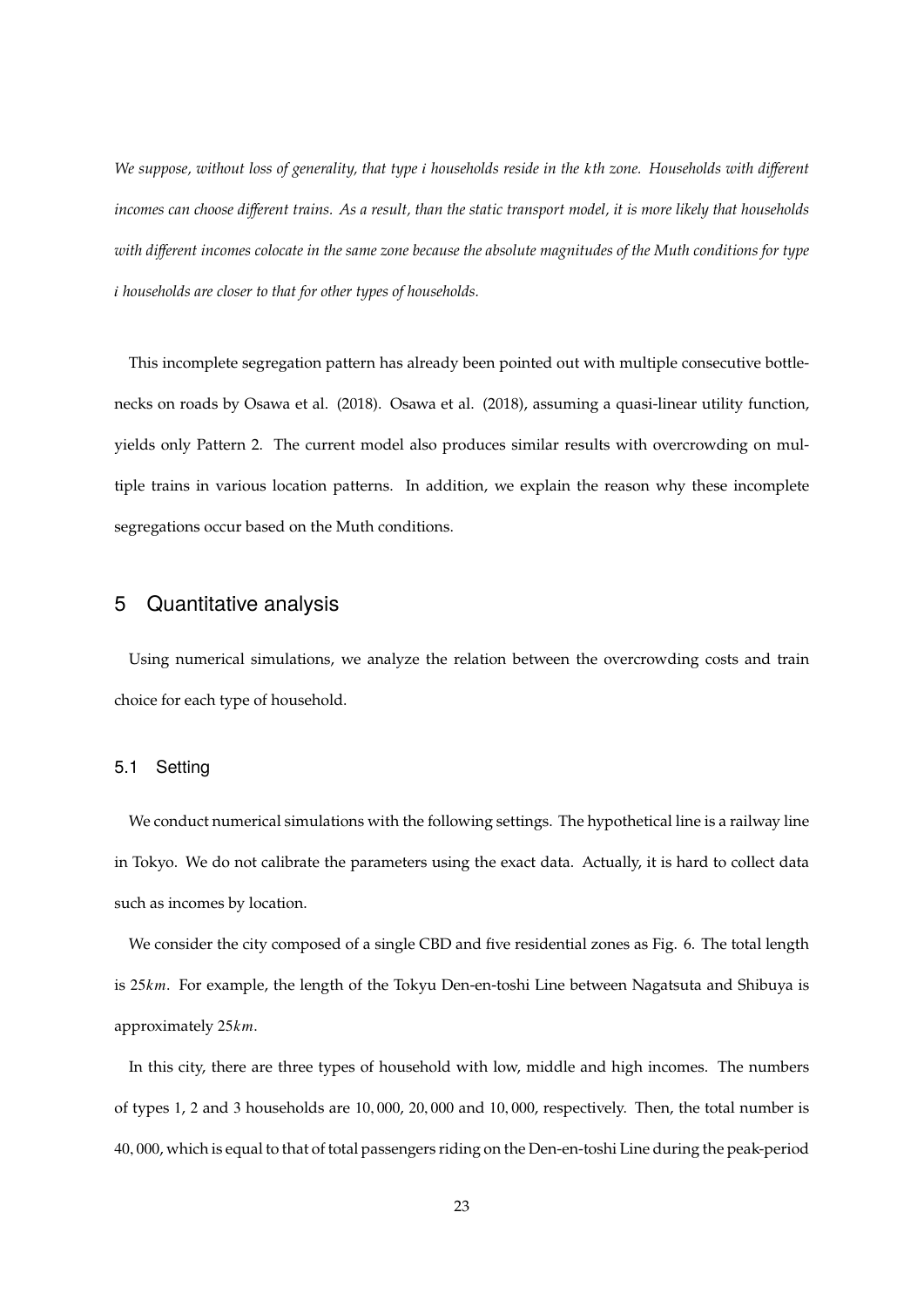

Fig. 6 City model for quantitative analysis

between 7:50 and 8:50 in the morning. The number of days of commuting to the CBD is set at 250 days per household per year. The supply of land is  $4km^2$  in each zone and the housing occupancy rate of the land is approximately 30%. Thus, the supply of land for housing is approximately  $1km^2$ .

Overcrowding cost function on train *j* between the *k*th zone and the  $(k - 1)$ th zone is defined as

$$
\rho\left(\sum_{m=k}^{K} n_{j,m}^{train}\right) \equiv 0.45 \left(\frac{\sum_{m=k}^{K} n_{j,m}^{train}}{Cap}\right)^3 \forall j \in \mathcal{J}, k \in \mathcal{K},\tag{30}
$$

where  $\sum_{m=k}^{K} n_{j,m}^{train}$  is the number of total passengers boarding train *j* at the *k*th zone. *Cap* is transport capacity per train and is set as  $1,500$  (*passengers/train*). Based on the public data of a Tokyo railway line (specifically, Tokyu Corporation), the mean-velocity of a train and marginal operation cost are set as 40  $(km/h)$  and \$0.1(/ $km/person)$ ), respectively.<sup>37</sup>

Next, a household's indirect utility function is set as a Gorman function as $*$ 

$$
v_i(r_k, y_i) \equiv \xi_i(r_k) + \eta(r_k)(y_i - C_{i,k}^*),
$$
\n(31)

where  $\xi_i(r_k) \equiv \theta_i r_k^{-\mu}$  $\int_k^{-\mu}$  and  $\eta(r_k) \equiv r_k^{-\mu}$  $\kappa^{-\mu}$ .  $r_k$  are the land rent but not the bid rent as shown by eqs. (6) and (19).  $\mu$  is the distribution parameter and is set as 0.2.  $\theta_i$  is the parameter for changing the elasticity of lot size with income for households of type  $i$ .

In our context, the merits of using the Gorman utility function are twofold. The first merit is that we can set the income elasticity of lot size lower than one. We need an income elasticity of less than one in

The financial statement on Tokyu Corporation shows that the total profits and the total gains per year with respect to railway business are \$1,548,700,000 and \$246,090,000, respectively. Thus, substracting the total gains from the total profits, the total costs per year with respect to railway business are \$1,302,610,000. Also, the total travel distance on Tokyu Den-en-toshi Line per year is 11,281,000,000(person  $\cdot$  km). Thus, the marginal operation cost is set as \$1,302,610,000 ÷ 11,281,000,000(person · km) =  $$0.1154 \approx $0.10$  (/(person · km)).

<sup>&</sup>lt;sup>8</sup> When  $\theta_i$  is zero for all types of households, this indirect utility function is equal to that of Cobb  $\cdot$  Douglas.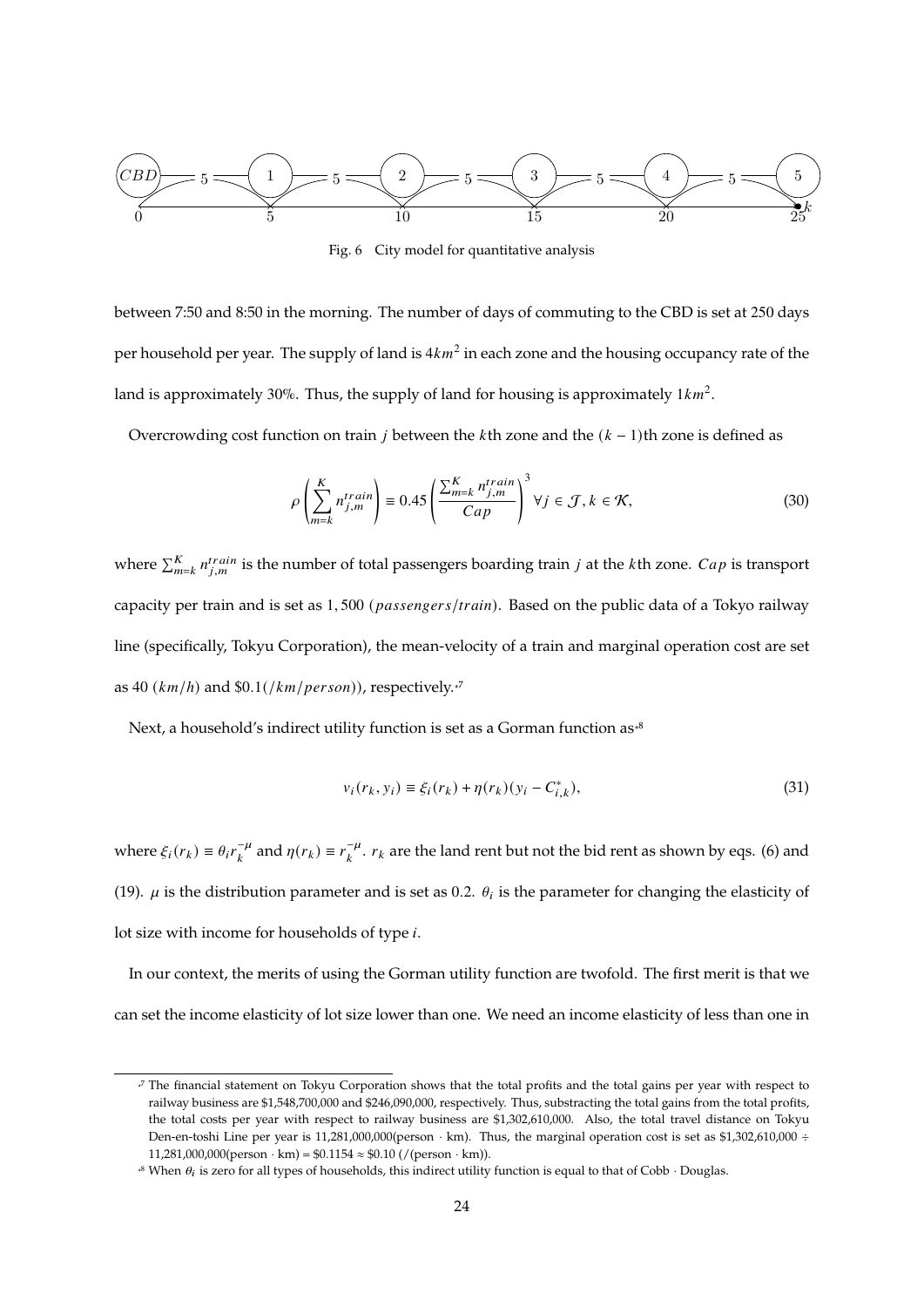order to obtain the location equilibrium as shown in Tabuchi (2019). Second, if the utility function is a Gorman function, we can set an optimization problem equivalent to a market equilibrium as shown by conditions (9), (10) and (11), using a potential function. Gorman functions can represent quasi-linear, Cobb-Douglas, and C.E.S forms, which are often used. \*9

Finally, we demonstrate the data of incomes  $y_i$ , values of time  $\alpha_i$ , schedule delay costs per minute for early arrival  $\beta_i$  and for late arrival  $\gamma_i$ , and parameters  $\theta_i$ . Incomes  $y_1$  and  $y_2$  of type 1 and 2 households are set based on the mean values of the incomes of people in Tokyo aged 20-29 and 30-39, respectively. Since the mean income in Tokyo is approximately  $$620,000$ , we set income  $y_3$  of type 3 households as \$1,100,000.<sup>\*10</sup> Because the mean value of the working hours per year in Japan is approximately 1,643 *hours*, value of time  $\alpha_i$  of type *i* households is their income  $y_i$  divided by the mean value of the working hours per year for all types. We set  $\beta_i$  of type *i* households as their income  $y_i$  multiplied by 0.6 for all types.<sup>\*11</sup> We set  $\gamma_i$  of type *i* households as  $\beta_i$  multiplied by 4 for all types. Thus, we can set these parameters as Table. 1 [1]. When we use data in Table. 1 [1], households with lower incomes reside closer to the CBD in equilibrium (Pattern 1). In order to analyze the equilibrium in Pattern 2, we use the data set as Table. 1 [2] with setting values of time of type 1 and 3 households lower and larger than that in Table. 1 [1], respectively. Furthermore, when we analyze the equilibrium in Pattern 3, we use Table. 1 [3], which sets  $\theta_i$  as 45,000, 200,000 and 180,000 instead of 0 for all types of households in Patterns 1 and 2, respectively.

We demonstrate the market equilibria in Patterns 1, 2 and 3. Next, we impose the first-best congestion fares, which is called the first-best regime hereafter. We evaluate equivalent variation (EV) and the total equivalent variation (TEV) defined as the sum of the EV for type  $i$  households residing in the  $k$ th zone

 $\frac{20000 \times 10000 + 40000 \times 20000 + y_3 \times 10000}{10000 \times 20000 + 20000} = 620000$  ∴ y<sub>3</sub> ≈ 1100000  $10000 + 20000 + 30000$ 

<sup>\*</sup> 9 See Mas Colell (1995, pp.119-120) for the properties of the Gorman function.

 $x^{10}$  Income  $y_3$  can be calculated as follows by using the mean value of the income and the number of each type of households.

<sup>&</sup>lt;sup>411</sup> See Small et al. (1982) for the empirical results about the value of time and schedule delay costs per minute for early arrival.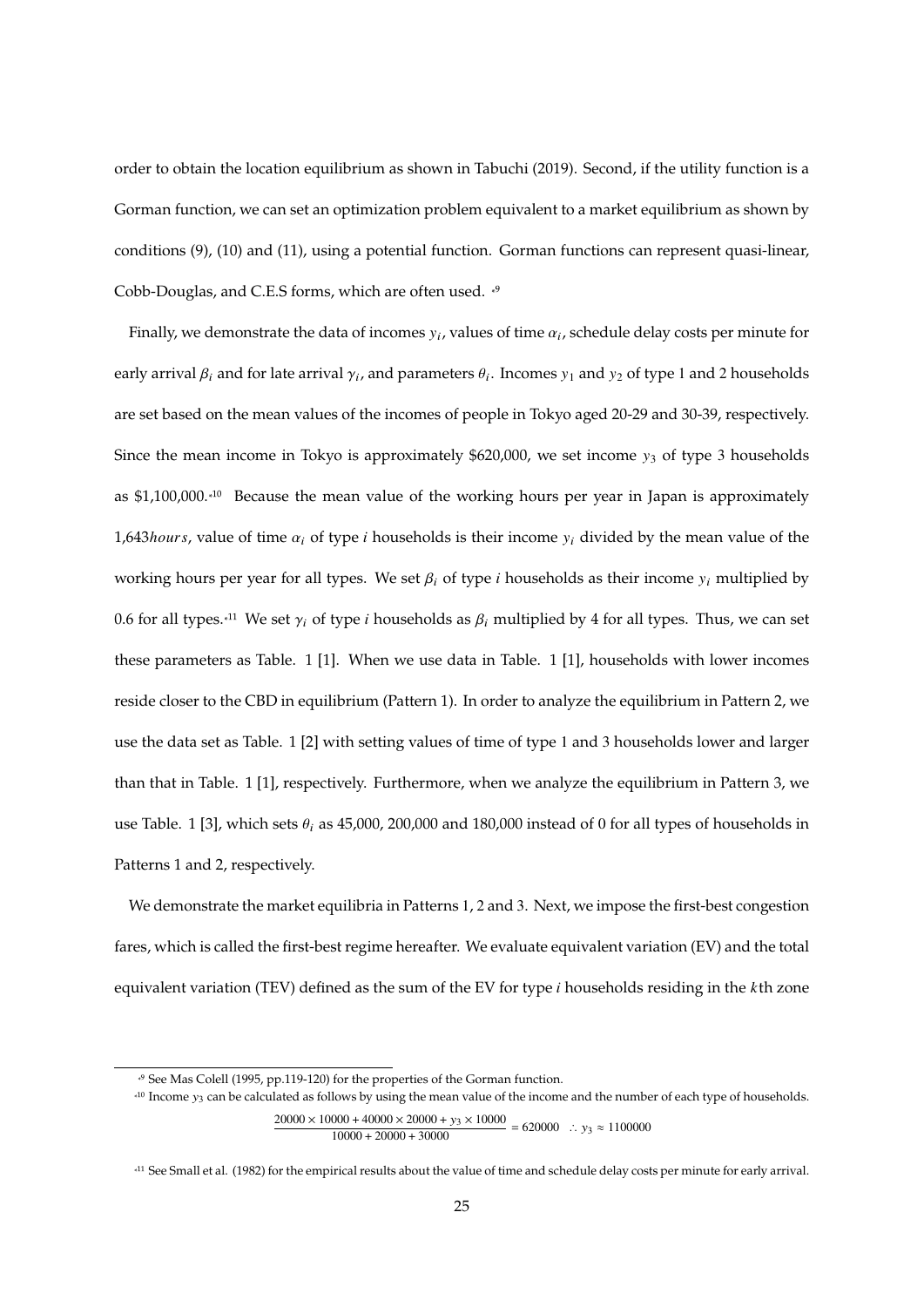|                   | [1] Pattern 1 |        |         |                   | [2] Pattern 2 |        |         | [3] Pattern 3           |        |         |         |
|-------------------|---------------|--------|---------|-------------------|---------------|--------|---------|-------------------------|--------|---------|---------|
| Type              |               |        |         | Type              |               |        |         | Type                    |        |         |         |
| $y_i(\$)$         | 20,000        | 40,000 | 110,000 | $y_i(\$)$         | 20,000        | 40,000 | 110,000 | $y_i(\$)$               | 20,000 | 40,000  | 110,000 |
| $\alpha_i$ (\$/h) | 18            | 30     | 72      | $\alpha_i$ (\$/h) |               | 30     | 120     | $\alpha_i$ (\$/h)       | 18     | 30      | 72      |
| $\beta_i$ (\$/h)  | 10.8          | 18     | 43.2    | $\beta_i$ (\$/h)  | 5.4           | 18     | 72      | $\beta_i$ (\$/h)        | 10.8   | 18      | 43.2    |
| $\gamma_i(\$/h)$  | 43.2          | 72     | 172.8   | $\gamma_i(\$/h)$  | 21.6          | 72     | 288     | $\gamma_i(\frac{s}{h})$ | 43.2   | 72      | 172.8   |
| $\theta_i$        |               |        |         | $\theta_i$        |               |        |         | $\theta_i$              | 45.000 | 200,000 | 180,000 |
|                   |               |        |         |                   |               |        |         |                         |        |         |         |

Table. 1 Parameter set

multiplied the number of the households under the market equilibrium.\* 12

In order to obtain the equilibria regarding Patterns 1, 2 and 3, we optimize the following three objective functions by Frank-Wolfe algorithm. When we set households' indirect utility function as a Gorman function, we can have the following proposition as the optimization problems with respect to the short-run and long-run equilibria. See Appendix A for the proof.

### **Lemma 2.** *(The optimization problems with respect to the short-run and long-run equilibria).*

*(1) We can set an optimization problem equivalent to the short-run equilibrium conditions given by eqs.* (7) *and* (8) *as*

$$
\min_{\mathbf{n}^{train}} z_s(\mathbf{n}^{train}) \equiv \sum_{j \in \mathcal{J}} \sum_{k \in \mathcal{K}} \left\{ \int_0^{\sum_{m=k}^K \sum_{i \in I} n_{i,j,m}^{train}} \rho(x) dx + \sum_{i \in I} n_{i,j,k}^{train} \{ \alpha_i \phi k + e_k + s_i(t_j - t^*) \} \right\}
$$
(32)

s.t. 
$$
n_{i,k} = \sum_{j \in \mathcal{J}} n_{i,j,k}^{train}, n_{i,j,k}^{train} \ge 0 \quad \forall i \in \mathcal{I}, j \in \mathcal{J}, k \in \mathcal{K},
$$
 (33)

where  $\mathbf{n}^{train} \equiv \{n_{i,j,k}^{train}\}$  denotes a train choice pattern of all types of households at all zones.

*(2) If we set households' indirect utility function as a Gorman function given by eq.* (31)*, we can set an optimization problem equivalent to the long-run equilibrium conditions given by eqs.* (9)*,* (10) *and* (11) *as*

$$
\max_{\mathbf{n}} z_l(\mathbf{n}) \equiv \sum_{i \in I} \sum_{k \in \mathcal{K}} v_i(Y_{i,k}, r_k(\mathbf{n})) n_{i,k} + \sum_{k \in \mathcal{K}} A_k \int_0^{r_k(\mathbf{n})} \eta(x) dx \tag{34}
$$

s.t. 
$$
N_i = \sum_{k \in \mathcal{K}} n_{i,k}, \quad n_{i,k} \ge 0 \ \forall i \in \mathcal{I}, \ k \in \mathcal{K},
$$
 (35)

 $where$   $\mathbf{n} \equiv \{n_{i,k}\}$  denotes a location choice pattern of all types of households and  $Y_{i,k} (= y_i - C^*_{i,k})$  is net income.

<sup>\*</sup> 12 Because the EVs are different among the residential zones and all types of households, the value of TEV is different from that of social welfare improvements. However, the difference in the both values is very small.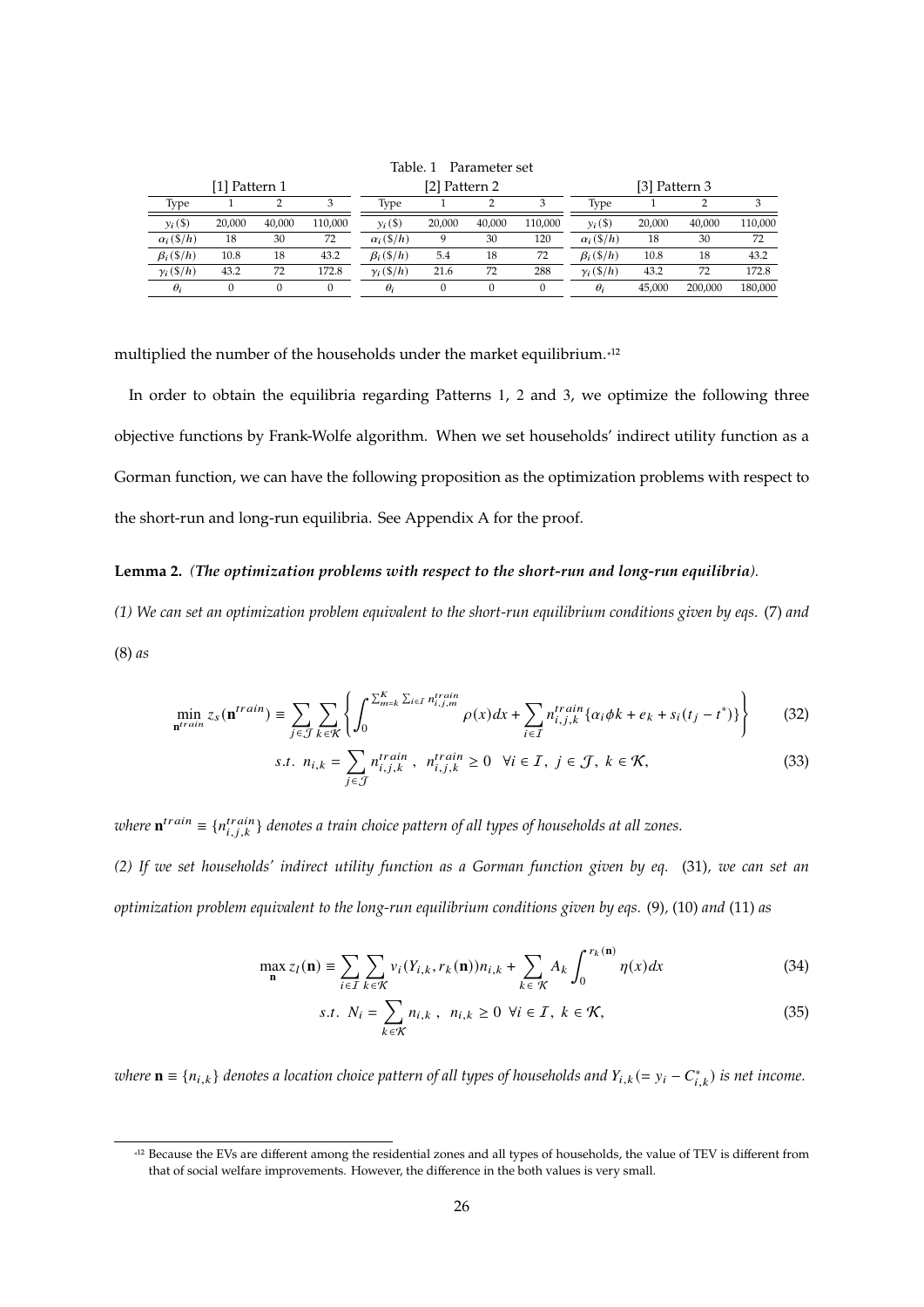We can obtain the train choice pattern  $n^{train}$  of all types of households at all zones in the shortrun equilibrium if and only if it satisfies the KKT conditions of the optimization problem as shown by Lemma 1 (1). Tian et al. (2004) show optimization problem similar to Lemma 1 (1) with only homogeneous commuters. Because we use a monotonically increasing overcrowding function with respect to the number of total passengers,  $\mathbf{n}^{train}$  is uniquely determined.

For the long-run equilibrium, we can obtain the residential location choice pattern **n** of all types of households in the long-run equilibrium if and only if it satisfies the KKT conditions of the optimization problem as shown by Lemma 1 (2). The marginal utility  $\eta(r_k)$  of income for type *i* households residing in the kth zone depends on only the rent  $r_k$  in the kth zone because we set households' indirect utility function as a Gorman function. Thus, this optimization problem can be set as shown by Lemma 1 (2) because the Hessian of the potential function shown by eq. (34) is symmetry. See Appendix B for the uniqueness of the solution of this problem shown by Lemma 1 (2). Takayama (2018) and Osawa et al. (2018) set similar optimization problems, assuming the Cobb-Douglas function and quasi-linear function, respectively, to solve the equilibrium. We assume a Gorman function, which can represent both functions, CES function and others to set this problem. This is an advantage.<sup>\*13</sup>

The short-run optimization problem representing the first-best regime is shown as follows.

$$
\min_{\mathbf{n}^{train}} z_{so}^m(\mathbf{n}^{train}) \equiv \sum_{j \in \mathcal{J}} \sum_{k \in \mathcal{K}} \left\{ \left( \sum_{m=k}^K \sum_{i \in \mathcal{I}} n_{i,j,m} \right) \cdot \rho \left( \sum_{m=k}^K \sum_{i \in \mathcal{I}} n_{i,j,m} \right) + \sum_{i \in \mathcal{I}} n_{i,j,k}^{train} \left\{ \alpha_i \phi k + e_k + s_i (t_j - t^*) \right\} \right\} \tag{36}
$$

s.t. 
$$
n_{i,k} = \sum_{j \in \mathcal{J}} n_{i,j,k}^{train}, \quad n_{i,j,k}^{train} \ge 0 \quad \forall i \in \mathcal{I}, \quad j \in \mathcal{J}, \quad k \in \mathcal{K}
$$
 (37)

This short-run optimization problem shows the minimization of the total overcrowding costs in this city. The KKT conditions of this problem implies the imposition of congestion fares. The long-run optimization problem for the first-best regime is the same as the market equilibrium.

<sup>\*</sup> 13 Previous papers regarding the car bottleneck model with heterogenous commuters verify to be able to formulate an optimization problem equivalent to the short-run equilibrium conditions for the car bottleneck model (Arnott et al. (1994); Lindsey (2004); Iryo and Yoshii (2007); Liu et al. (2015)). The optimization problem is used by Takayama and Kuwahara (2016) and Osawa et al. (2018) considering a single bottleneck and multiple bottlenecks, respectively.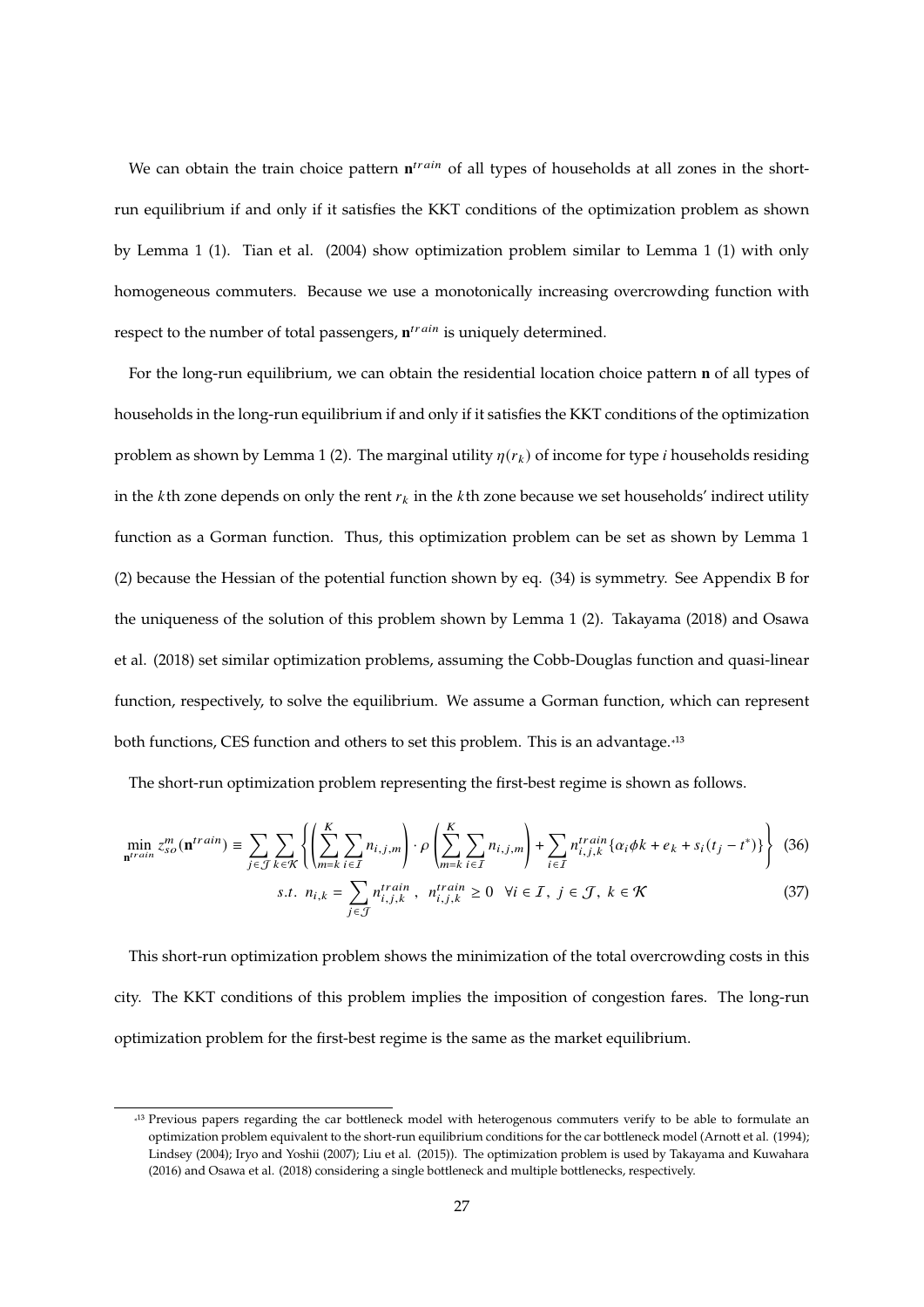

Fig. 7 Total number of passengers in each zone by train in Pattern 1



Fig. 8 The number of each type of passengers boarding in each zone by train in Pattern 1

### 5.2 Results

First, we show the relation between the overcrowding costs on trains and the choices of a train in the market equilibria in Patterns 1, 2 and 3. In Pattern 1, total number of passengers in each zone by train is shown in Fig. 7, which has train index on the horizontal axis, total number of passengers on the vertical axis and zone number on the depth axis. Total number of passengers on train  $j$  increases at all stations as train index  $j$  approaches the desired time.

We focus on the number of each type of passengers boarding in each zone by train as shown in Fig. 8. \* 14 Type 3 passengers in suburbs, who have the highest income among all types of households, arrive at

<sup>&</sup>lt;sup>414</sup> From eq. (16), the numbers of type 3 passengers in both 4th and 5th zones are identical among trains from index 0 to index −3. Moreover, the numbers of type 2 passengers in both 2 nd and 3rd zones are identical among trains 1 and from index

<sup>−</sup>4 to index −8 and among trains 1 from index −4 to index −6, respectively.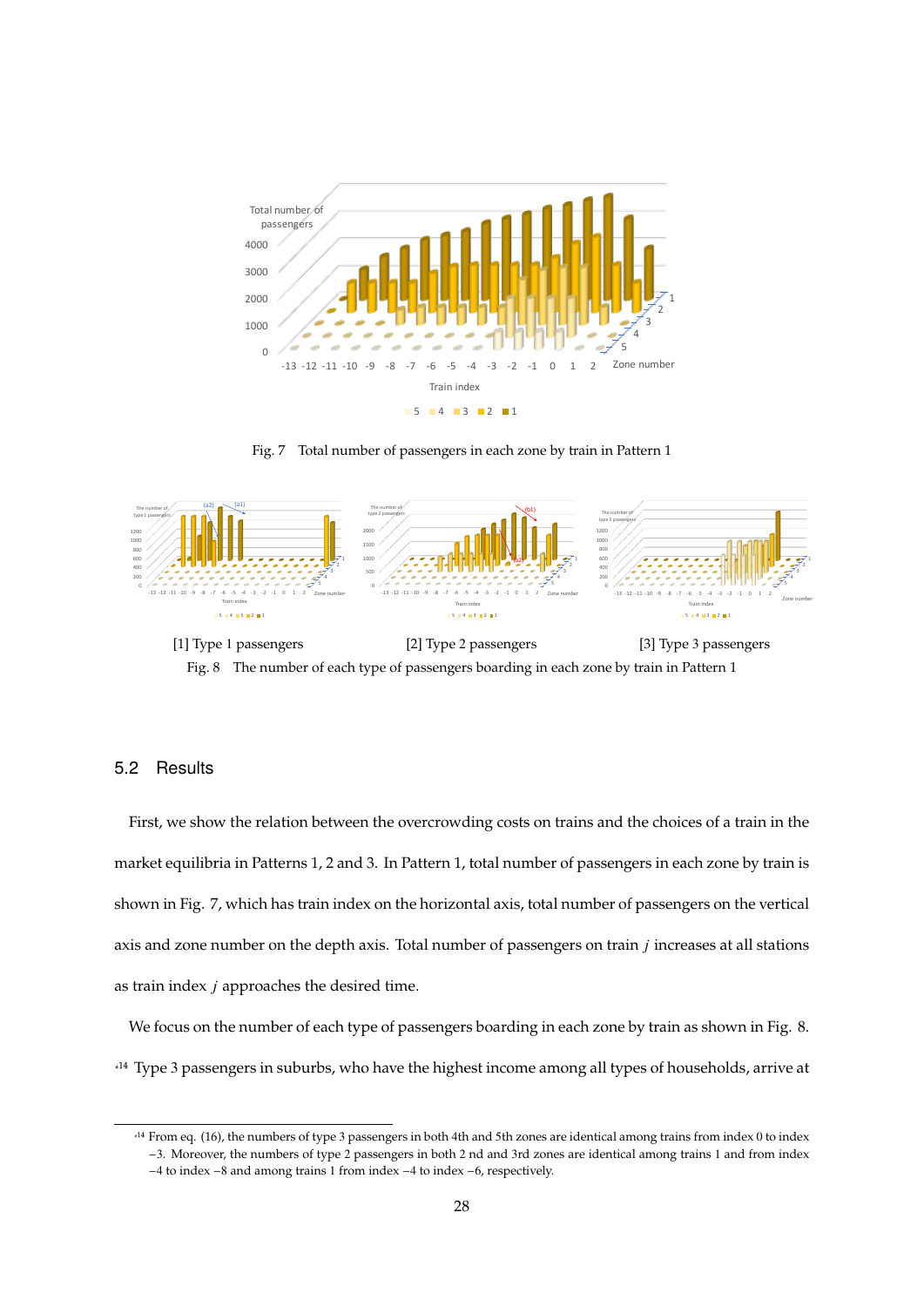

Fig. 9 Total number of passengers in each zone by train in Pattern 2

the CBD around the desired time in equilibrium. Because the overcrowding costs on trains from index 0 to index −3 are very severe, type 1 and 2 passengers residing closer to the CBD avoid choosing these trains even if they increase their schedule delay costs.

An interesting point, which is depicted by arrows (b1) and (b2) in Fig. 8[2], is that the number of type 2 passengers in each train at the 1st zone decreases as train index  $j$  increases with respect to trains  $-3$ , −2 and −1 because type 3 passengers in suburbs choose these trains. Because type 3 passengers arrive at the CBD around the desired time, the overcrowding cost on train  $j$  arriving around the desired time is more severe as train index  $j$  approaches 0 (i.e., the desired time). As a result, the number of type 2 passengers in the 1st zone decreases as train index  $j$  approaches 0. This phenomenon occurs for type 1 passengers in the 1st and 2nd zones as shown by arrows (a1) and (a2) in Fig. 8[1]. We summarize this intriguing result as the following main finding.

### **Main finging 1.** *(The choices of trains in Pattern 1).*

*The number of passengers boarding close to the CBD decreases as train index approaches* 0 *(i.e., the desired time) when they choose trains which have been chosen by passengers in suburbs, who have higher income than passengers boarding close to the CBD.*

Next, we demonstrate the relation between the overcrowding costs on trains and train choices in the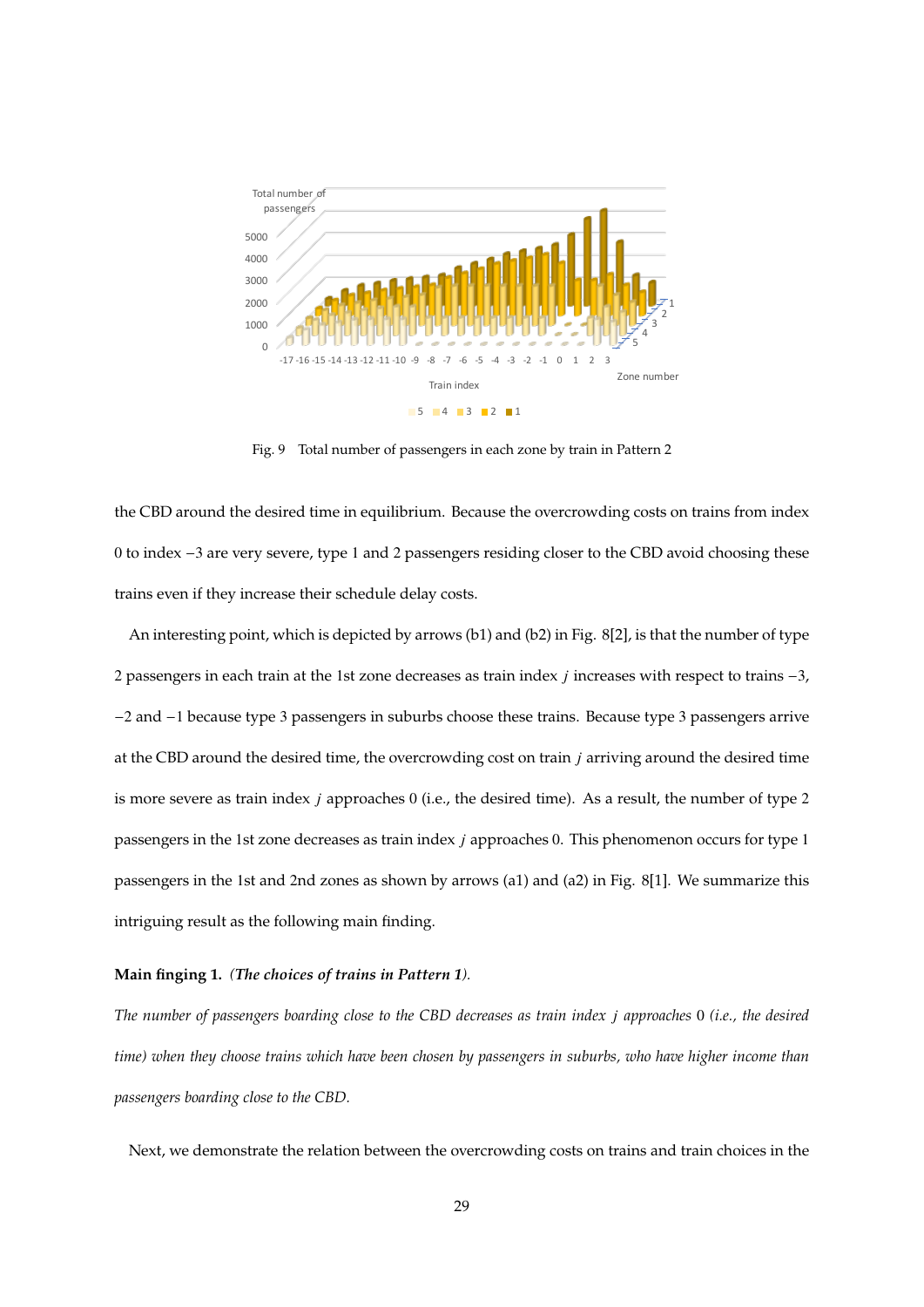

[1] Type 1 passengers [2] Type 2 passengers [3] Type 3 passengers Fig. 10 The number of each type of passengers boarding in each zone by train in Pattern 2

market equilibrium in Pattern 2. Total number of passengers in each zone by train is shown in Fig. 9, which has train index on the horizontal axis, total number of passengers on the vertical axis and zone number on the depth axis.\*<sup>15</sup>

The intriguing point is that no type 1 and 2 commuter from the 3rd to 5th zones chooses trains 0 and −1, which are chosen by type 3 passengers residing in the 1st and 2nd zones. Because the overcrowding costs between the CBD and the 2nd zone are very severe in these trains, passengers residing farther from the 3rd zone avoid choosing these trains even if their schedule delay costs also increase. Likewise, no type 1 commuter from the 5th zone chooses trains from index 1 to index −9, which are chosen by type 2 or 3 passengers residing inside the 4th zone. We can summarize this result as the following main finding.

### **Main finging 2.** *(The choices of trains in Pattern 2).*

*When households with higher incomes reside closer to the CBD, few commuters (including zero commuters) from the suburbs choose trains, which are chosen by households residing closer to the CBD.*

This result is consistent with theoretical results as shown in Proposition 1. In particular, total number of passengers on train −2 at the 2nd zone is lower than those on trains −3 and −4 as shown in Fig. 10. This means that passengers boarding at the 2nd zone avoid choosing train −2 because the overcrowding between the CBD and the 1st zone on train −2 is larger than those on trains −3 and −4.

<sup>\*</sup> 15 Because type 3 passengers reside closer to the CBD, they have smaller commuting distances to the CBD in Pattern 2 than in Pattern 1. Thus, total numbers of passengers in trains 0 and −1 are larger than those in Pattern 1 as shown in Fig. 7.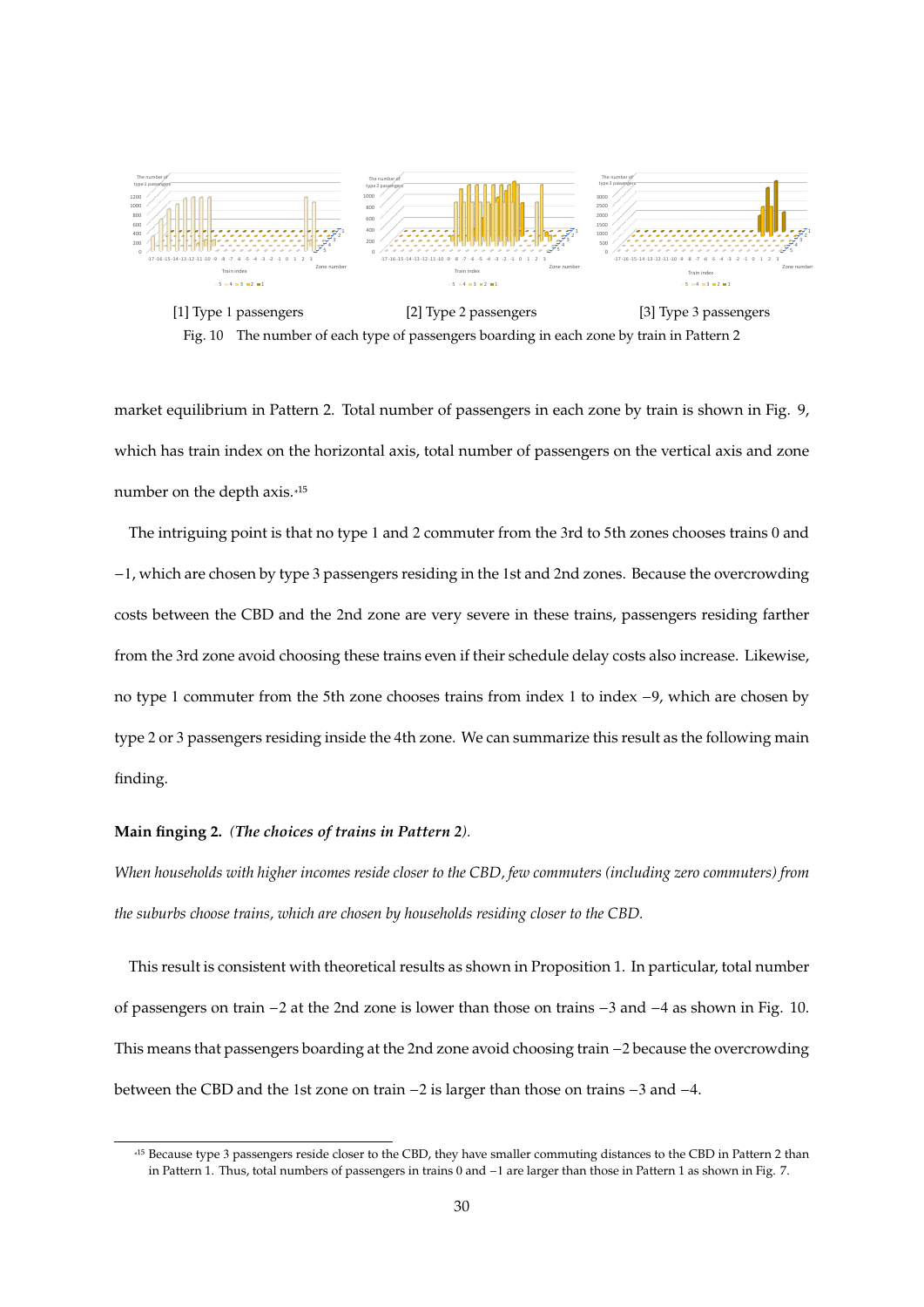

Fig. 11 Location distribution in Pattern 1

We can understand the relation between the overcrowding costs on trains and train choices in the market equilibrium in Pattern 3 by integrating the results in Patterns 1 and 2. Thus, see Appendix 7.2 for the results regarding train choices in Pattern 3.

We demonstrate the properties of the location distributions in equilibria in Patterns 1, 2 and 3 shown in Figs. 11, 12 and 13, respectively, which have the number of each type of households on the vertical axis and zone number on the horizontal axis. The distributions in the market equilibrium (ME) and in the first-best regime (FB) are depicted as the solid line and the dotted line, respectively.

In Pattern 1, type 1 households reside in the 1st and 2nd zones. Type 2 households reside in the st, 2nd and 3rd zones. Type 3 households reside in all zones. This means that households with different incomes do not spatially sort their residential zones completely on the basis of their incomes in equilibrium.

In Pattern 2, type 1 households reside in the 4th and 5th zones. Type 2 households reside in the 2nd, rd and 4th zones. Type 3 households reside in 1st and 2nd zones. This means that, unlike the result in Pattern 1, households with different incomes sort themselves completely on the basis of their incomes in equilibrium. We can summarize these results as the following main finding.

### **Main finging 3.** *(The properties of residential locations in Patterns 1 and 2).*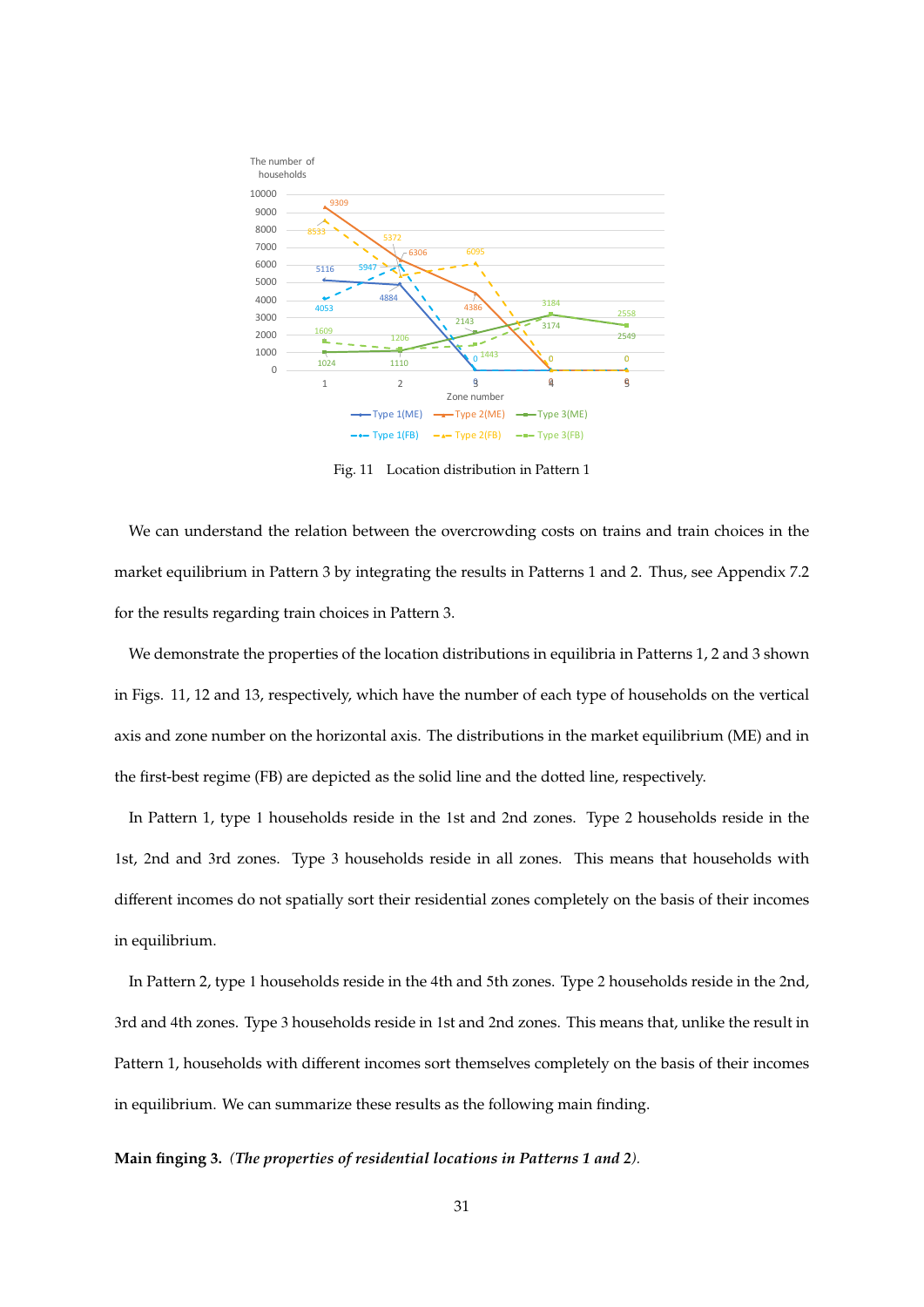

Fig. 12 Location distribution in Pattern 2

*(1) When households with lower incomes are likely to reside closer to the CBD (Pattern 1), households do not sort themselves completely on the basis of their incomes because they can use different trains.*

*(2) When households with higher incomes are likely to reside closer to the CBD (Pattern 2), households with different incomes sort themselves completely on the basis of their incomes.*

These results are related with train choices for all types of households as shown by Proposition 2. As we explain Proposition 2 based on the Muth condition, the model with multiple trains is likely to yield incomplete segreation between multiple heterogenous residents. This is numerically verified in Pattern 1. However, as the current Pattern 2 shows, complete segregation also arises depending on the parameters.

Our numerical simulation yields a Pattern 3, in which the type 1 households reside in the 1st and 2nd zones, and the type 3 households reside in 1st and 2nd zones. On the other hand, the type 2 households reside in the 2nd, 3rd, 4th and 5th zones.

Finally, we show equivalent variation (EV) and total EV (TEV) under the first-best regime in Patterns 1, 2 and 3 as Figs.2, 3 and 4, respectively.

In Table 2, the TEV and the per-capita EV are approximately \$ 16 million and \$ 400 in Pattern 1, respectively. The EVs for type 1 households in the 1st and 2nd zones are about \$ 700. The EVs for type 2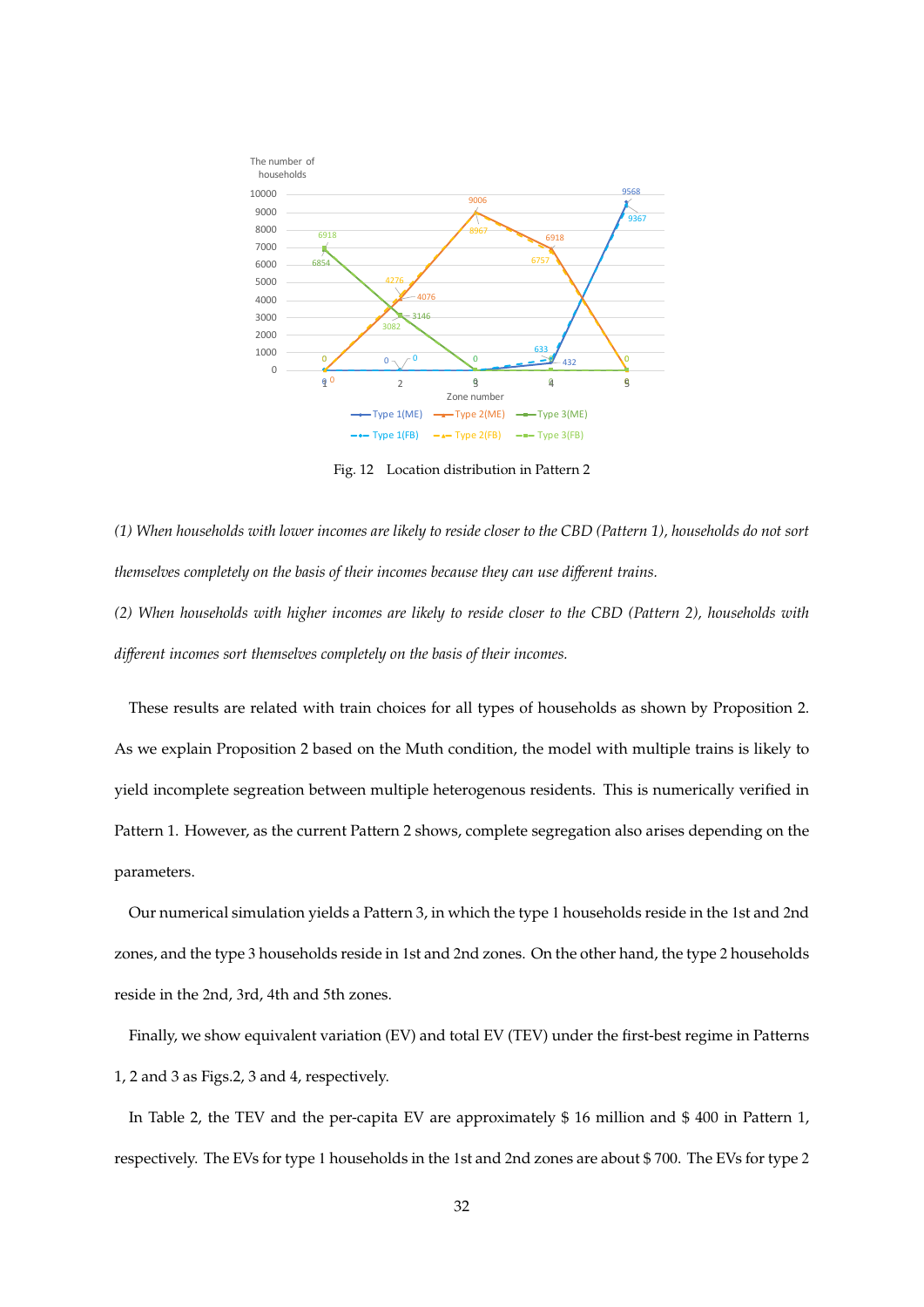

Fig. 13 Location distribution in Pattern 3

Table. 2 Equivalent variation (EV) and total EV (TEV) in Pattern 1 (\$ $100/year$ )

| Zone          |      |      |      |      | h    | TFV     |
|---------------|------|------|------|------|------|---------|
| EV for Type 1 | 7.04 | 6.70 |      |      |      | 68,736  |
| EV for Type 2 | 4.48 | 4.26 | 4.07 |      |      | 86,407  |
| EV for Type 3 | 0.97 | 0.92 | 0.88 | 0.84 | 0.80 | 8,579   |
|               |      |      |      |      |      | 163,721 |

Note: The cells in gray show the EV per person for each type of household in each zone, whereas other cells show the total value in the city.

households in the 1st, 2nd and 3rd zones are about \$ 450 − 410. The EVs for type 3 households from the 1st zone to the 5th zone are about \$ 95 − 80. This means that the EV for type *i* households increases as type index *i* decreases because households with higher incomes have more overcrowding costs. Thus, the benefits for the type 3 households is the lowest among all households. This result is the same in van den Berg and Verhoef (2014). Moreover, looking at a type of households, we realize that the EV for the households increases as the households reside closer to the CBD because households residing closer to the CBD have the lower congestion externalities shown in Fig. 7.

In Table 3, the TEV and the per-capita EV are approximately \$ 15 million and \$ 390 in Pattern 2, respectively. The EVs for type 1 households in the 4th and 5th zones are about \$ 800. The EVs for type 2 households in the 2nd, 3rd and 4th zones are about \$ 405 − 370. The EVs for type 3 households in the 1st and 2nd zones are about −\$20. The EVs for type 3 households are the lowest among all households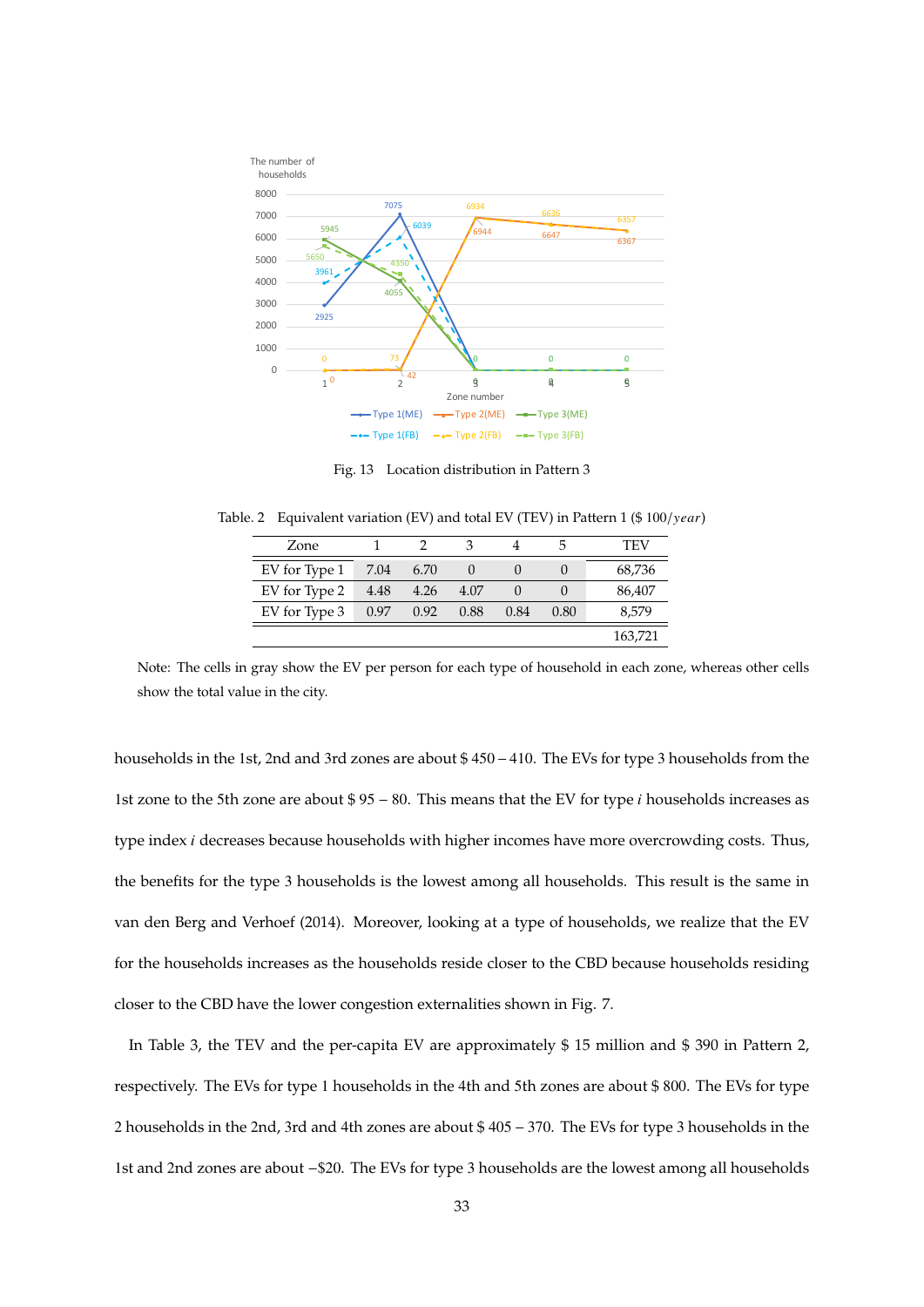| Zone          |         |         |      |      | ാ    | TEV      |
|---------------|---------|---------|------|------|------|----------|
| EV for Type 1 |         |         |      | 8.13 | 7.91 | 79,179   |
| EV for Type 2 |         | 4.08    | 3.88 | 3.69 |      | 77,089   |
| EV for Type 3 | $-0.20$ | $-0.19$ |      |      |      | $-1,982$ |
|               |         |         |      |      |      | 154,286  |

Table. 3 Equivalent variation (EV) and total EV (TEV) in Pattern 2 (\$100/year)

Note: The cells in gray show the EV per person for each type of household in each zone, whereas other cells show the total value in the city.

| Zone          |         |         |        |      | h    | TEV      |
|---------------|---------|---------|--------|------|------|----------|
| EV for Type 1 | 7.09    | 6.98    |        |      |      | 70,135   |
| EV for Type 2 |         | 4.32    | 4.29   | 4.25 | 4.22 | 85,091   |
| EV for Type 3 | $-0.13$ | $-0.13$ | $\cup$ |      |      | $-1,316$ |
|               |         |         |        |      |      | 153,910  |

Table. 4 Equivalent variation (EV) and total EV (TEV) in Pattern 3 (\$100/year)

Note: The cells in gray show the EV per person for each type of household in each zone, whereas other cells show the total value in the city.

and negative because they pay much higher congestion fares than other types of households.

In Table 4, the TEV and the per-capita EV are approximately \$ 15 million and \$ 380 in Pattern 3, respectively. The EVs for type 1 households in the 1st and 2nd zones are about \$ 700. The EVs for type 2 households in the 2nd, 3rd, 4th and 5th zones are about \$ 430. The EVs for type 3 households in the 1st and 2nd zones are about −\$13. Focusing on households residing in the 1st and 2nd zones, we realize that the EVs for type 3 households are negative while those for type 1 households are positive. This is because type 3 and 1 households choose different trains and pay different congestion fares.

## 6 Conclusion

This paper explores the choices of trains with different arrival times and residential locations in a city composed of a single CBD and many residential zones with heterogeneous households.

We show that the overcrowding cost per train between the  $k$ th zone and the  $(k - 1)$ th zone depends on what type of households reside in the  $(k - 1)$ th zone. If households residing in the  $(k - 1)$ th zone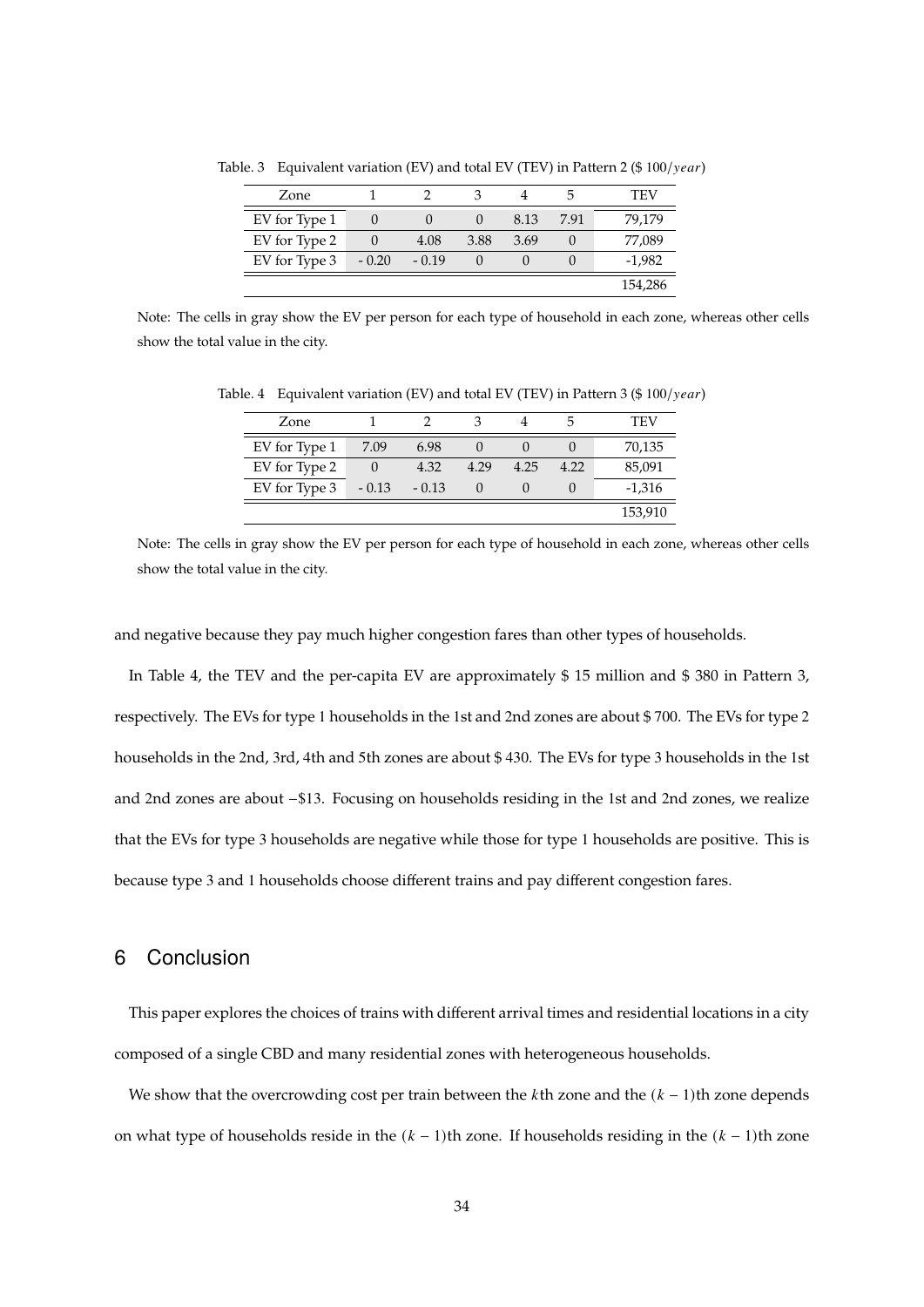have lower income than those residing in the  $k$ th zone, the overcrowding cost on train  $j$  increases as train index *j* approaches 0 (i.e., the desired time). In contrast, if households residing in the  $(k - 1)$ th zone have higher income than those residing in the  $k$ th zone, the overcrowding cost on train  $j$  decreases as train index  $j$  approaches 0.

We investigate the properties of residential location equilibrium by comparing the absolute values of the Muth conditions for different types of households residing adjacently. Different types of households residing in the same zone can choose the best trains for them. As a result, the absolute value of the Muth condition for households residing in the  $k$ th zone is steeper than for households residing in the  $(k - 1)$ th zone. Thus, it is possible that households with different incomes colocate in the same zone.

Quantitative analysis shows the welfare effects of the first-best policy on heterogenous households in Patterns 1, 2 and 3. The result shows that households with higher incomes lose their utilities more because households with higher incomes have to pay higher congestion fares. If households with the highest income among all households reside in the closest zone to the CBD, the first-best regime decreases their utilities because they have to pay much higher congestion fares than other types of households.

### 7 Appendix

### 7.1 A. Proofs of the equivalency of optimization problems to equilibrium conditions

#### 7.1.1 The short-run equilibrium

We verify that the optimization problem given by eqs. (32) and (33) is equivalent to the short-run equilibrium conditions given by conditions (7) and (8) by the Karush-Kuhn-Tucker condition.

$$
\min_{\mathbf{n}^{train}} z_s(\mathbf{n}^{train}) \equiv \sum_{j \in \mathcal{J}} \sum_{k \in \mathcal{K}} \left\{ \int_0^{\sum_{m=k}^K \sum_{i \in \mathcal{I}} n_{i,j,m}^{train}} \rho(x) dx + \sum_{i \in \mathcal{I}} n_{i,j,k}^{train} \{ \alpha_i \phi k + e_k + s_i(t_j - t^*) \} \right\}
$$
(32)

s.t. 
$$
n_{i,k} = \sum_{j \in \mathcal{J}} n_{i,j,k}^{train}, n_{i,j,k}^{train} \ge 0 \quad \forall i \in \mathcal{I}, j \in \mathcal{J}, k \in \mathcal{K}
$$
 (33)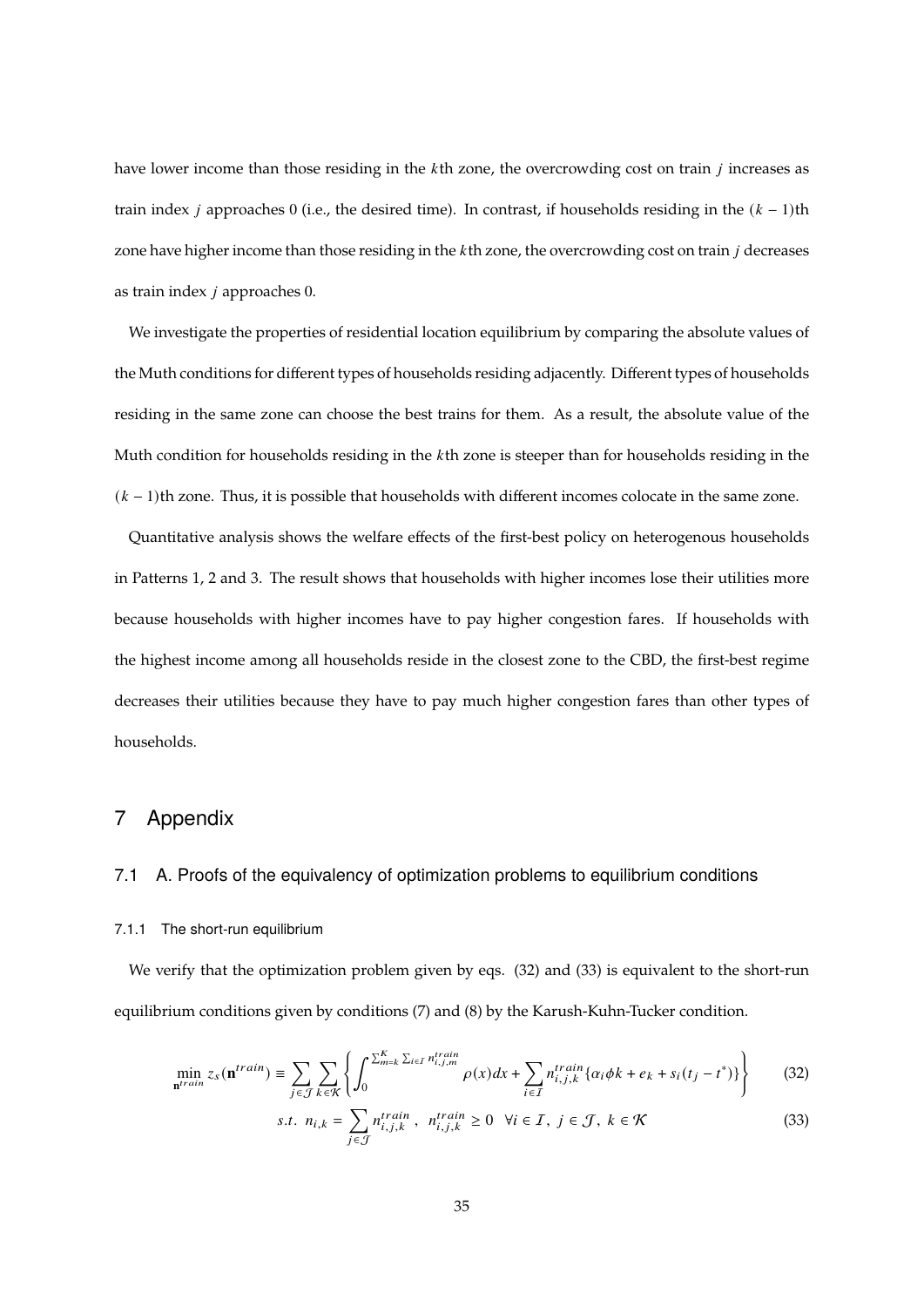[Proof]

First, a Lagrangian is defined as follows.

$$
L(\mathbf{n}, \mathbf{c}^*) \equiv z_s(\mathbf{n}) + \sum_{i \in \mathcal{I}} \sum_{k \in \mathcal{K}} c_{i,k}^* \left\{ n_{i,k} - \sum_{j \in \mathcal{J}} n_{i,j,k}^{train} \right\} \tag{38}
$$

We apply the Karush-Kuhn-Tucker condition to the above Lagrangian. When the Lagrangian is differentiated by  $n_{i,j,k}^{train}$   $\forall i \in I, j \in J, k \in K$ , the Lagrangian is expanded as follows and divided into the term of overcrowding costs and the term of others.

$$
\frac{\partial L(\cdot)}{\partial n_{i,j,k}^{train}} = \frac{\partial}{\partial n_{i,j,k}^{train}} \sum_{k \in \mathcal{K}} \left\{ \int_0^{\sum_{m=k}^K \sum_{i \in I} n_{i,j,m}^{train}} \rho(x) dx \right\} + \left\{ \alpha_i \phi k + e_k + s_i (t_j - t^*) - c_{i,k}^* \right\} \tag{39}
$$

Here, the term of overcrowding costs is expanded as follows.

$$
\frac{\partial}{\partial n_{i,j,k}^{train}} \sum_{k \in \mathcal{K}} \left\{ \int_0^{\sum_{m=1}^K \sum_{i \in I} n_{i,j,m}^{train}} \rho(x) dx \right\} \n= \frac{\partial}{\partial n_{i,j,k}^{train}} \left\{ \int_0^{\sum_{m=1}^K \sum_{i \in I} n_{i,j,m}^{train}} \rho(x) dx + \dots + \int_0^{\sum_{m=k}^K \sum_{i \in I} n_{i,j,m}^{train}} \rho(x) dx + \dots + \int_0^{\sum_{m=K}^K \sum_{i \in I} n_{i,j,m}^{train}} \rho(x) dx \right\} \n= \rho \left( \sum_{m=1}^K \sum_{i \in I} n_{i,j,m}^{train} \right) + \rho \left( \sum_{m=2}^K \sum_{i \in I} n_{i,j,m}^{train} \right) + \dots + \rho \left( \sum_{m=k}^K \sum_{i \in I} n_{i,j,m}^{train} \right) \left( \because \frac{\partial}{\partial x} \int_0^x g(y) dy = g(x) \right) \n= \sum_{l=1}^k \rho \left( \sum_{m=1}^K \sum_{i \in I} n_{i,j,m}^{train} \right)
$$
\n(40)

Therefore, the Karush-Kuhn-Tucker conditions with respect to the above Lagrangian are shown as follows.

$$
n_{i,j,k}^{train} \frac{\partial L(\cdot)}{\partial n_{i,j,k}^{train}} = 0, \frac{\partial L(\cdot)}{\partial n_{i,j,k}^{train}} \le 0, n_{i,j,k}^{train} \ge 0 \quad \forall i \in \mathcal{I}, j \in \mathcal{J}, k \in \mathcal{K}
$$

$$
\frac{\partial L(\cdot)}{\partial c_{i,k}^{*}} = 0 \quad \forall i \in \mathcal{I}, k \in \mathcal{K}
$$

$$
\begin{cases} n_{i,j,k}^{train} \left\{ \alpha_i \phi k + e_k + s_i (t_j - t^*) + \sum_{l=1}^{k} \rho \left( \sum_{m=l}^{K} \sum_{i \in \mathcal{I}} n_{i,j,m}^{train} \right) - c_{i,k}^{*} \right\} = 0\\ \alpha_i \phi k + e_k + s_i (t_j - t^*) + \sum_{l=1}^{k} \rho \left( \sum_{m=l}^{K} \sum_{i \in \mathcal{I}} n_{i,j,m}^{train} \right) - c_{i,k}^{*} \le 0, n_{i,j,k}^{train} \ge 0\\ n_{i,k} - \sum_{j \in \mathcal{J}} n_{i,j,k}^{train} = 0 \quad \forall i \in \mathcal{I}, k \in \mathcal{K} \end{cases} \tag{42}
$$

Condition (41) is no arbitrage condition shown as condition (7) and condition (42) is the flow conser-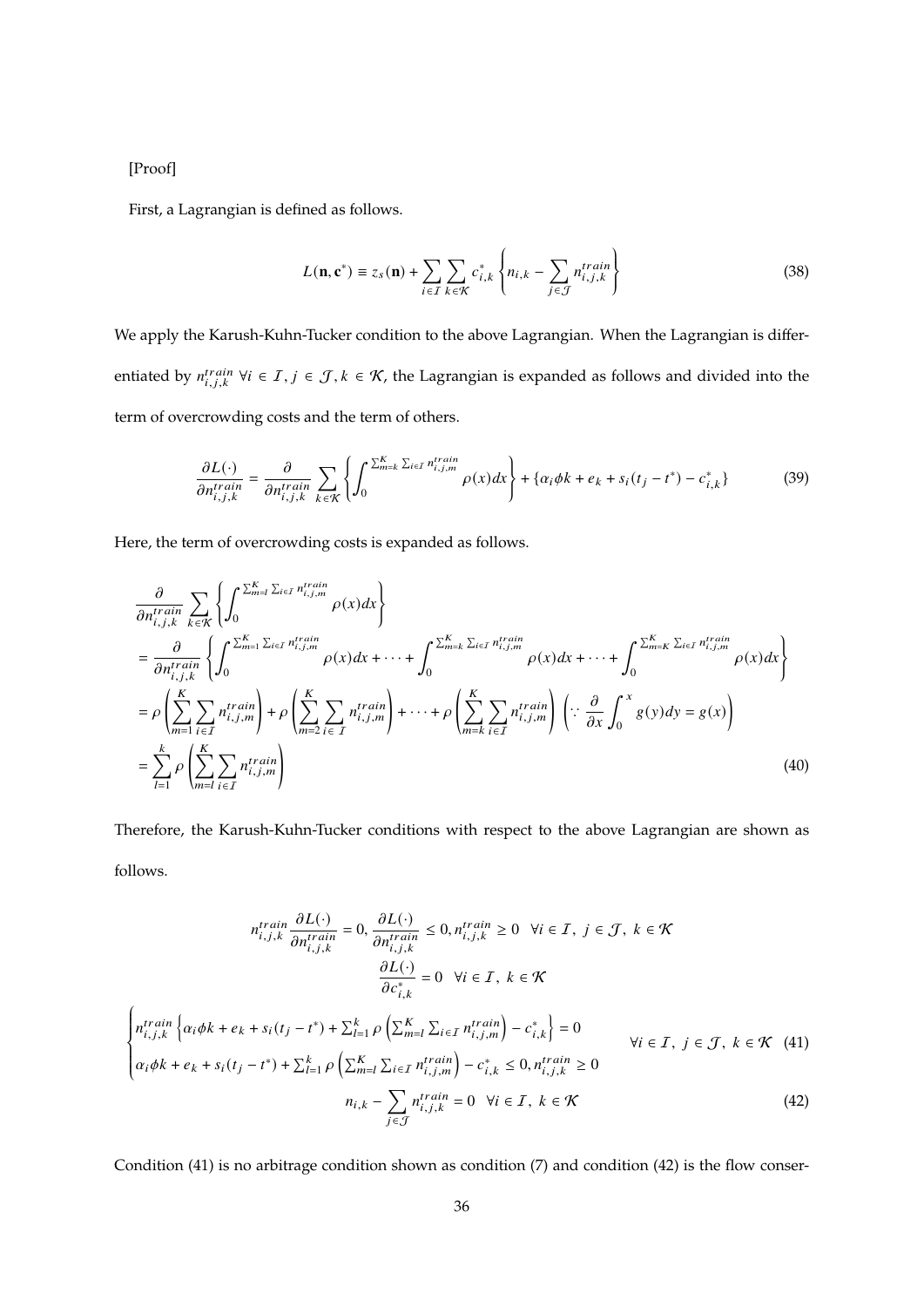vation condition shown as condition (8). It is verified that the optimization problem given by eqs. (32) and (33) is the equivalent to equilibrium conditions given by conditions (7) and (8).

[q.e.d]

### 7.1.2 The long-run equilibrium

We verify that the optimization problem given by eqs. (34) and (35) is equivalent to the long-run equilibrium conditions given by conditions (9), (10) and (11) by the Karush-Kuhn-Tucker condition. The optimization problem given by eqs. (34) and (35) is shown as follows. Here, in equilibrium, the market clearing condition shown as condition (10) can hold. Thus, land rent  $r_k$  is a function of a residential location pattern **n**.

$$
\max_{\mathbf{n}} z_l(\mathbf{n}) \equiv \sum_{i \in I} \sum_{k \in \mathcal{K}} v_i(Y_{i,k}, r_k(\mathbf{n})) n_{i,k} + \sum_{k \in \mathcal{K}} A_k \int_0^{r_k(\mathbf{n})} \eta(x) dx \tag{34}
$$

$$
s.t. N_i = \sum_{k \in \mathcal{K}} n_{i,k}, n_{i,k} \ge 0 \ \forall i \in \mathcal{I}, k \in \mathcal{K}
$$
\n
$$
(35)
$$

[Proof]

First, a Lagrangian is defined as follows.

$$
L(\mathbf{n}, \mathbf{V}) \equiv z_l(\mathbf{n}) + \sum_{i \in \mathcal{I}} v_i^* \left\{ - \sum_{k \in \mathcal{K}} n_{i,k} + N_i \right\}
$$
(43)

We apply the Karush-Kuhn-Tucker condition to the above Lagrangian.

$$
n_{i,k} \frac{\partial L(\mathbf{n}, \mathbf{V})}{\partial n_{i,k}} = 0, \ \frac{\partial L(\mathbf{n}, \mathbf{V})}{\partial n_{i,k}} \le 0, \ n_{i,k} \ge 0, \ \forall k \in \mathcal{K}, i \in \mathcal{I}
$$

$$
\frac{\partial L(\mathbf{n}, \mathbf{V})}{\partial v_i^*} = 0 \ \forall i \in \mathcal{I}
$$

$$
\left\{ n_{i,k} \left\{ v_i(Y_{i,k}, r_k(\mathbf{n})) + \sum_{i \in \mathcal{I}} \frac{\partial v_i(Y_{i,k}, r_k(\mathbf{n}))}{\partial n_k} + A_k \eta(r_k(\mathbf{n})) \frac{\partial r_k}{\partial n_k} - v_i^* \right\} = 0 \right\}
$$

$$
\forall i \in \mathcal{I}, k \in \mathcal{K}
$$
(44)
$$
v_i(Y_{i,k}, r_k(\mathbf{n})) + \sum_{i \in \mathcal{I}} \frac{\partial v_i(Y_{i,k}, r_k(\mathbf{n}))}{\partial n_k} + A_k \eta(r_k(\mathbf{n})) \frac{\partial r_k}{\partial n_k} - v_i^* \le 0, \ n_{i,k} \ge 0
$$

$$
- \sum_{k \in \mathcal{K}} n_{i,k} + N_i = 0 \ \forall i \in \mathcal{I}
$$
(45)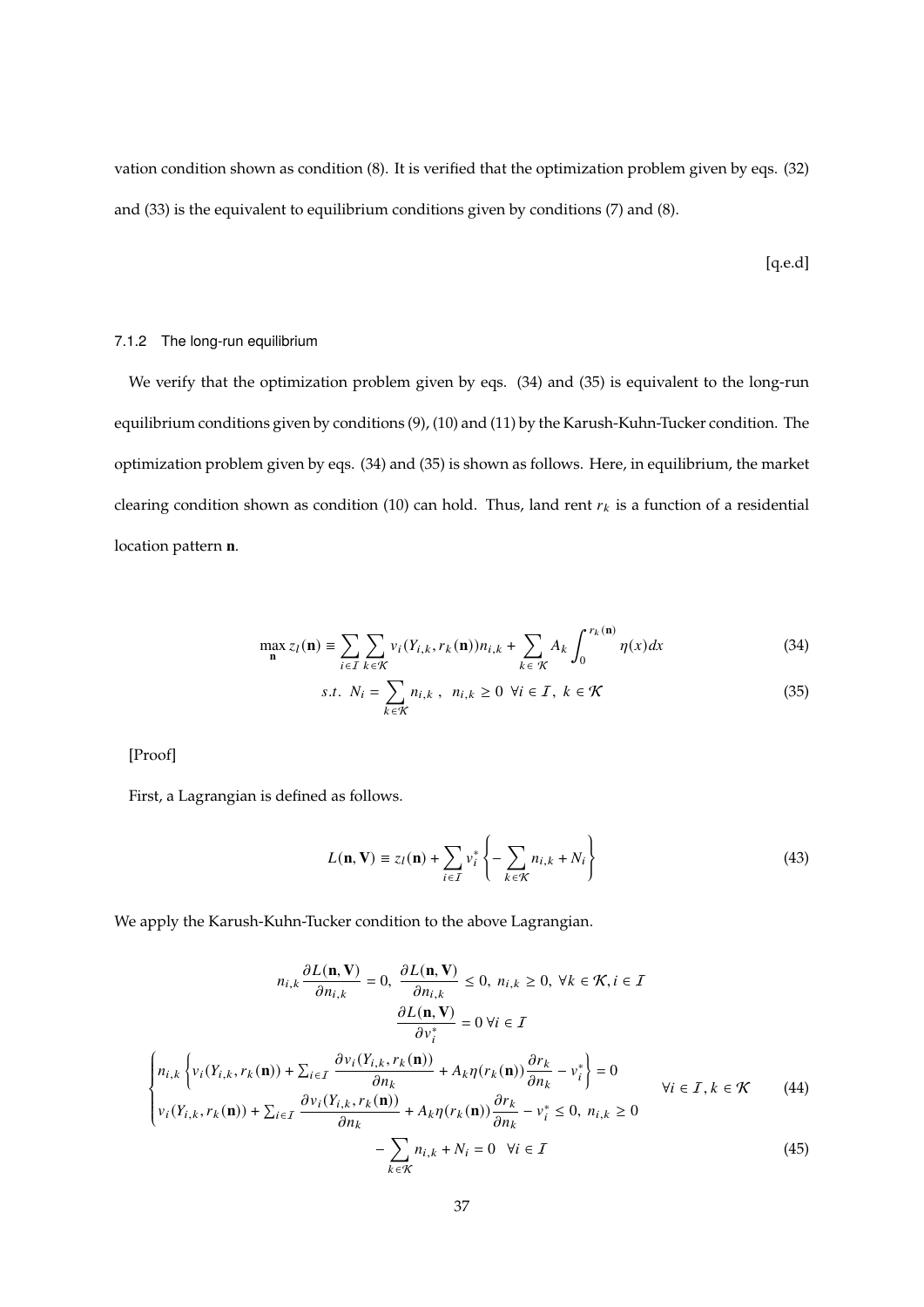Here, when the Lagrangian is differentiated by  $n_{i,k}$ , the Lagrangian is expanded as follows.

$$
\frac{\partial L(\mathbf{n}, \mathbf{V})}{\partial n_{i,k}} = v_i(Y_{i,k}, r_k(\mathbf{n})) + \sum_{i \in I} \frac{\partial v_i(Y_{i,k}, r_k(\mathbf{n}))}{\partial r_k(\mathbf{n})} \frac{\partial r_k(\mathbf{n})}{\partial n_{i,k}} n_{i,k} + A_k \eta(r_k(\mathbf{n})) \frac{\partial r_k(\mathbf{n})}{\partial n_{i,k}} - v_i^*
$$
\n
$$
= v_i(Y_{i,k}, r_k(\mathbf{n})) - v_i^* + \sum_{i \in I} \{-q_{i,k} \eta(r_k(\mathbf{n}))\} \frac{\partial r_k(\mathbf{n})}{\partial n_{i,k}} n_{i,k} + A_k \eta(r_k(\mathbf{n})) \frac{\partial r_k(\mathbf{n})}{\partial n_{i,k}} \quad \left(\because q_{i,k} = -\frac{\partial v_i(Y_{i,k}, r_k(\mathbf{n}))}{\partial r_k(\mathbf{n})}\right) \eta(r_k(\mathbf{n})) \right)
$$
\n
$$
= v_i(Y_{i,k}, r_k(\mathbf{n})) - v_i^* - A_k \eta(r_k(\mathbf{n})) \frac{\partial r_k(\mathbf{n})}{\partial n_{i,k}} + A_k \eta(r_k(\mathbf{n})) \frac{\partial r_k(\mathbf{n})}{\partial n_{i,k}} \quad \left(\because \sum_{i \in I} q_{i,k} n_{i,k} = A_k\right)
$$
\n
$$
= v_i(Y_{i,k}, r_k(\mathbf{n})) - v_i^*
$$
\n(46)

Thus, the Karush-Kuhn-Tucker conditions with respect to the above Lagrangian are shown as follows.

$$
\begin{cases} n_{i,k} \left\{ v_i(Y_{i,k}, r_k(\mathbf{n})) - v_i^* \right\} = 0 \\ v_i(Y_{i,k}, r_k(\mathbf{n})) - v_i^* \le 0, \ n_{i,k} \ge 0 \end{cases} \quad \forall i \in \mathcal{I}, k \in \mathcal{K}
$$
 (47)

$$
-\sum_{k \in \mathcal{K}} n_{i,k} + N_i = 0 \ \forall i \in \mathcal{I}
$$
 (48)

Condition (47) is no arbitrage condition shown as condition (9) and condition (48) is the flow conservation condition shown as condition (11). It is verified that the optimization problem given by eqs. (34) and (35) is the equivalent to equilibrium conditions given by conditions (9), (10) and (11).

[q.e.d.]

### 7.2 B. The uniqueness of these optimization problems

The optimization problem given by eqs. (34) and (35) is equivalent to the following dual problem.

$$
\min_{(r_k)_{k \in \mathcal{K}}} z_{dh}((r_k)_{k \in \mathcal{K}}) \equiv \sum_{i \in I} N_i \max_{k \in \mathcal{K}} v_i(Y_{i,k}, r_k) + \sum_{k \in \mathcal{K}} A_k \int_0^{r_k} \eta(x) dx \tag{49}
$$

$$
s.t. r_k \ge 0 \quad \forall i \in \mathcal{I}, k \in \mathcal{K} \tag{50}
$$

Because the objective function of this optimization problem is strictly convex,  $r_k$  is uniquely determined. In addition, the uniqueness of  $r_k$  implies that the indirect utility function  $v_i(Y_{i,k}, r_k)$  is uniquely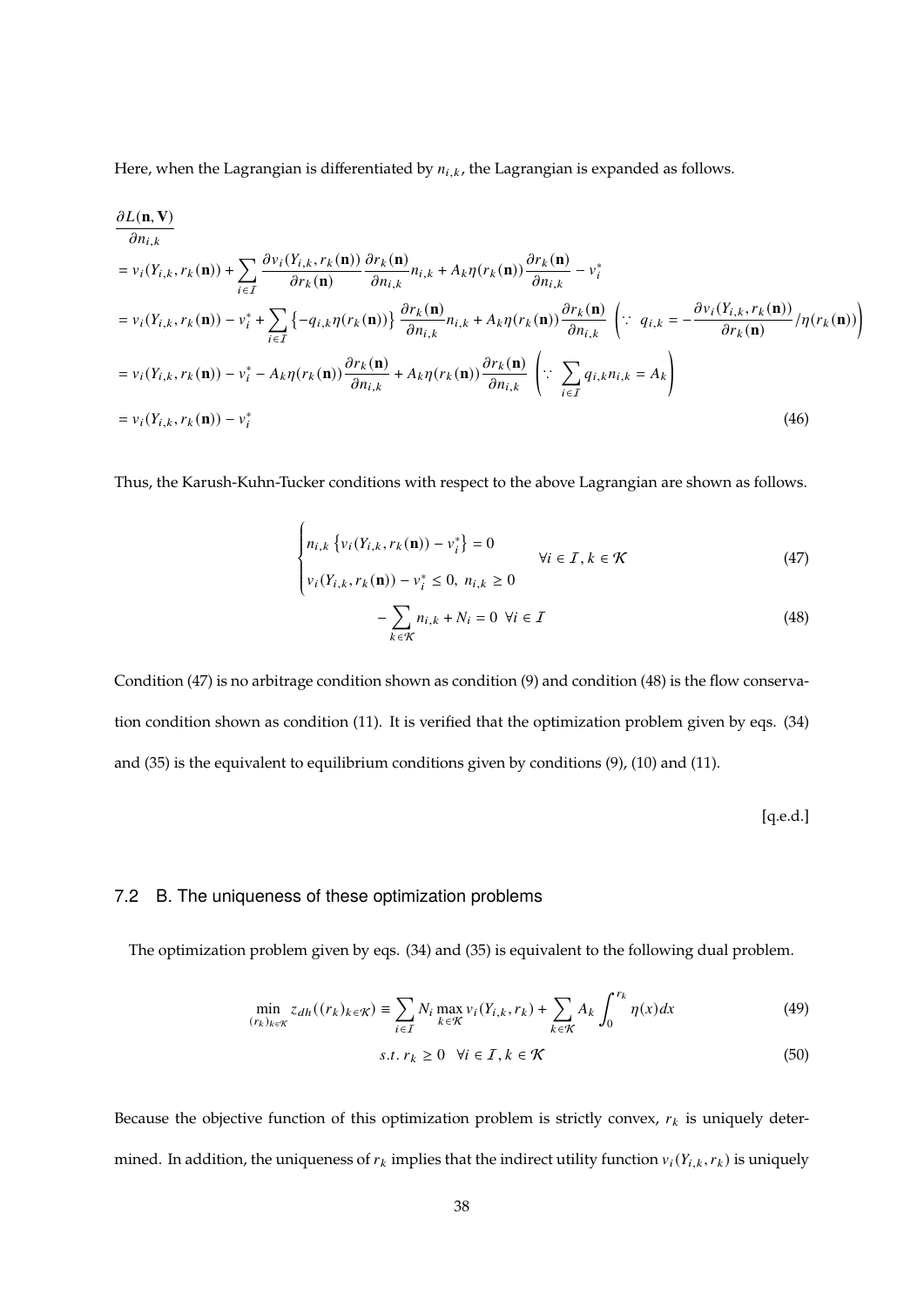

Fig. 14 Total number of passengers in each zone by train in Pattern 3



Fig. 15 The number of each type of passengers boarding in each zone by train in Pattern 3



### 7.3 C. Quantitative results in Pattern 3

In Pattern 3, total number of passengers in each zone by train is shown in Fig. 14, with train index on the horizontal axis, total number of passengers on the vertical axis and zone number on the depth axis. We focus on the number of each type of passengers boarding in each zone by train in Fig. 15. As shown in Fig. 13, type 1 and 3 households colocate in the 1st and 2nd zones. Type 2 households reside in the 2nd, 3rd, 4th and 5th zones.

We can interpret the short-run equilibrium in Pattern 3, considering the analyses in Patterns 1 and 2 in section 5.2.<sup>16</sup> Looking at arrow (c) in Fig. 15 [1], as main finding 1 shows, arrow (c) shows that

<sup>\*</sup> 16 All types of households departing from the same zone sort themselves on the basis of the values of their per-minute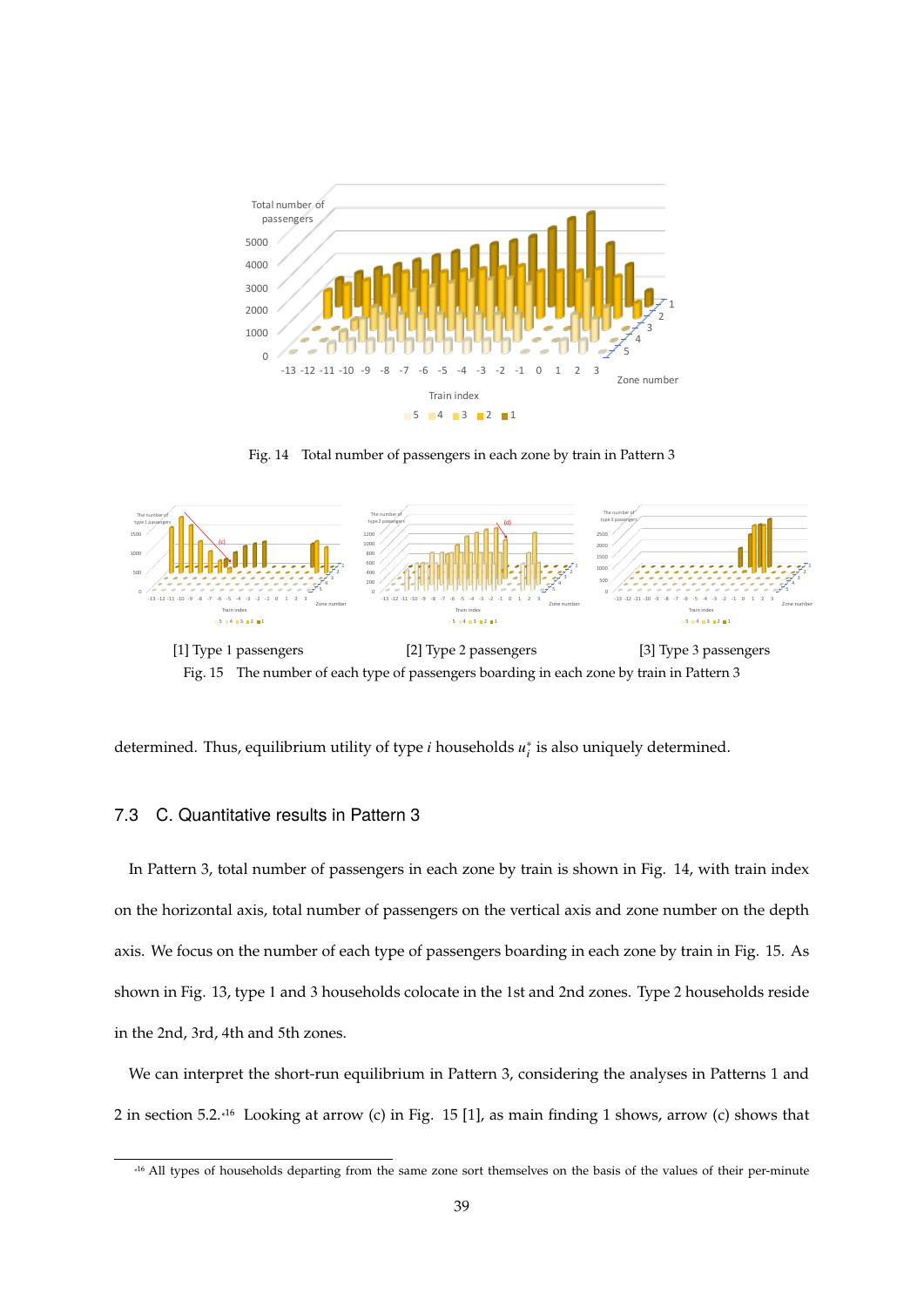the number of type 1 households on train  $j$  at the 2nd zone decreases as train index  $j$  increases with respect to trains from index −12 and index −7. Next, arrow (d) in Fig. 15 [2] shows that the number of type 2 households residing in the 3rd zone on train −2 is lower than that on train −3.

The type 2 households residing in the 3rd, 4th and 5th zones use trains from index −13 to index 2 except index −1 and 0. As main finding 2 shows, they do use trains −1 and 0 because the overcrowding costs between the CBD and the 2nd zone are very severe.

## **REFERENCES**

- [1] Alonso, W., 1964. Location and Land Use, Harvard university press, Cambridge, MA:.
- [2] Arnott, R., 1998. Congestion tolling and urban spacial structure. J. Reg. Sci. 38 (3), 495-504.
- [3] Arnott, R., de Palma, A., and Lindsey, R. 1994. The welfare effects of congestion tolls with heterogeneous commuters. Journal of Transport Economics and Policy, Vol. 28, No. 2, 139-161.
- [4] Brueckner, J. K. 2007, Urban Growth Boundaries: An Effective Second-Best Remedy for Unpriced Traffic Congestion?, Journal of Housing Economics 16, 263-73.
- [5] Cheung, M. W., and Lahkar, R. 2018. Nonatomic potential games: the continuous strategy case. Games and Economic Behavior, 108, 341-362.
- [6] Fosgerau, M., De Palma, A., 2012. Congestion in a city with a central bottleneck. Journal of Urban Economics, 71(3), 269-277.
- [7] Fosgerau, M., Kim, J., and Ranjan, A. 2018. Vickrey meets Alonso: Commute scheduling and congestion in a monocentric city," Journal of Urban Economics, Vol. 105, pp. 40-53.
- [8] Fujita, M., 1989. Urban Economic Theory: Land use and City Size. Cambridge University Press.
- [9] Gubins, S., and Verhoef, E. T. (2014). Dynamic bottleneck congestion and residential land use in the monocentric city. Journal of Urban Economics, 80, 51-61.

schedule delay costs in equilibrium as shown by van den Berg and Verhoef (2014). As a result, type 3 and 1 households residing in the 1st zone use trains from index −3 to index 0, and trains from index −8 to index −4 and index 1, respectively. Type 3 and 1 households residing in the 2nd zone use trains from index −2 to index 0, and trains from index −13 to index −7, index 2 and index 3, respectively.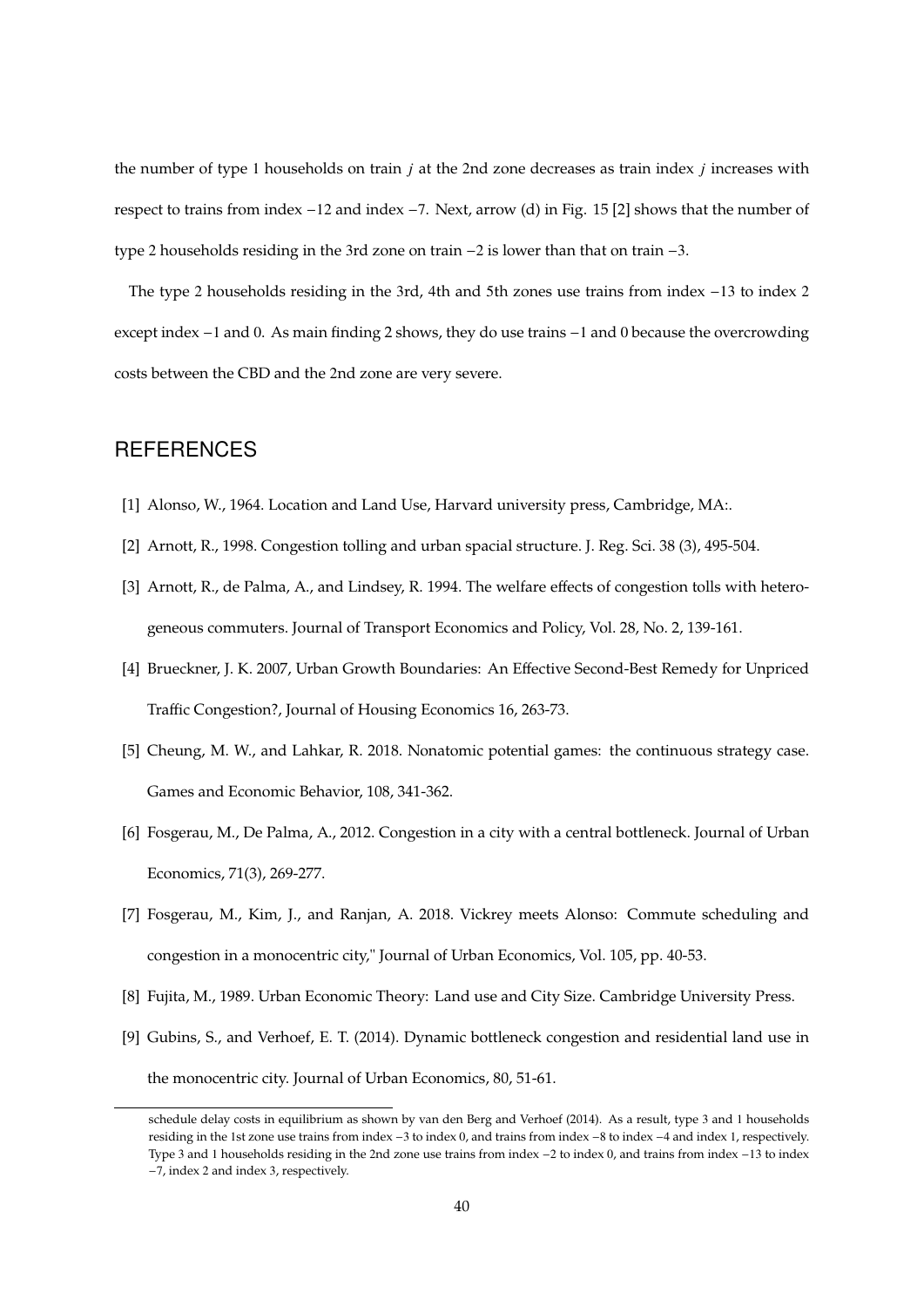- [10] Iryo, T. and Yoshii, T. 2007. Equivalent optimization problem for finding equilibrium in the bottleneck model with departure time choices. in Heydecker, B. G. ed. Mathematics in Transport: Elsevier, 231-244.
- [11] Kono, T., Kawaguchi, H., 2017. Cordon pricing and land use regulation. Scand. J. Econ. 119 (2), 405-434.
- [12] Lindsey, R. 2004. Existence, uniqueness, and trip cost function properties of user equilibrium in the bottleneck model with multiple user classes. Transportation Science. Vol. 38, No. 3, 293-314.
- [13] Liu, Y., Nie, Y. M., and Hall, J. D. 2015. A semi-analytical approach for solving the bottleneck model with general user heterogeneity. Transportation Research Part B: Methodological, Vol. 71, 56-70.
- [14] Mas-Colell, A., Whinston, M.D., Green, J.R., et al., 1995. Microeconomic Theory. Oxford University Press.
- [15] Osawa, M., Fu. H., Akamatsu, T., 2018. First-best dynamics assignment of commuters with endogenous heterogeneities in a corridor network. Transportation Research Part B. 117, 811-831.
- [16] Pines, D. and Kono, T. (2012), FAR Regulations and Unpriced Transport Congestion, Regional Science and Urban Economics 42, 931-937.
- [17] Small, K., 1982. The Scheduling of Consumer Activaties: Work Trips. Am. Econ. Rev. 72 (3), 467-479.
- [18] Tabuchi, T., 2019. Do the rich and poor colocate in large cities? J. Urban Econ. 113, 103-186.
- [19] Takayama, Y., 2018. Time-varying congestion tolling and urban spacial structure. MPRA Paper.
- [20] Takayama, Y., Kuwahara, M., 2016. Bottleneck congestion and residential location of heterogeneous commuters. J. Urban Econ. 100, 65-79.
- [21] Tian, Q., Huang, H.J., Yang, H., 2004. Equilibrium properties of the morning peak-period commuting in a many-to-one mass transit system. Transportation Research Part B. 41. 616-631.
- [22] XIE, C., Fukuda, D., 2014. Scheduling preference modeling of rail passengers in the Tokyo metropolitan area and evaluation of time-varying fare policy for a congested urban railway line. J. JSCE. Ser. D3, 70 (3), 535-548.